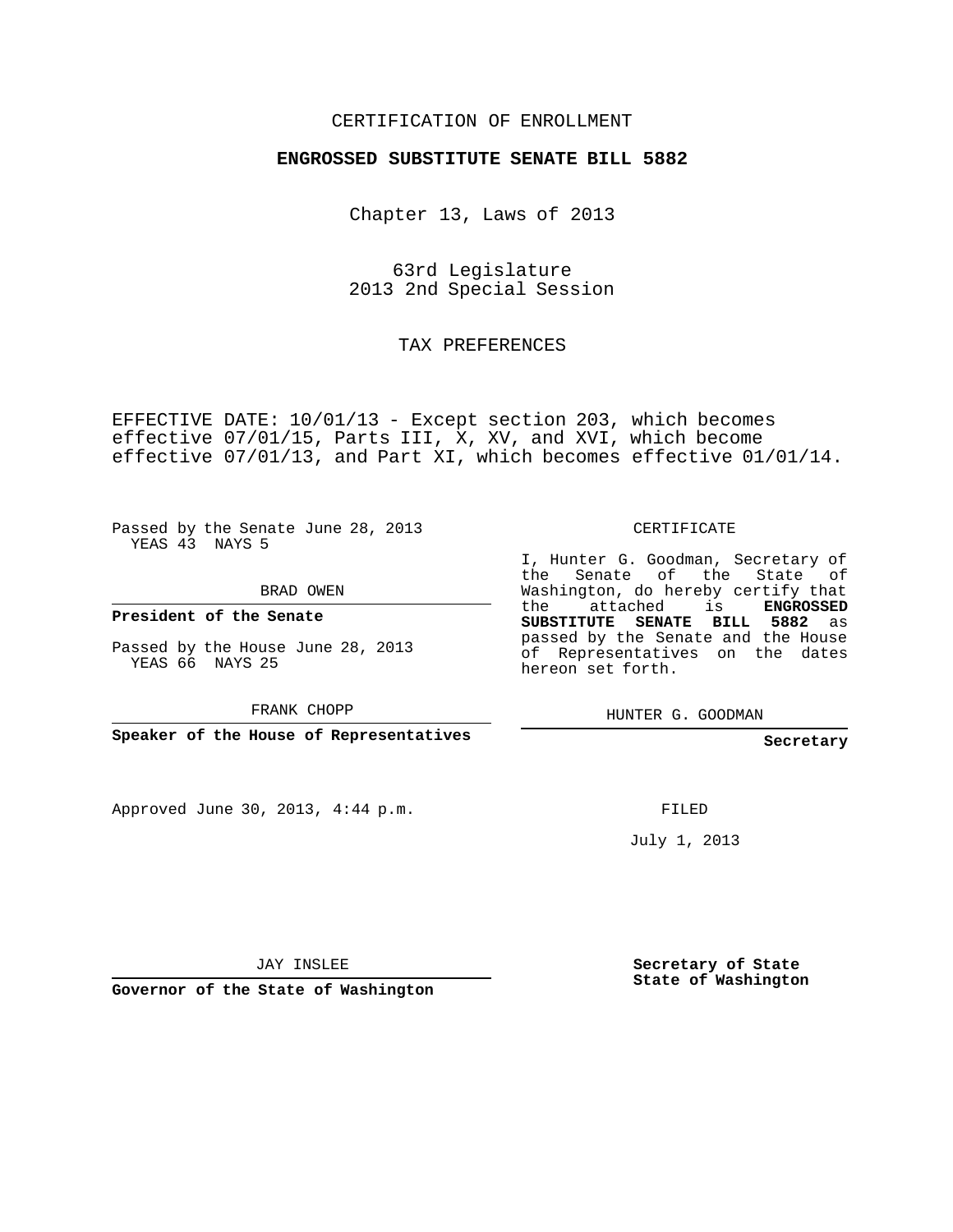### **ENGROSSED SUBSTITUTE SENATE BILL 5882** \_\_\_\_\_\_\_\_\_\_\_\_\_\_\_\_\_\_\_\_\_\_\_\_\_\_\_\_\_\_\_\_\_\_\_\_\_\_\_\_\_\_\_\_\_

\_\_\_\_\_\_\_\_\_\_\_\_\_\_\_\_\_\_\_\_\_\_\_\_\_\_\_\_\_\_\_\_\_\_\_\_\_\_\_\_\_\_\_\_\_

Passed Legislature - 2013 2nd Special Session

**State of Washington 63rd Legislature 2013 2nd Special Session By** Senate Ways & Means (originally sponsored by Senator Hill) READ FIRST TIME 06/28/13.

 AN ACT Relating to creating, expanding, or extending tax preferences; amending RCW 82.04.260, 82.04.4268, 82.04.629, 82.04.630, 82.08.0204, 82.12.0204, 82.04.050, 82.04.294, 82.08.956, 82.12.956, 47.68.250, 82.48.100, 82.04.324, 82.08.962, 82.12.962, 82.08.963, and 82.12.963; reenacting and amending RCW 82.04.260; adding new sections to chapter 82.04 RCW; adding new sections to chapter 82.08 RCW; adding new sections to chapter 82.12 RCW; adding new sections to chapter 43.136 RCW; adding new sections to chapter 82.32 RCW; adding a new section to chapter 82.14B RCW; adding a new section to chapter 82.16 RCW; adding a new section to chapter 82.18 RCW; adding a new section to chapter 82.19 RCW; adding a new section to chapter 82.21 RCW; adding a new section to chapter 82.23A RCW; adding a new section to chapter 82.23B RCW; adding a new section to chapter 82.24 RCW; adding a new section to chapter 82.26 RCW; adding a new section to chapter 82.27 RCW; adding a new section to chapter 82.29A RCW; adding a new section to chapter 82.45 RCW; adding a new section to chapter 82.48 RCW; adding a new section to chapter 82.64 RCW; adding a new section to chapter 84.52 RCW; adding a new section to chapter 54.28 RCW; creating new sections; repealing 2008 c 314 s 7 (uncodified); repealing 2013 2nd sp.s. c ... s 1202; providing effective dates; providing expiration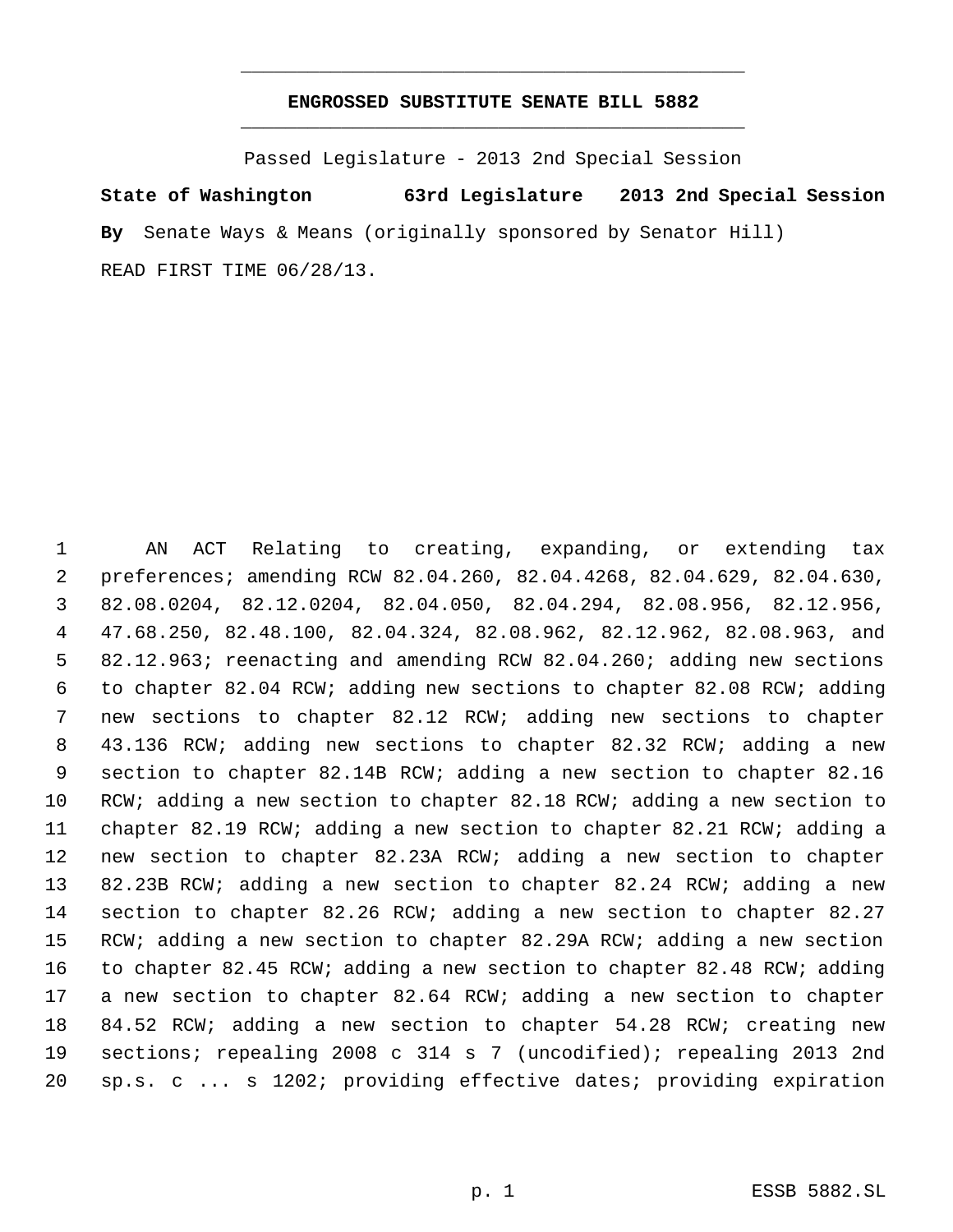1 dates; and declaring an emergency.

BE IT ENACTED BY THE LEGISLATURE OF THE STATE OF WASHINGTON:

# **PART I Payroll Services**

 NEW SECTION. **Sec. 101.** (1) The legislature finds that the supreme court's decision in *William Rogers v. Tacoma*, while clarifying the taxation of temporary staffing agencies, resulted in differing interpretations of regulatory requirements in order to qualify for a pass-through exclusion from Washington B&O taxes for payroll reimbursements made within an affiliated group.

 (2) The legislature passed Second Engrossed Substitute Senate Bill No. 6143 during the 2010 legislative session that directed the department of revenue to conduct a review and provide a report on the state's tax policies with respect to the taxation of intercompany transactions. The report affirms that centralized payroll reporting systems can result in an additional layer of tax for Washington businesses. Exclusions for payroll reimbursements allow businesses to have efficient administrative costs without incurring an additional tax obligation resulting exclusively from streamlining payroll processes. Further, this treatment of allowing for an exclusion of payroll cost reimbursements within a centralized payroll system is consistent with historical tax practices of the department of revenue prior to the *William Rogers* decision.

 (3) The department of revenue continues to work with taxpayers to study taxation of transactions within and between affiliated business organizations in order to determine the appropriate policies and to identify areas where statutory and regulatory changes may be necessary. (4) The legislature finds that the tax policy of allowing exclusions for payroll cost reimbursements within a centralized payroll reporting system is appropriate and should be affirmed. The

 legislature adopts the historical tax policy of allowing exclusions for payroll cost reimbursements within a centralized payroll reporting system of an affiliated group and requires the implementation of such tax policy from the effective date of this section. In affirming this tax policy, the legislature also intends to monitor these transactions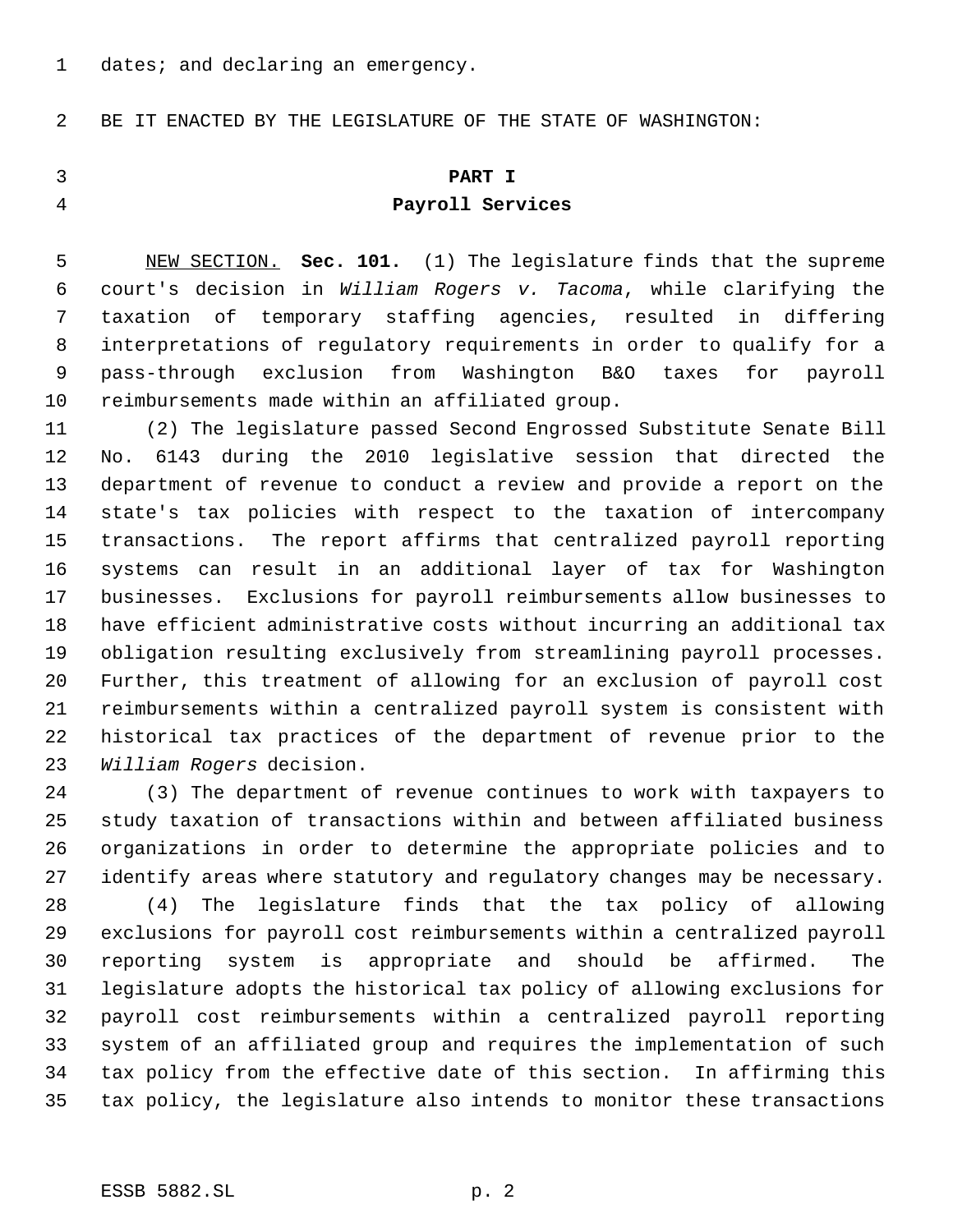to ensure they are being used appropriately and not for tax avoidance purposes and to monitor the potential impact on state revenue collections. The legislature does not intend for part I of this act to retroactively create a right of refund for taxes paid on payroll cost reimbursements prior to the enactment of this statute.

 NEW SECTION. **Sec. 102.** A new section is added to chapter 82.04 RCW to read as follows:

 (1) In computing tax there may be deducted from the measure of tax, amounts that a qualified employer of record engaged in providing paymaster services receives from an affiliated business to cover employee costs of a qualified employee. However, no exclusion is allowed under this section for any employee costs incurred in connection with a contractual obligation of the taxpayer to provide services, including staffing services as defined in RCW 82.04.540.

 (2) The definitions in this subsection apply throughout this section unless the context clearly requires otherwise.

 (a) "Affiliated" has the same meaning as provided in RCW 82.32.655(7).

 (b) "Employee costs" are the actual cost of wages and salaries, benefits, workers' compensation, payroll taxes, withholding, or other assessments paid to or on behalf of an employee.

 (c) "Functional employment relationship" means having control over the work schedule and activities of the employees and control over all employment decisions such as salary, discipline, hiring, or layoffs.

 (d) "Paymaster services" means providing payroll and related human resource services.

 (e) "Qualified employee" means an employee with whom the affiliated business has a functional employment relationship. Neither the employer of record, nor any other affiliate, may have a functional employment relationship with the employee.

(f) "Qualified employer of record" is a person who:

 (i) Has no functional employment relationship with a qualified employee; and

 (ii) Has no contractual liability with a qualified employee for the employee costs. A qualified employer of record may have statutory or common law liability to the qualified employees or to third parties for employee costs.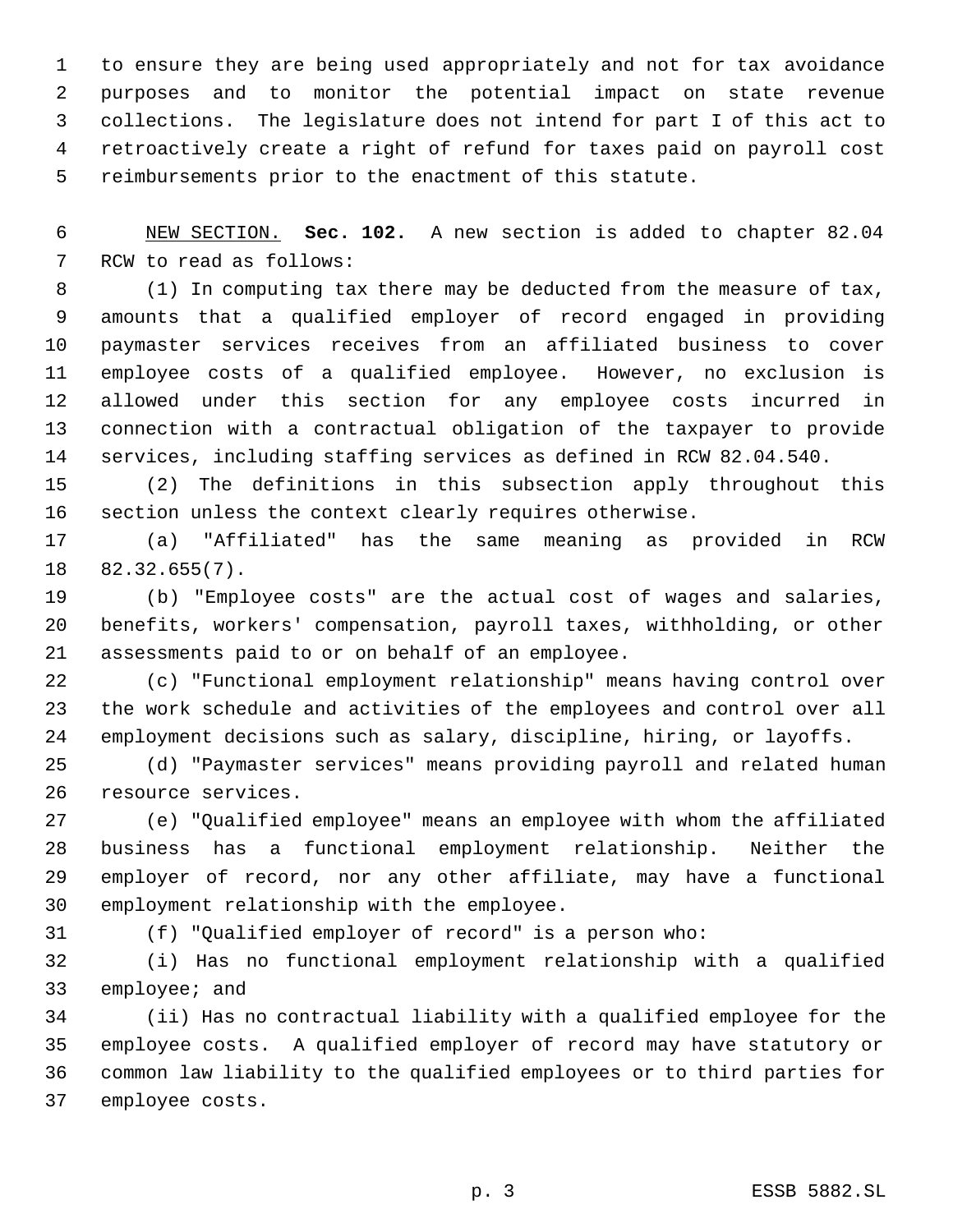(3) Section 1701(1) of this act does not apply to the deduction authorized in this section.

# **PART II Dairy Products**

 NEW SECTION. **Sec. 201.** The intent of part II of this act is to incentivize the creation of additional jobs in Washington in the dairy industry and related industries that manufacture dairy-based products. More specifically, it is the intent of part II of this act to encourage infant formula producers to locate new facilities in Washington or expand existing facilities in Washington through an extension of a preferential business and occupation tax rate for dairy producers. It is the further intent of the legislature to provide this tax incentive in a fiscally responsible manner where the actual revenue impact of the legislation substantially conforms with the fiscal estimate provided in the legislation's fiscal note.

 **Sec. 202.** RCW 82.04.260 and 2012 2nd sp.s. c 6 s 602 and 2012 2nd sp.s. c 6 s 204 are each reenacted and amended to read as follows:

 (1) Upon every person engaging within this state in the business of manufacturing:

 (a) Wheat into flour, barley into pearl barley, soybeans into soybean oil, canola into canola oil, canola meal, or canola by- products, or sunflower seeds into sunflower oil; as to such persons the amount of tax with respect to such business is equal to the value of the flour, pearl barley, oil, canola meal, or canola by-product manufactured, multiplied by the rate of 0.138 percent;

 (b) Beginning July 1, 2015, seafood products that remain in a raw, raw frozen, or raw salted state at the completion of the manufacturing by that person; or selling manufactured seafood products that remain in a raw, raw frozen, or raw salted state at the completion of the manufacturing, to purchasers who transport in the ordinary course of business the goods out of this state; as to such persons the amount of tax with respect to such business is equal to the value of the products manufactured or the gross proceeds derived from such sales, multiplied by the rate of 0.138 percent. Sellers must keep and preserve records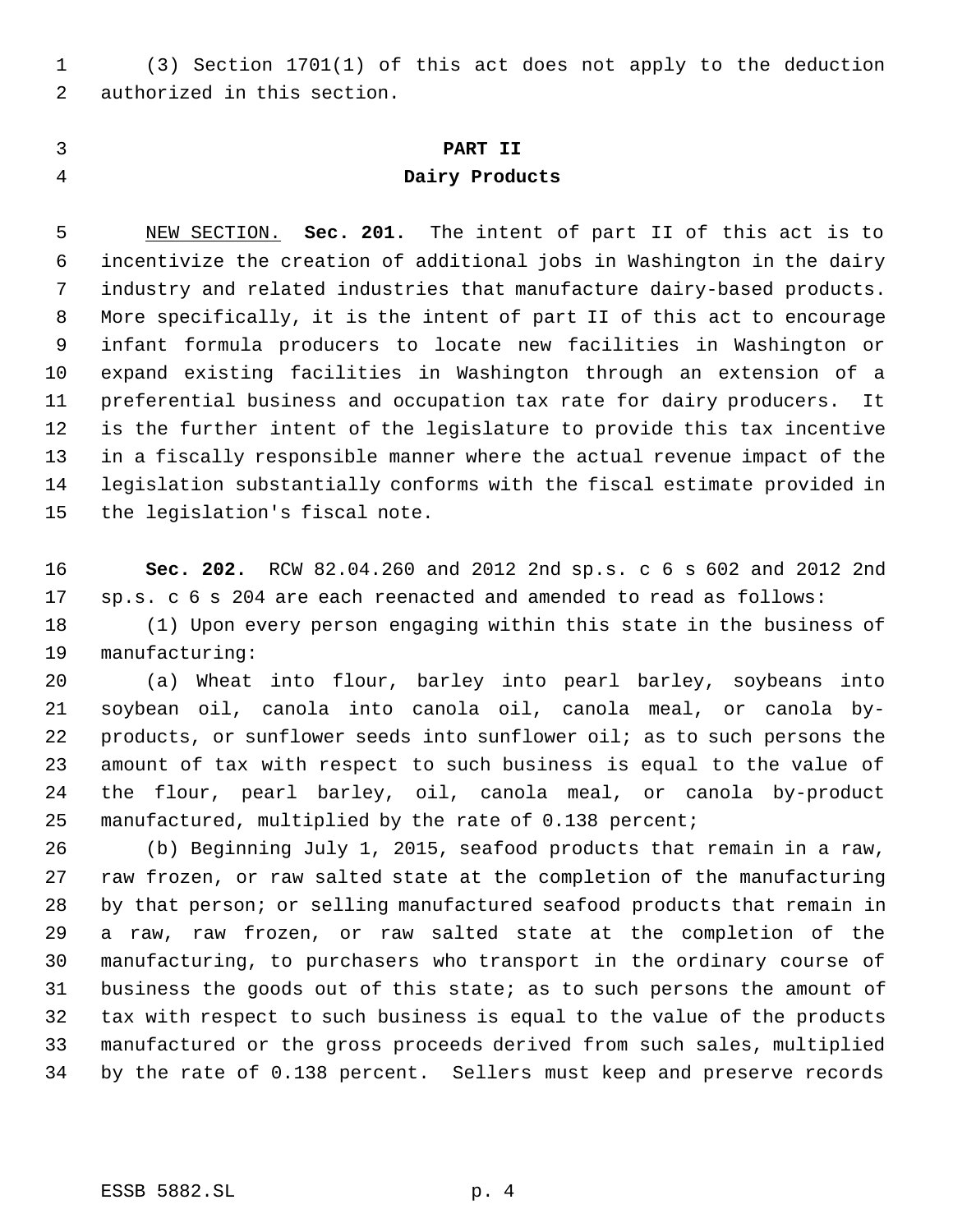for the period required by RCW 82.32.070 establishing that the goods were transported by the purchaser in the ordinary course of business out of this state;

4 (c)(i) Beginning July 1, 2015, dairy products ((that -as - of 5 September 20, 2001, are identified in 21 C.F.R., chapter 1, parts 131, 133, and 135, including by-products from the manufacturing of the dairy 7 products such as whey and casein; or selling the same)); or selling 8 dairy products that the person has manufactured to purchasers who 9 either transport in the ordinary course of business the goods out of state or purchasers who use such dairy products as an ingredient or component in the manufacturing of a dairy product; as to such persons the tax imposed is equal to the value of the products manufactured or the gross proceeds derived from such sales multiplied by the rate of 0.138 percent. Sellers must keep and preserve records for the period required by RCW 82.32.070 establishing that the goods were transported by the purchaser in the ordinary course of business out of this state 17 or sold to a manufacturer for use as an ingredient or component in the manufacturing of a dairy product.

 (ii) For the purposes of this subsection (1)(c), "dairy products" means:

 (A) Products that as of September 20, 2001, are identified in 21 C.F.R., chapter 1, parts 131, 133, and 135, including by-products from 23 the manufacturing of the dairy products, such as whey and casein; and

 (B) Products comprised of not less than seventy percent dairy 25 products that qualify under  $(c)(ii)(A)$  of this subsection, measured by weight or volume.

27 (iii) The preferential tax rate provided to taxpayers under this 28 subsection  $(1)(c)$  does not apply to sales of dairy products on or after July 1, 2023, where a dairy product is used by the purchaser as an ingredient or component in the manufacturing in Washington of a dairy 31 product;

 (d) Beginning July 1, 2015, fruits or vegetables by canning, preserving, freezing, processing, or dehydrating fresh fruits or vegetables, or selling at wholesale fruits or vegetables manufactured by the seller by canning, preserving, freezing, processing, or dehydrating fresh fruits or vegetables and sold to purchasers who transport in the ordinary course of business the goods out of this state; as to such persons the amount of tax with respect to such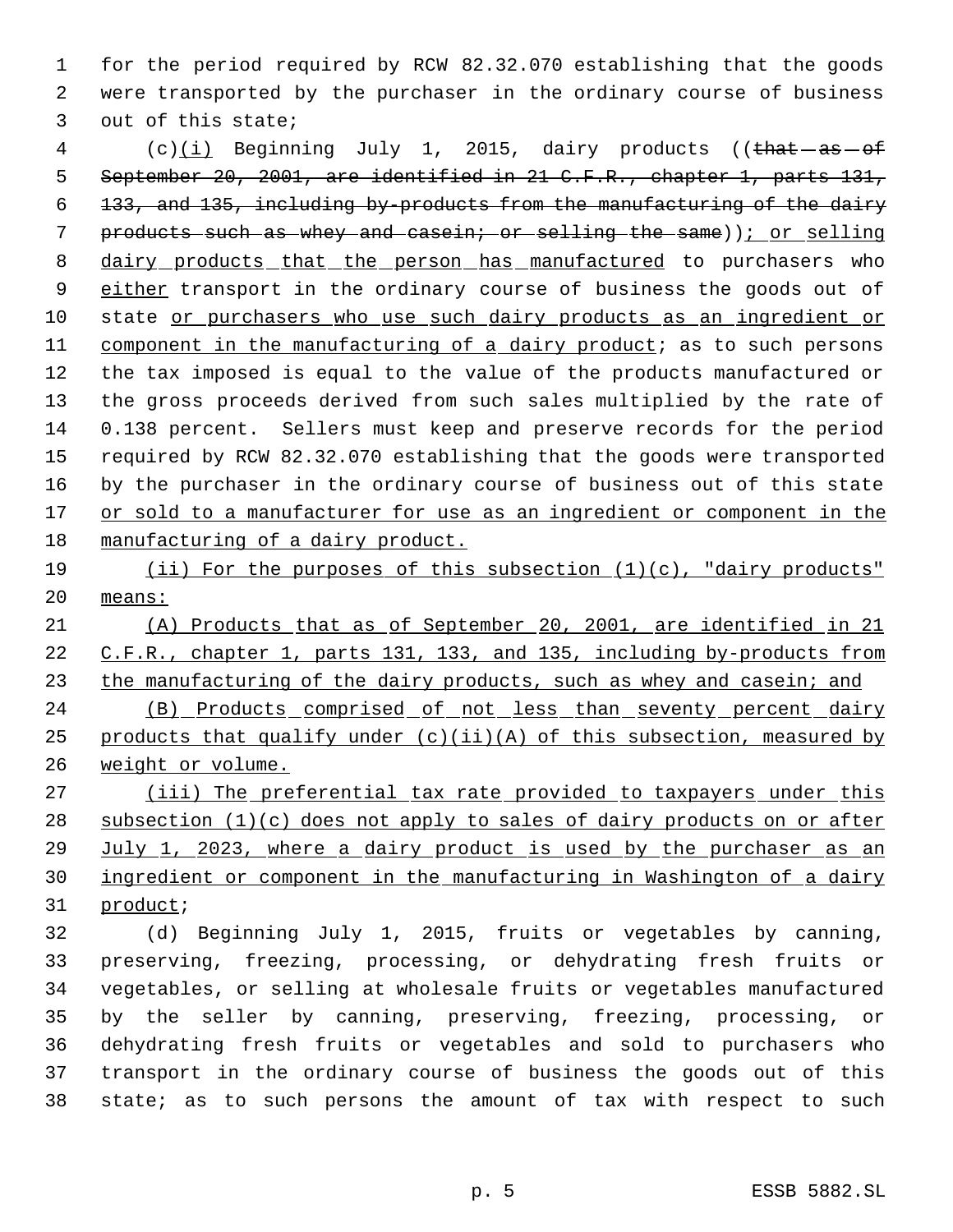business is equal to the value of the products manufactured or the gross proceeds derived from such sales multiplied by the rate of 0.138 percent. Sellers must keep and preserve records for the period required by RCW 82.32.070 establishing that the goods were transported 5 by the purchaser in the ordinary course of business out of this state;

 (e) Until July 1, 2009, alcohol fuel, biodiesel fuel, or biodiesel feedstock, as those terms are defined in RCW 82.29A.135; as to such persons the amount of tax with respect to the business is equal to the value of alcohol fuel, biodiesel fuel, or biodiesel feedstock 10 manufactured, multiplied by the rate of 0.138 percent; and

 (f) Wood biomass fuel as defined in RCW 82.29A.135; as to such persons the amount of tax with respect to the business is equal to the value of wood biomass fuel manufactured, multiplied by the rate of 0.138 percent.

 (2) Upon every person engaging within this state in the business of splitting or processing dried peas; as to such persons the amount of tax with respect to such business is equal to the value of the peas split or processed, multiplied by the rate of 0.138 percent.

 (3) Upon every nonprofit corporation and nonprofit association engaging within this state in research and development, as to such corporations and associations, the amount of tax with respect to such activities is equal to the gross income derived from such activities multiplied by the rate of 0.484 percent.

 (4) Upon every person engaging within this state in the business of slaughtering, breaking and/or processing perishable meat products and/or selling the same at wholesale only and not at retail; as to such persons the tax imposed is equal to the gross proceeds derived from such sales multiplied by the rate of 0.138 percent.

 (5) Upon every person engaging within this state in the business of acting as a travel agent or tour operator; as to such persons the amount of the tax with respect to such activities is equal to the gross income derived from such activities multiplied by the rate of 0.275 percent.

 (6) Upon every person engaging within this state in business as an international steamship agent, international customs house broker, international freight forwarder, vessel and/or cargo charter broker in foreign commerce, and/or international air cargo agent; as to such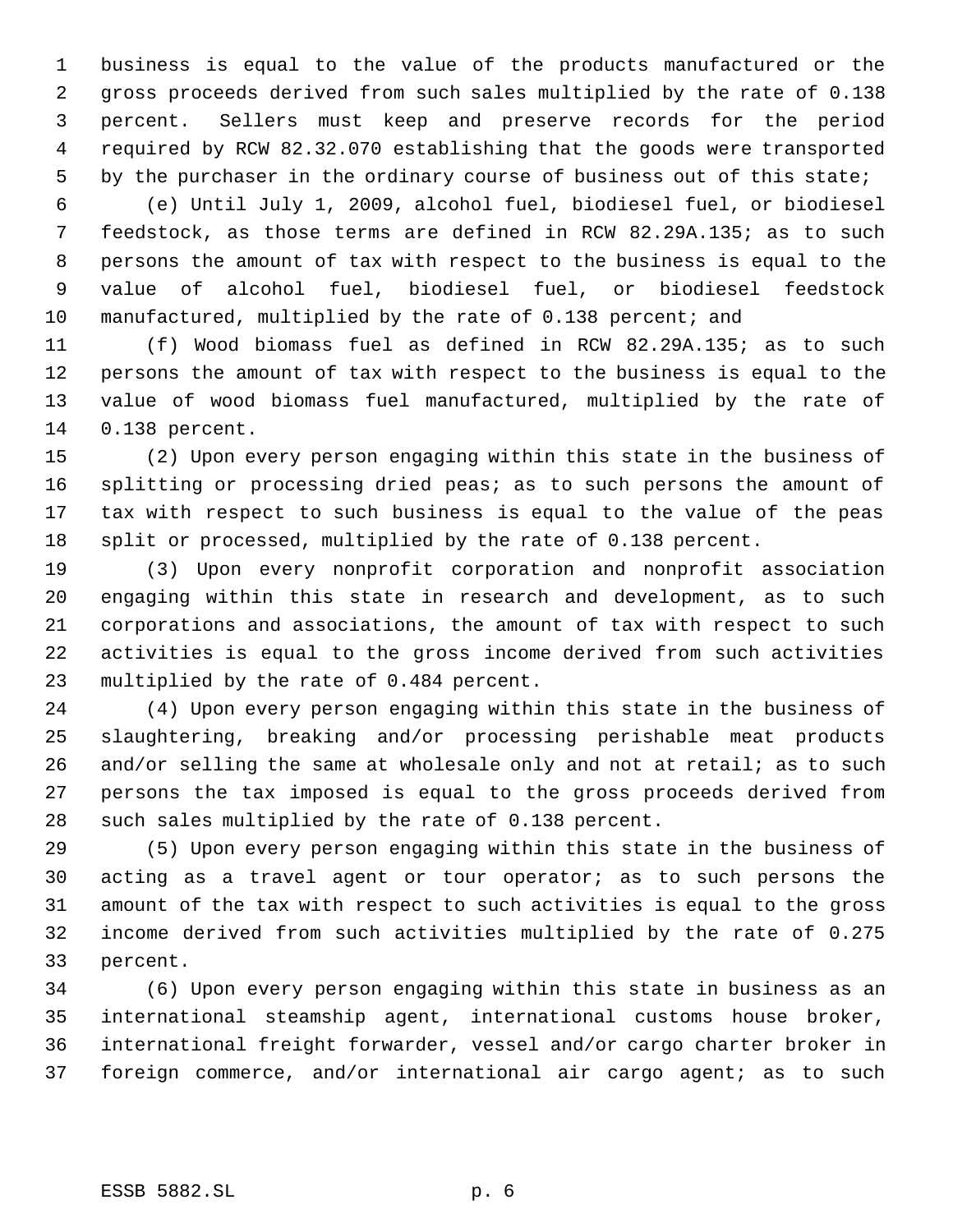persons the amount of the tax with respect to only international activities is equal to the gross income derived from such activities multiplied by the rate of 0.275 percent.

 (7) Upon every person engaging within this state in the business of stevedoring and associated activities pertinent to the movement of goods and commodities in waterborne interstate or foreign commerce; as to such persons the amount of tax with respect to such business is equal to the gross proceeds derived from such activities multiplied by the rate of 0.275 percent. Persons subject to taxation under this subsection are exempt from payment of taxes imposed by chapter 82.16 RCW for that portion of their business subject to taxation under this subsection. Stevedoring and associated activities pertinent to the conduct of goods and commodities in waterborne interstate or foreign commerce are defined as all activities of a labor, service or transportation nature whereby cargo may be loaded or unloaded to or from vessels or barges, passing over, onto or under a wharf, pier, or similar structure; cargo may be moved to a warehouse or similar holding or storage yard or area to await further movement in import or export or may move to a consolidation freight station and be stuffed, unstuffed, containerized, separated or otherwise segregated or aggregated for delivery or loaded on any mode of transportation for delivery to its consignee. Specific activities included in this definition are: Wharfage, handling, loading, unloading, moving of cargo to a convenient place of delivery to the consignee or a convenient place for further movement to export mode; documentation services in connection with the receipt, delivery, checking, care, custody and control of cargo required in the transfer of cargo; imported automobile handling prior to delivery to consignee; terminal stevedoring and incidental vessel services, including but not limited to plugging and unplugging refrigerator service to containers, trailers, and other refrigerated cargo receptacles, and securing ship hatch covers.

 (8) Upon every person engaging within this state in the business of disposing of low-level waste, as defined in RCW 43.145.010; as to such persons the amount of the tax with respect to such business is equal to the gross income of the business, excluding any fees imposed under chapter 43.200 RCW, multiplied by the rate of 3.3 percent.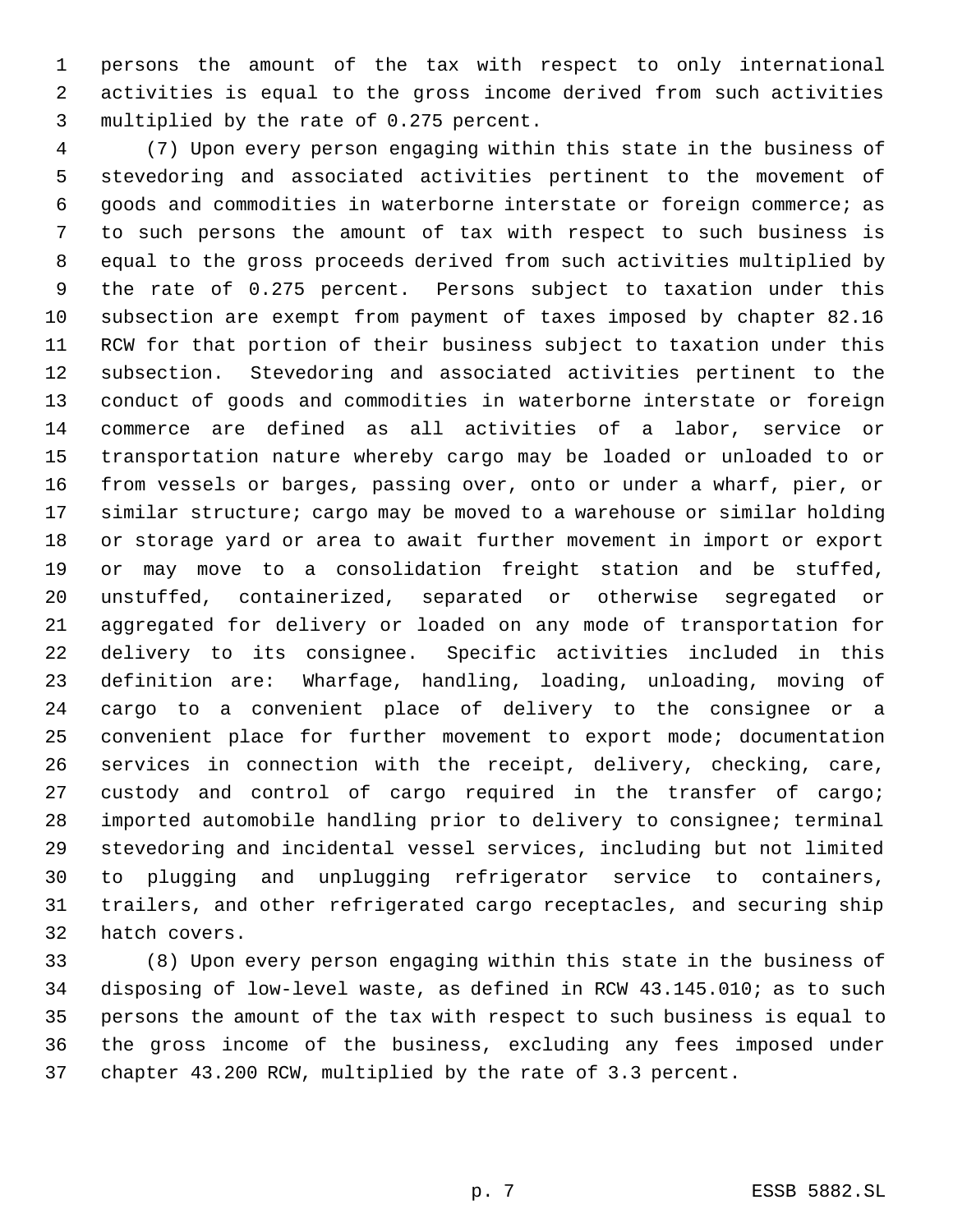If the gross income of the taxpayer is attributable to activities both within and without this state, the gross income attributable to this state must be determined in accordance with the methods of apportionment required under RCW 82.04.460.

 (9) Upon every person engaging within this state as an insurance producer or title insurance agent licensed under chapter 48.17 RCW or a surplus line broker licensed under chapter 48.15 RCW; as to such persons, the amount of the tax with respect to such licensed activities is equal to the gross income of such business multiplied by the rate of 0.484 percent.

 (10) Upon every person engaging within this state in business as a hospital, as defined in chapter 70.41 RCW, that is operated as a nonprofit corporation or by the state or any of its political subdivisions, as to such persons, the amount of tax with respect to such activities is equal to the gross income of the business multiplied by the rate of 0.75 percent through June 30, 1995, and 1.5 percent thereafter.

 (11)(a) Beginning October 1, 2005, upon every person engaging within this state in the business of manufacturing commercial airplanes, or components of such airplanes, or making sales, at retail or wholesale, of commercial airplanes or components of such airplanes, manufactured by the seller, as to such persons the amount of tax with respect to such business is, in the case of manufacturers, equal to the value of the product manufactured and the gross proceeds of sales of the product manufactured, or in the case of processors for hire, equal to the gross income of the business, multiplied by the rate of:

 (i) 0.4235 percent from October 1, 2005, through June 30, 2007; and (ii) 0.2904 percent beginning July 1, 2007.

 (b) Beginning July 1, 2008, upon every person who is not eligible to report under the provisions of (a) of this subsection (11) and is engaging within this state in the business of manufacturing tooling specifically designed for use in manufacturing commercial airplanes or components of such airplanes, or making sales, at retail or wholesale, of such tooling manufactured by the seller, as to such persons the amount of tax with respect to such business is, in the case of manufacturers, equal to the value of the product manufactured and the gross proceeds of sales of the product manufactured, or in the case of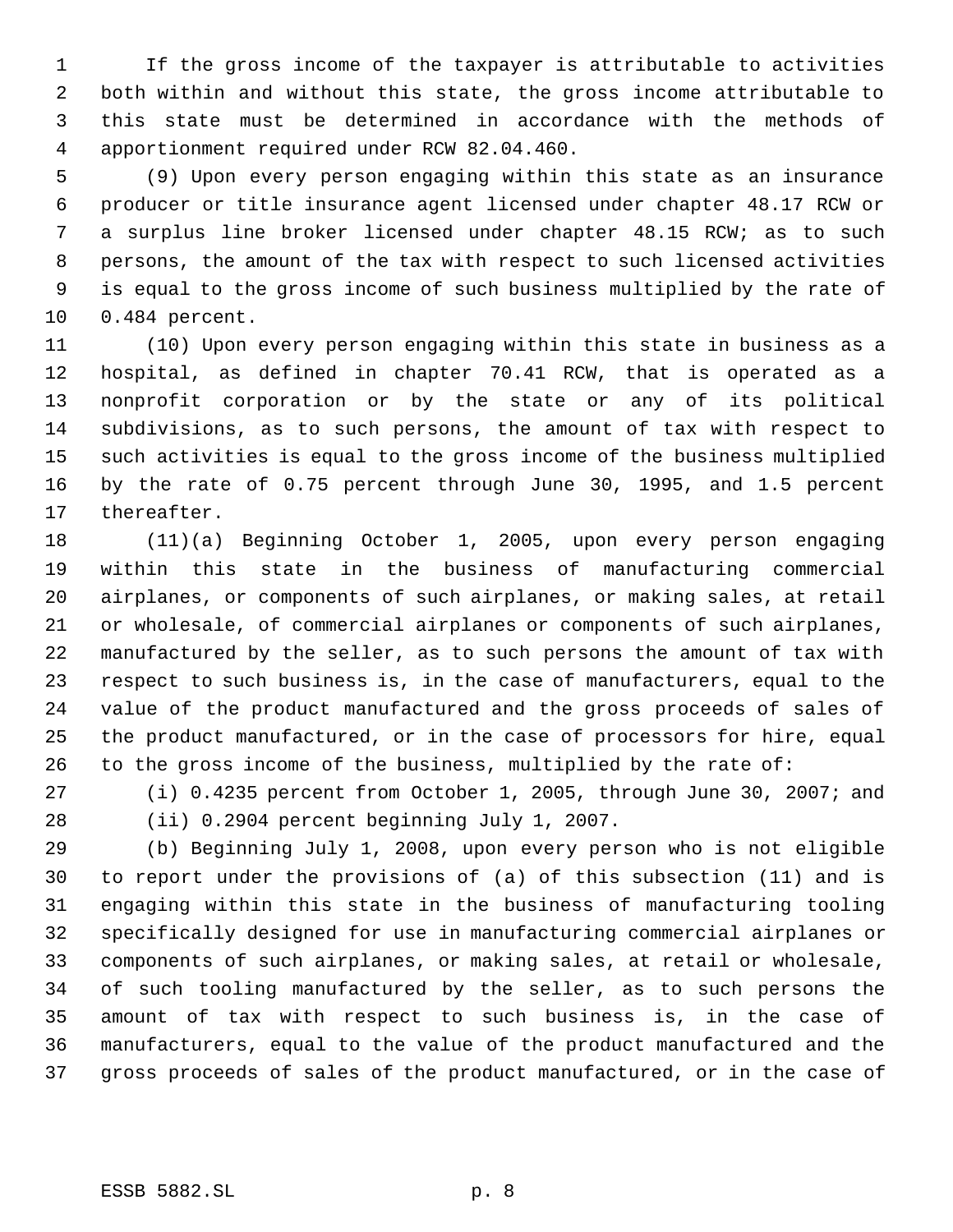processors for hire, be equal to the gross income of the business, multiplied by the rate of 0.2904 percent.

 (c) For the purposes of this subsection (11), "commercial airplane" and "component" have the same meanings as provided in RCW 82.32.550.

 (d) In addition to all other requirements under this title, a person reporting under the tax rate provided in this subsection (11) must file a complete annual report with the department under RCW 82.32.534.

(e) This subsection (11) does not apply on and after July 1, 2024.

 (12)(a) Until July 1, 2024, upon every person engaging within this state in the business of extracting timber or extracting for hire timber; as to such persons the amount of tax with respect to the business is, in the case of extractors, equal to the value of products, including by-products, extracted, or in the case of extractors for hire, equal to the gross income of the business, multiplied by the rate of 0.4235 percent from July 1, 2006, through June 30, 2007, and 0.2904 percent from July 1, 2007, through June 30, 2024.

 (b) Until July 1, 2024, upon every person engaging within this state in the business of manufacturing or processing for hire: (i) Timber into timber products or wood products; or (ii) timber products into other timber products or wood products; as to such persons the amount of the tax with respect to the business is, in the case of manufacturers, equal to the value of products, including by-products, manufactured, or in the case of processors for hire, equal to the gross income of the business, multiplied by the rate of 0.4235 percent from July 1, 2006, through June 30, 2007, and 0.2904 percent from July 1, 2007, through June 30, 2024.

 (c) Until July 1, 2024, upon every person engaging within this state in the business of selling at wholesale: (i) Timber extracted by that person; (ii) timber products manufactured by that person from timber or other timber products; or (iii) wood products manufactured by that person from timber or timber products; as to such persons the amount of the tax with respect to the business is equal to the gross proceeds of sales of the timber, timber products, or wood products multiplied by the rate of 0.4235 percent from July 1, 2006, through June 30, 2007, and 0.2904 percent from July 1, 2007, through June 30, 2024.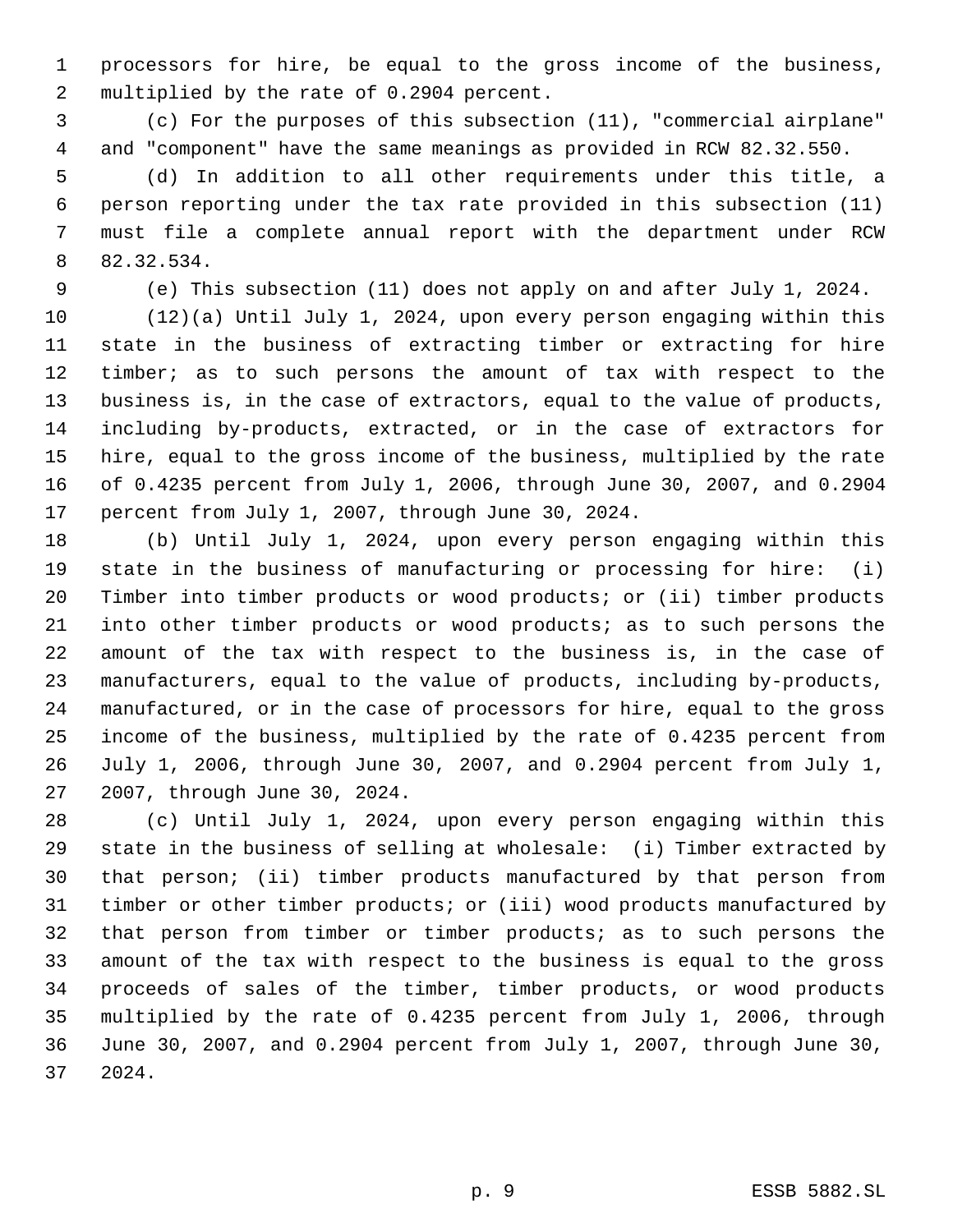(d) Until July 1, 2024, upon every person engaging within this state in the business of selling standing timber; as to such persons the amount of the tax with respect to the business is equal to the gross income of the business multiplied by the rate of 0.2904 percent. For purposes of this subsection (12)(d), "selling standing timber" means the sale of timber apart from the land, where the buyer is required to sever the timber within thirty months from the date of the original contract, regardless of the method of payment for the timber and whether title to the timber transfers before, upon, or after severance.

 (e) For purposes of this subsection, the following definitions apply:

 (i) "Biocomposite surface products" means surface material products containing, by weight or volume, more than fifty percent recycled paper and that also use nonpetroleum-based phenolic resin as a bonding agent. (ii) "Paper and paper products" means products made of interwoven cellulosic fibers held together largely by hydrogen bonding. "Paper and paper products" includes newsprint; office, printing, fine, and pressure-sensitive papers; paper napkins, towels, and toilet tissue; kraft bag, construction, and other kraft industrial papers; paperboard, liquid packaging containers, containerboard, corrugated, and solid- fiber containers including linerboard and corrugated medium; and related types of cellulosic products containing primarily, by weight or volume, cellulosic materials. "Paper and paper products" does not include books, newspapers, magazines, periodicals, and other printed publications, advertising materials, calendars, and similar types of printed materials.

 (iii) "Recycled paper" means paper and paper products having fifty percent or more of their fiber content that comes from postconsumer waste. For purposes of this subsection (12)(e)(iii), "postconsumer waste" means a finished material that would normally be disposed of as solid waste, having completed its life cycle as a consumer item.

 (iv) "Timber" means forest trees, standing or down, on privately or publicly owned land. "Timber" does not include Christmas trees that are cultivated by agricultural methods or short-rotation hardwoods as defined in RCW 84.33.035.

(v) "Timber products" means: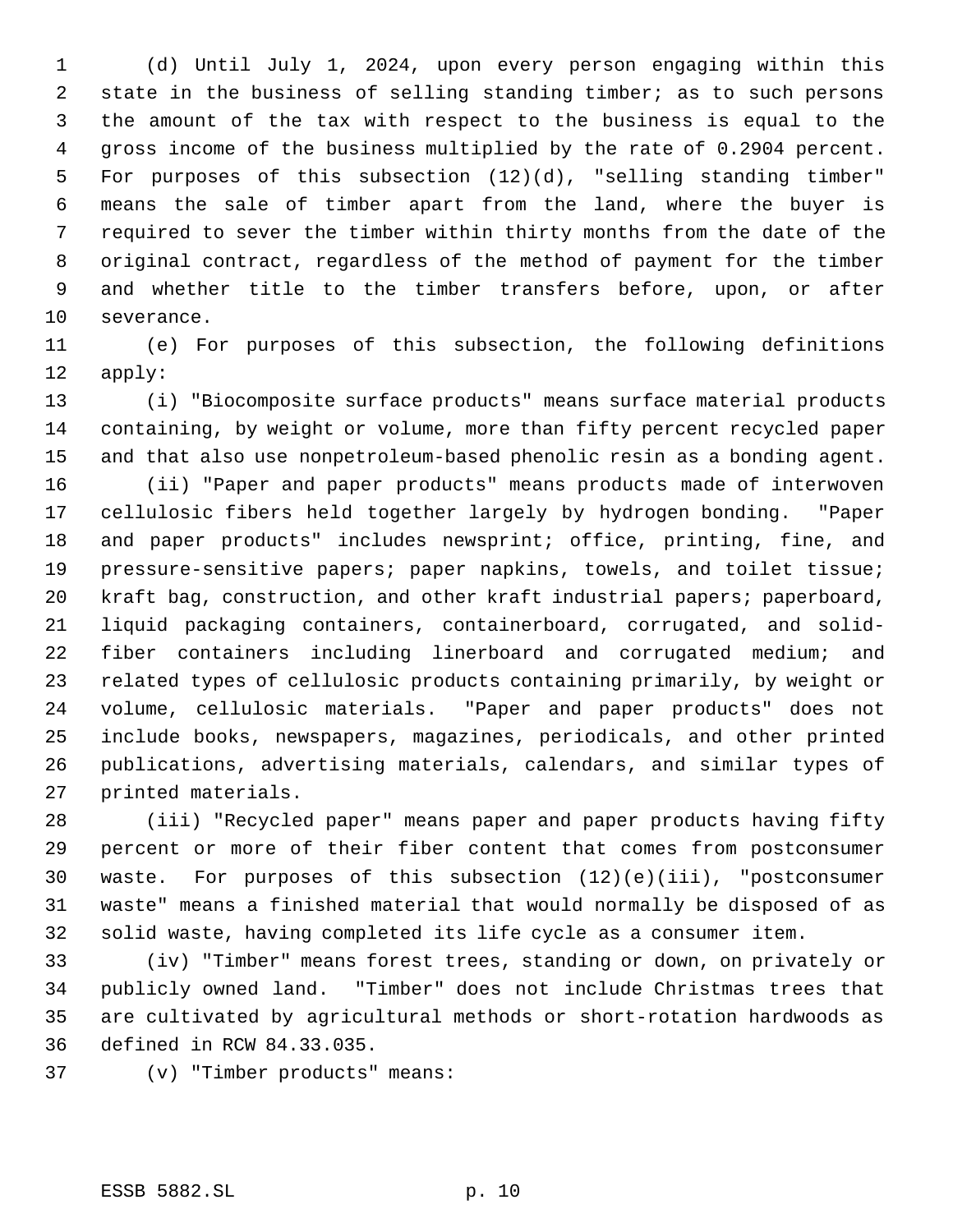(A) Logs, wood chips, sawdust, wood waste, and similar products obtained wholly from the processing of timber, short-rotation hardwoods as defined in RCW 84.33.035, or both;

 (B) Pulp, including market pulp and pulp derived from recovered paper or paper products; and

 (C) Recycled paper, but only when used in the manufacture of biocomposite surface products.

 (vi) "Wood products" means paper and paper products; dimensional lumber; engineered wood products such as particleboard, oriented strand board, medium density fiberboard, and plywood; wood doors; wood 11 windows; and biocomposite surface products.

 (f) Except for small harvesters as defined in RCW 84.33.035, a person reporting under the tax rate provided in this subsection (12) must file a complete annual survey with the department under RCW 82.32.585.

 (13) Upon every person engaging within this state in inspecting, testing, labeling, and storing canned salmon owned by another person, as to such persons, the amount of tax with respect to such activities is equal to the gross income derived from such activities multiplied by the rate of 0.484 percent.

 (14)(a) Upon every person engaging within this state in the business of printing a newspaper, publishing a newspaper, or both, the amount of tax on such business is equal to the gross income of the business multiplied by the rate of 0.365 percent through June 30, 2013, and beginning July 1, 2013, multiplied by the rate of 0.35 percent.

 (b) A person reporting under the tax rate provided in this subsection (14) must file a complete annual report with the department under RCW 82.32.534.

 **Sec. 203.** RCW 82.04.260 and 2012 2nd sp.s. c 6 s 204 are each amended to read as follows:

 (1) Upon every person engaging within this state in the business of manufacturing:

 (a) Wheat into flour, barley into pearl barley, soybeans into soybean oil, canola into canola oil, canola meal, or canola by- products, or sunflower seeds into sunflower oil; as to such persons the amount of tax with respect to such business is equal to the value of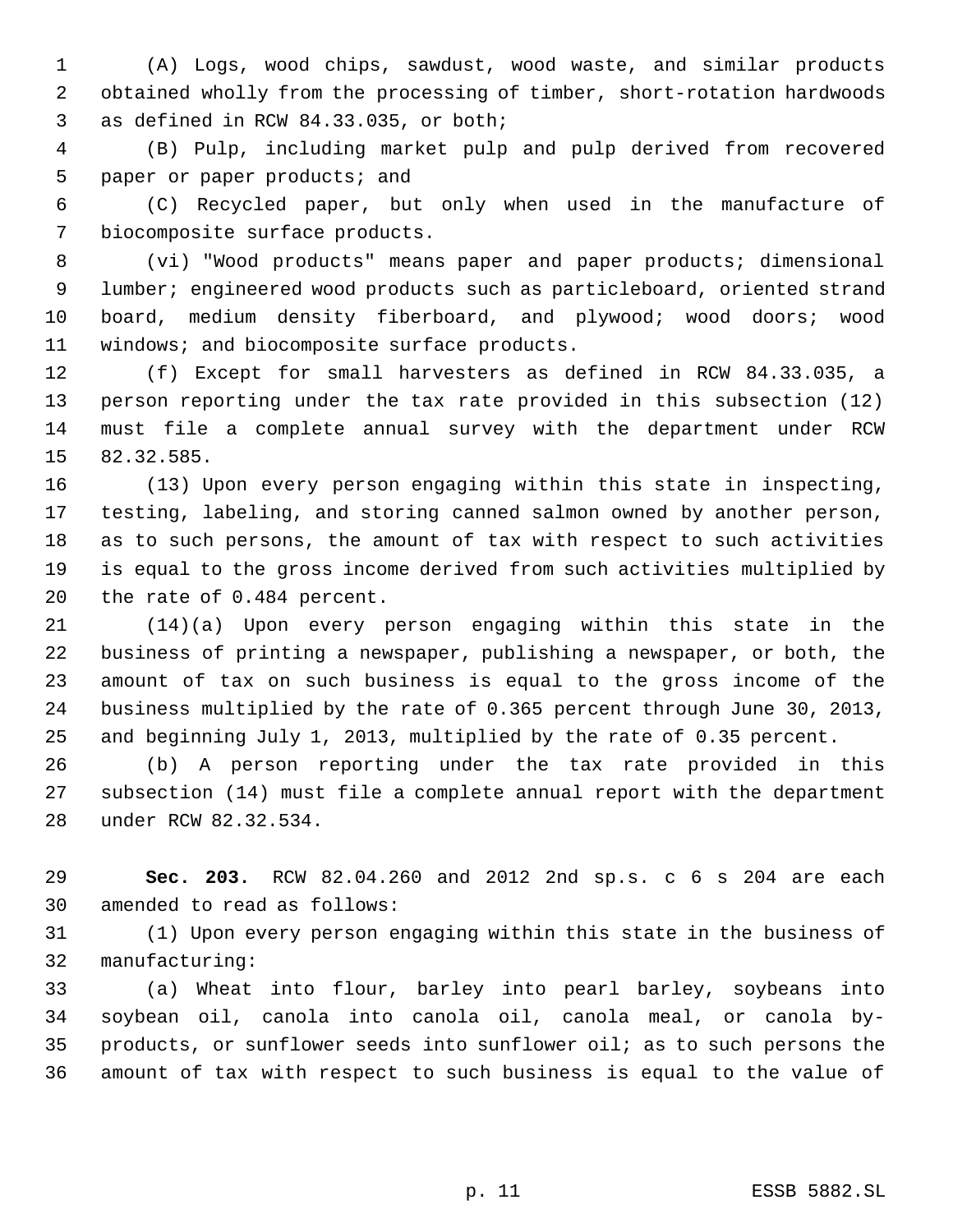the flour, pearl barley, oil, canola meal, or canola by-product manufactured, multiplied by the rate of 0.138 percent;

 (b) Beginning July 1, 2015, seafood products that remain in a raw, raw frozen, or raw salted state at the completion of the manufacturing by that person; or selling manufactured seafood products that remain in a raw, raw frozen, or raw salted state at the completion of the manufacturing, to purchasers who transport in the ordinary course of business the goods out of this state; as to such persons the amount of tax with respect to such business is equal to the value of the products manufactured or the gross proceeds derived from such sales, multiplied by the rate of 0.138 percent. Sellers must keep and preserve records for the period required by RCW 82.32.070 establishing that the goods were transported by the purchaser in the ordinary course of business out of this state;

15 (c) $(i)$  Beginning July 1, 2015, dairy products ((that  $-as-of$ 16 September 20, 2001, are identified in 21 C.F.R., chapter 1, parts 131, 17 133, and 135, including by-products from the manufacturing of the dairy 18 products such as whey and casein; or selling the same)); or selling 19 dairy products that the person has manufactured to purchasers who 20 either transport in the ordinary course of business the goods out of state or purchasers who use such dairy products as an ingredient or component in the manufacturing of a dairy product; as to such persons the tax imposed is equal to the value of the products manufactured or the gross proceeds derived from such sales multiplied by the rate of 0.138 percent. Sellers must keep and preserve records for the period required by RCW 82.32.070 establishing that the goods were transported by the purchaser in the ordinary course of business out of this state or sold to a manufacturer for use as an ingredient or component in the manufacturing of a dairy product.

 (ii) For the purposes of this subsection (1)(c), "dairy products" means:

 (A) Products that as of September 20, 2001, are identified in 21 C.F.R., chapter 1, parts 131, 133, and 135, including by-products from 34 the manufacturing of the dairy products, such as whey and casein; and (B) Products comprised of not less than seventy percent dairy 36 products that qualify under  $(c)(ii)(A)$  of this subsection, measured by

weight or volume.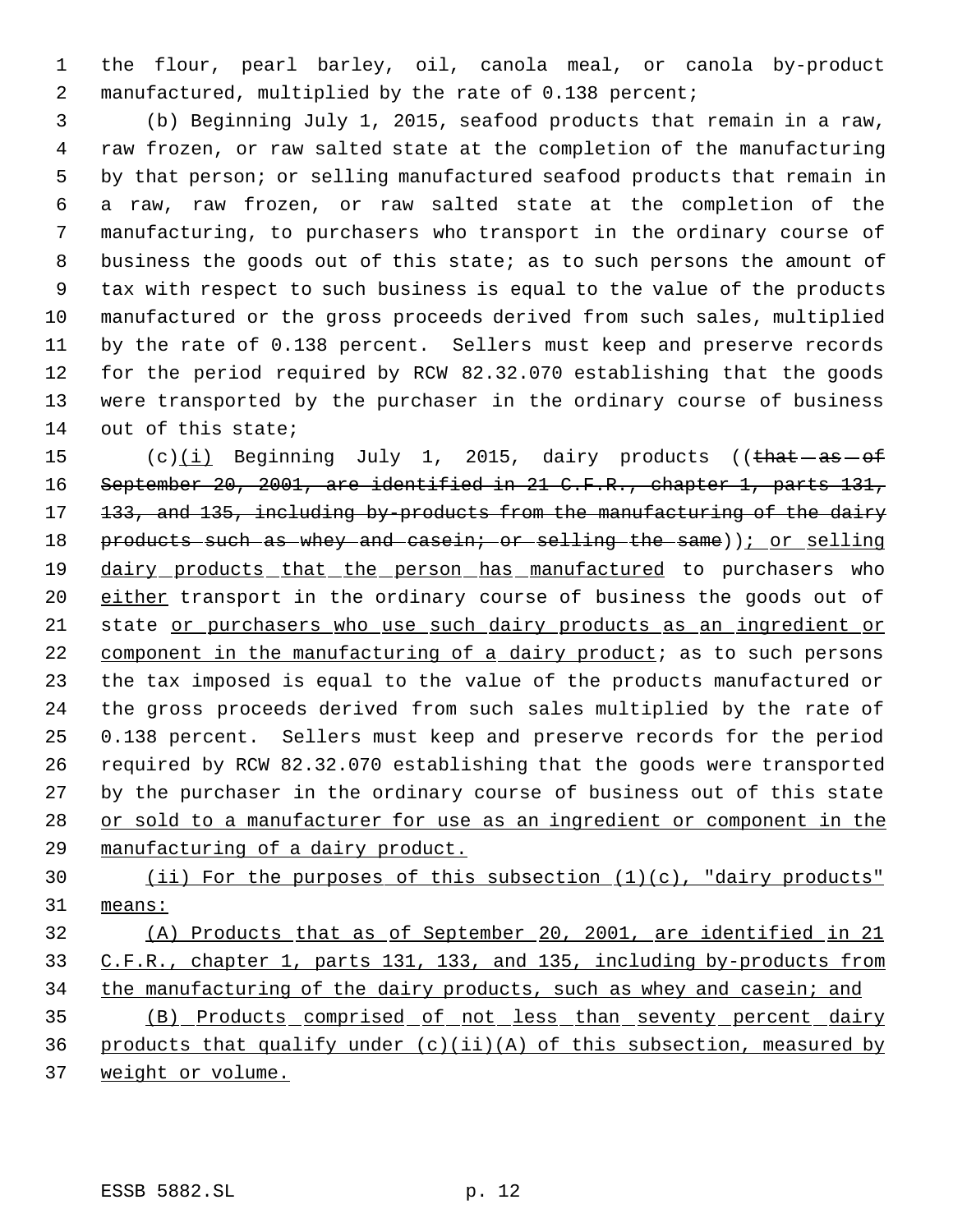1 (iii) The preferential tax rate provided to taxpayers under this 2 subsection (1)(c) does not apply to sales of dairy products on or after 3 July 1, 2023, where a dairy product is used by the purchaser as an 4 ingredient or component in the manufacturing in Washington of a dairy product;

 (d) Beginning July 1, 2015, fruits or vegetables by canning, preserving, freezing, processing, or dehydrating fresh fruits or vegetables, or selling at wholesale fruits or vegetables manufactured by the seller by canning, preserving, freezing, processing, or dehydrating fresh fruits or vegetables and sold to purchasers who transport in the ordinary course of business the goods out of this 12 state; as to such persons the amount of tax with respect to such business is equal to the value of the products manufactured or the gross proceeds derived from such sales multiplied by the rate of 0.138 percent. Sellers must keep and preserve records for the period required by RCW 82.32.070 establishing that the goods were transported 17 by the purchaser in the ordinary course of business out of this state;

 (e) Until July 1, 2009, alcohol fuel, biodiesel fuel, or biodiesel feedstock, as those terms are defined in RCW 82.29A.135; as to such persons the amount of tax with respect to the business is equal to the value of alcohol fuel, biodiesel fuel, or biodiesel feedstock manufactured, multiplied by the rate of 0.138 percent; and

 (f) Wood biomass fuel as defined in RCW 82.29A.135; as to such persons the amount of tax with respect to the business is equal to the value of wood biomass fuel manufactured, multiplied by the rate of 0.138 percent.

 (2) Upon every person engaging within this state in the business of splitting or processing dried peas; as to such persons the amount of tax with respect to such business is equal to the value of the peas split or processed, multiplied by the rate of 0.138 percent.

 (3) Upon every nonprofit corporation and nonprofit association engaging within this state in research and development, as to such corporations and associations, the amount of tax with respect to such activities is equal to the gross income derived from such activities multiplied by the rate of 0.484 percent.

 (4) Upon every person engaging within this state in the business of slaughtering, breaking and/or processing perishable meat products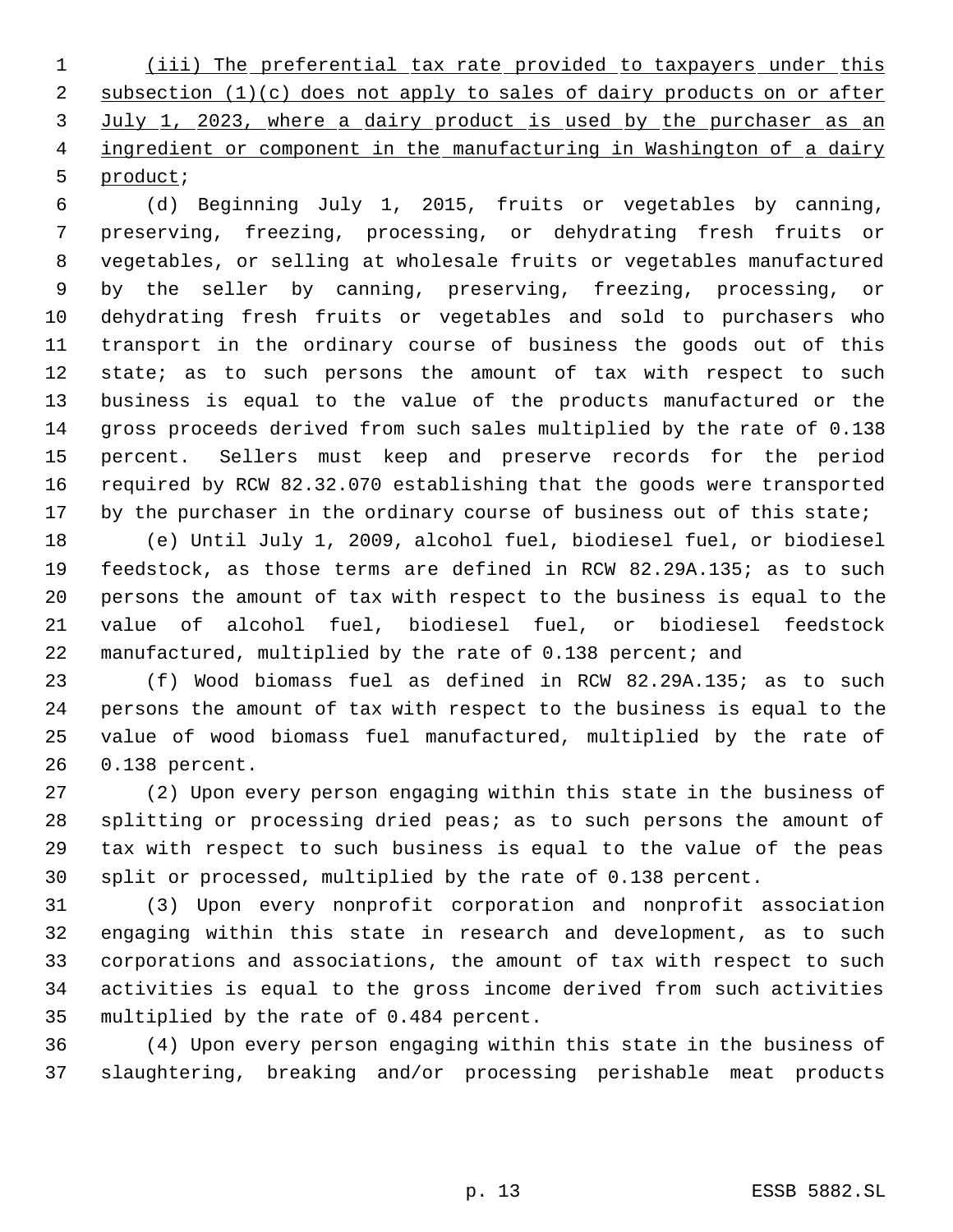and/or selling the same at wholesale only and not at retail; as to such persons the tax imposed is equal to the gross proceeds derived from such sales multiplied by the rate of 0.138 percent.

 (5) Upon every person engaging within this state in the business of acting as a travel agent or tour operator; as to such persons the amount of the tax with respect to such activities is equal to the gross income derived from such activities multiplied by the rate of 0.275 percent.

 (6) Upon every person engaging within this state in business as an international steamship agent, international customs house broker, international freight forwarder, vessel and/or cargo charter broker in foreign commerce, and/or international air cargo agent; as to such persons the amount of the tax with respect to only international activities is equal to the gross income derived from such activities multiplied by the rate of 0.275 percent.

 (7) Upon every person engaging within this state in the business of stevedoring and associated activities pertinent to the movement of goods and commodities in waterborne interstate or foreign commerce; as to such persons the amount of tax with respect to such business is equal to the gross proceeds derived from such activities multiplied by the rate of 0.275 percent. Persons subject to taxation under this subsection are exempt from payment of taxes imposed by chapter 82.16 RCW for that portion of their business subject to taxation under this subsection. Stevedoring and associated activities pertinent to the conduct of goods and commodities in waterborne interstate or foreign commerce are defined as all activities of a labor, service or transportation nature whereby cargo may be loaded or unloaded to or from vessels or barges, passing over, onto or under a wharf, pier, or similar structure; cargo may be moved to a warehouse or similar holding or storage yard or area to await further movement in import or export or may move to a consolidation freight station and be stuffed, unstuffed, containerized, separated or otherwise segregated or aggregated for delivery or loaded on any mode of transportation for delivery to its consignee. Specific activities included in this definition are: Wharfage, handling, loading, unloading, moving of cargo to a convenient place of delivery to the consignee or a convenient place for further movement to export mode; documentation services in connection with the receipt, delivery, checking, care,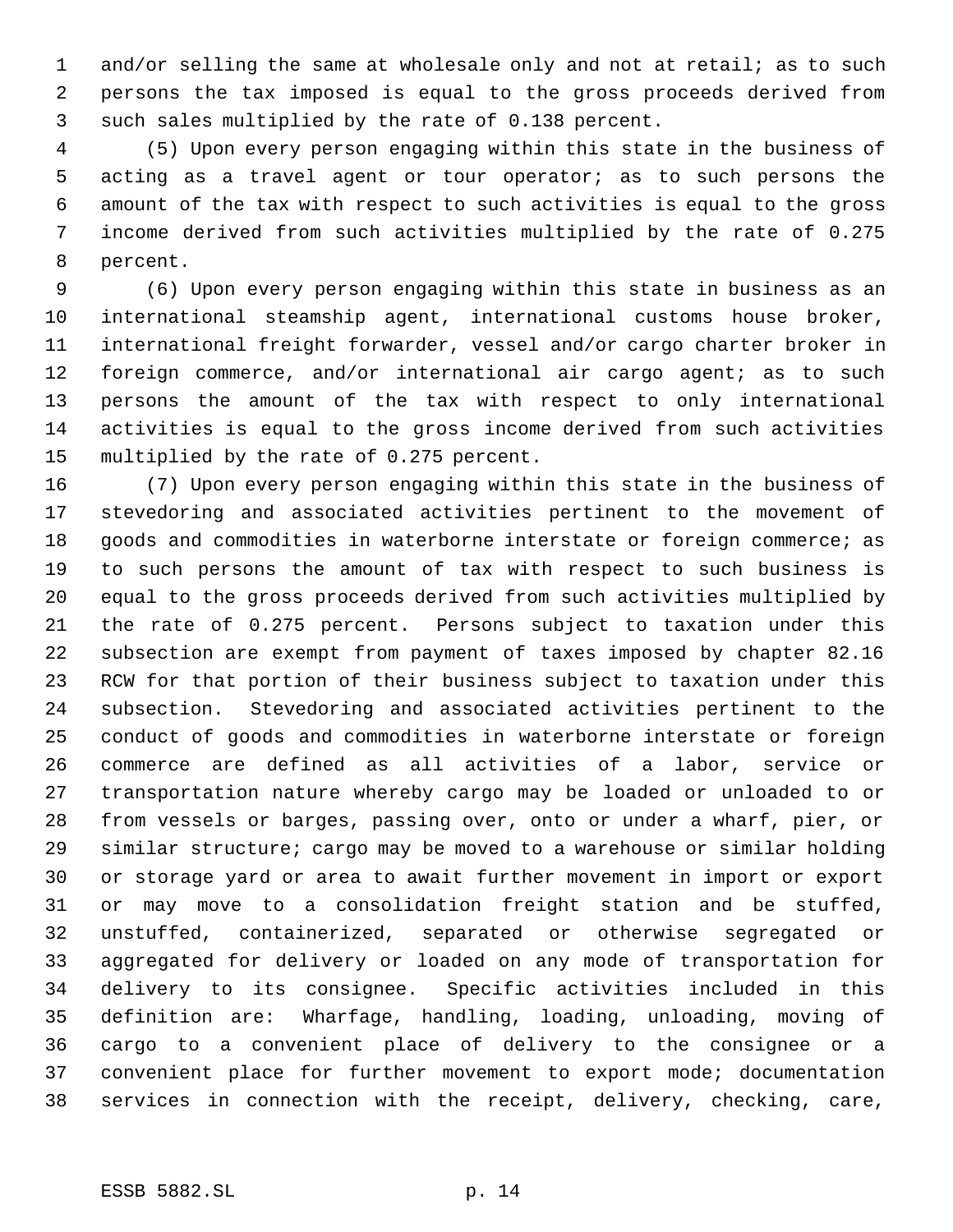custody and control of cargo required in the transfer of cargo; imported automobile handling prior to delivery to consignee; terminal stevedoring and incidental vessel services, including but not limited to plugging and unplugging refrigerator service to containers, trailers, and other refrigerated cargo receptacles, and securing ship hatch covers.

 (8) Upon every person engaging within this state in the business of disposing of low-level waste, as defined in RCW 43.145.010; as to such persons the amount of the tax with respect to such business is equal to the gross income of the business, excluding any fees imposed under chapter 43.200 RCW, multiplied by the rate of 3.3 percent.

 If the gross income of the taxpayer is attributable to activities both within and without this state, the gross income attributable to this state must be determined in accordance with the methods of apportionment required under RCW 82.04.460.

 (9) Upon every person engaging within this state as an insurance producer or title insurance agent licensed under chapter 48.17 RCW or 18 a surplus line broker licensed under chapter 48.15 RCW; as to such persons, the amount of the tax with respect to such licensed activities is equal to the gross income of such business multiplied by the rate of 0.484 percent.

 (10) Upon every person engaging within this state in business as a hospital, as defined in chapter 70.41 RCW, that is operated as a nonprofit corporation or by the state or any of its political subdivisions, as to such persons, the amount of tax with respect to such activities is equal to the gross income of the business multiplied by the rate of 0.75 percent through June 30, 1995, and 1.5 percent thereafter.

 (11)(a) Beginning October 1, 2005, upon every person engaging within this state in the business of manufacturing commercial airplanes, or components of such airplanes, or making sales, at retail or wholesale, of commercial airplanes or components of such airplanes, manufactured by the seller, as to such persons the amount of tax with respect to such business is, in the case of manufacturers, equal to the value of the product manufactured and the gross proceeds of sales of the product manufactured, or in the case of processors for hire, equal to the gross income of the business, multiplied by the rate of:

(i) 0.4235 percent from October 1, 2005, through June 30, 2007; and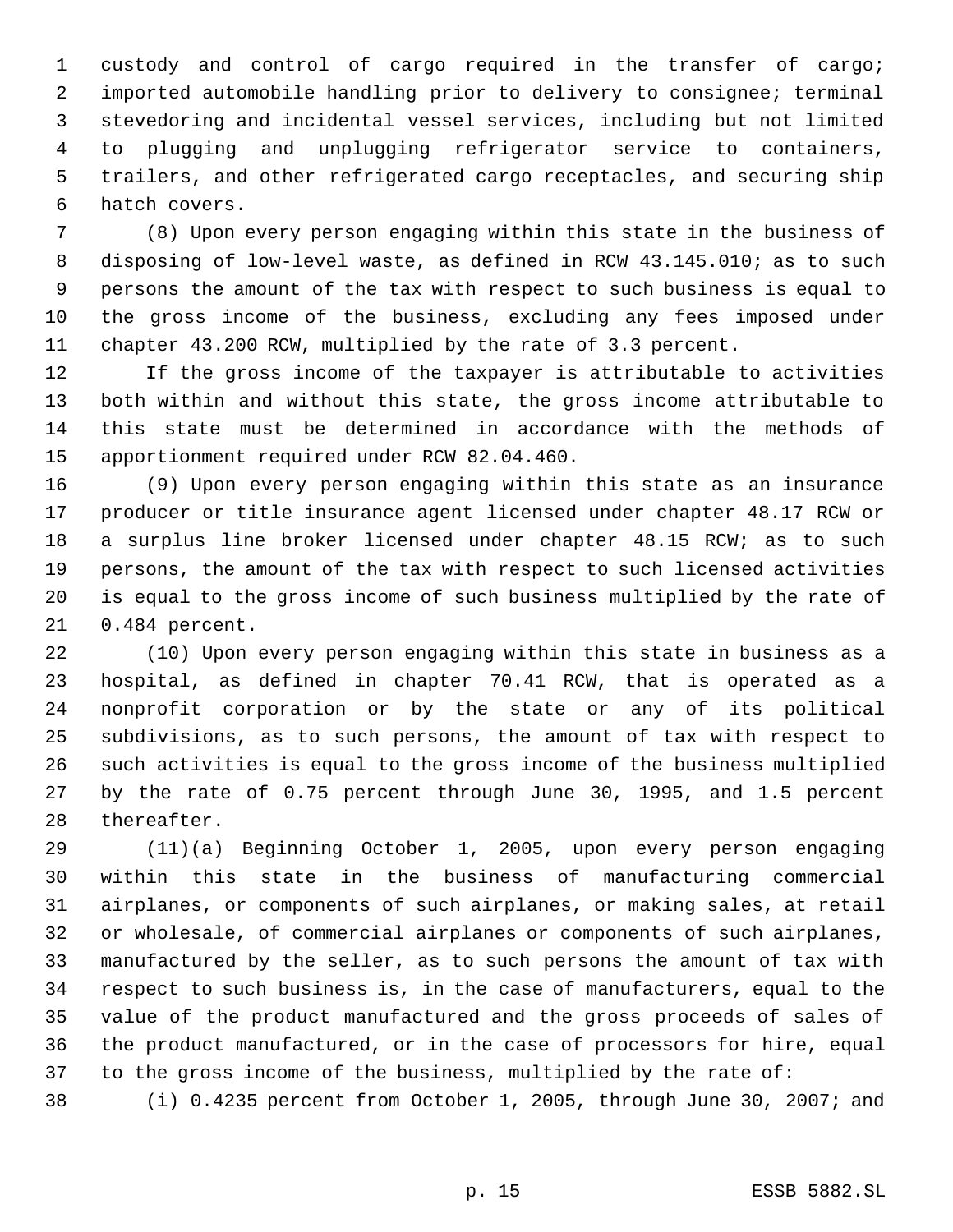(ii) 0.2904 percent beginning July 1, 2007.

 (b) Beginning July 1, 2008, upon every person who is not eligible to report under the provisions of (a) of this subsection (11) and is engaging within this state in the business of manufacturing tooling specifically designed for use in manufacturing commercial airplanes or components of such airplanes, or making sales, at retail or wholesale, of such tooling manufactured by the seller, as to such persons the amount of tax with respect to such business is, in the case of manufacturers, equal to the value of the product manufactured and the gross proceeds of sales of the product manufactured, or in the case of processors for hire, be equal to the gross income of the business, multiplied by the rate of 0.2904 percent.

 (c) For the purposes of this subsection (11), "commercial airplane" and "component" have the same meanings as provided in RCW 82.32.550.

 (d) In addition to all other requirements under this title, a person reporting under the tax rate provided in this subsection (11) must file a complete annual report with the department under RCW 82.32.534.

(e) This subsection (11) does not apply on and after July 1, 2024.

 (12)(a) Until July 1, 2024, upon every person engaging within this state in the business of extracting timber or extracting for hire timber; as to such persons the amount of tax with respect to the business is, in the case of extractors, equal to the value of products, including by-products, extracted, or in the case of extractors for hire, equal to the gross income of the business, multiplied by the rate of 0.4235 percent from July 1, 2006, through June 30, 2007, and 0.2904 percent from July 1, 2007, through June 30, 2024.

 (b) Until July 1, 2024, upon every person engaging within this state in the business of manufacturing or processing for hire: (i) Timber into timber products or wood products; or (ii) timber products into other timber products or wood products; as to such persons the amount of the tax with respect to the business is, in the case of manufacturers, equal to the value of products, including by-products, manufactured, or in the case of processors for hire, equal to the gross income of the business, multiplied by the rate of 0.4235 percent from July 1, 2006, through June 30, 2007, and 0.2904 percent from July 1, 2007, through June 30, 2024.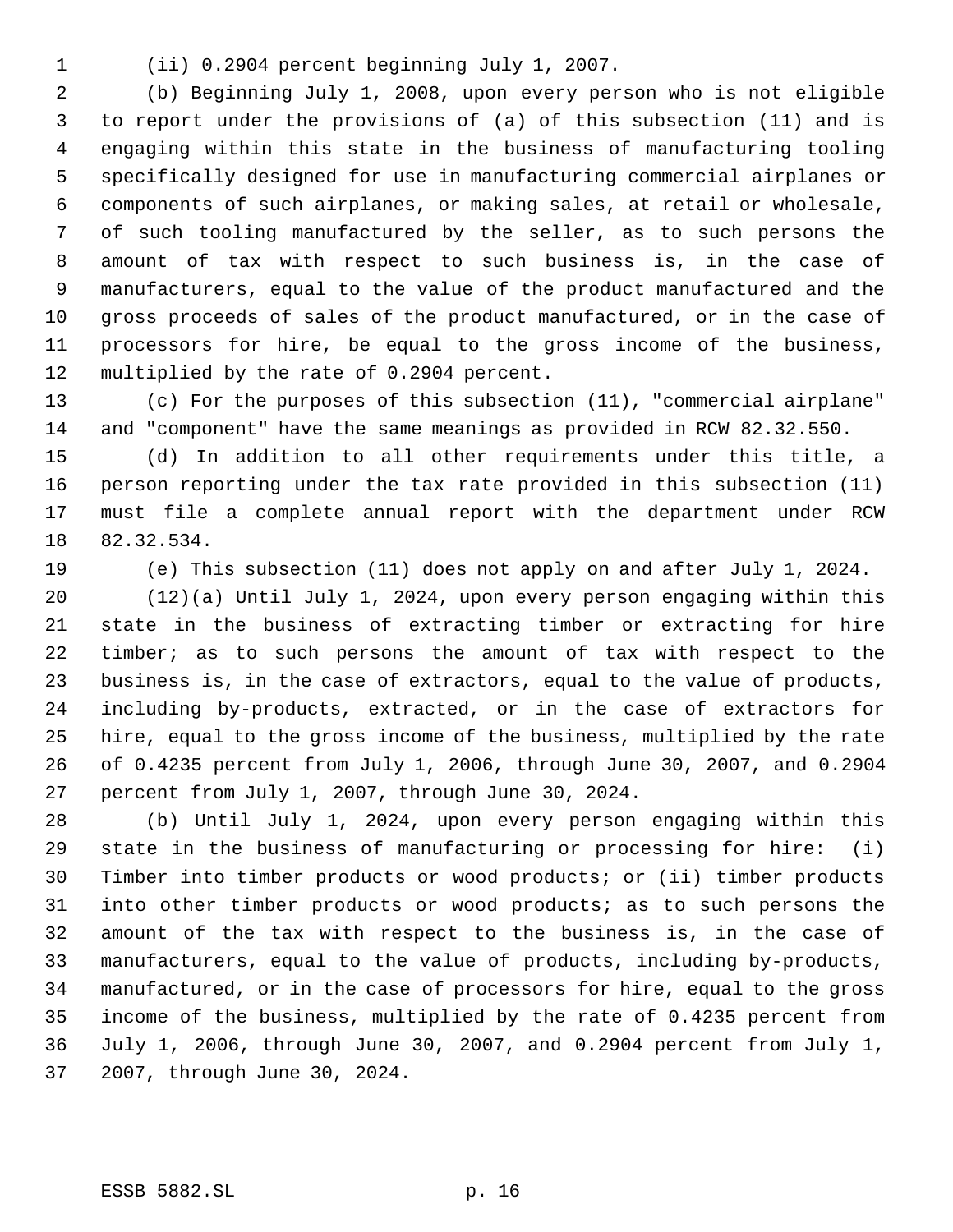(c) Until July 1, 2024, upon every person engaging within this state in the business of selling at wholesale: (i) Timber extracted by that person; (ii) timber products manufactured by that person from timber or other timber products; or (iii) wood products manufactured by that person from timber or timber products; as to such persons the amount of the tax with respect to the business is equal to the gross proceeds of sales of the timber, timber products, or wood products multiplied by the rate of 0.4235 percent from July 1, 2006, through June 30, 2007, and 0.2904 percent from July 1, 2007, through June 30, 2024.

 (d) Until July 1, 2024, upon every person engaging within this state in the business of selling standing timber; as to such persons the amount of the tax with respect to the business is equal to the gross income of the business multiplied by the rate of 0.2904 percent. For purposes of this subsection (12)(d), "selling standing timber" means the sale of timber apart from the land, where the buyer is required to sever the timber within thirty months from the date of the original contract, regardless of the method of payment for the timber and whether title to the timber transfers before, upon, or after severance.

 (e) For purposes of this subsection, the following definitions apply:

 (i) "Biocomposite surface products" means surface material products containing, by weight or volume, more than fifty percent recycled paper and that also use nonpetroleum-based phenolic resin as a bonding agent.

 (ii) "Paper and paper products" means products made of interwoven cellulosic fibers held together largely by hydrogen bonding. "Paper and paper products" includes newsprint; office, printing, fine, and pressure-sensitive papers; paper napkins, towels, and toilet tissue; kraft bag, construction, and other kraft industrial papers; paperboard, liquid packaging containers, containerboard, corrugated, and solid- fiber containers including linerboard and corrugated medium; and related types of cellulosic products containing primarily, by weight or volume, cellulosic materials. "Paper and paper products" does not include books, newspapers, magazines, periodicals, and other printed publications, advertising materials, calendars, and similar types of printed materials.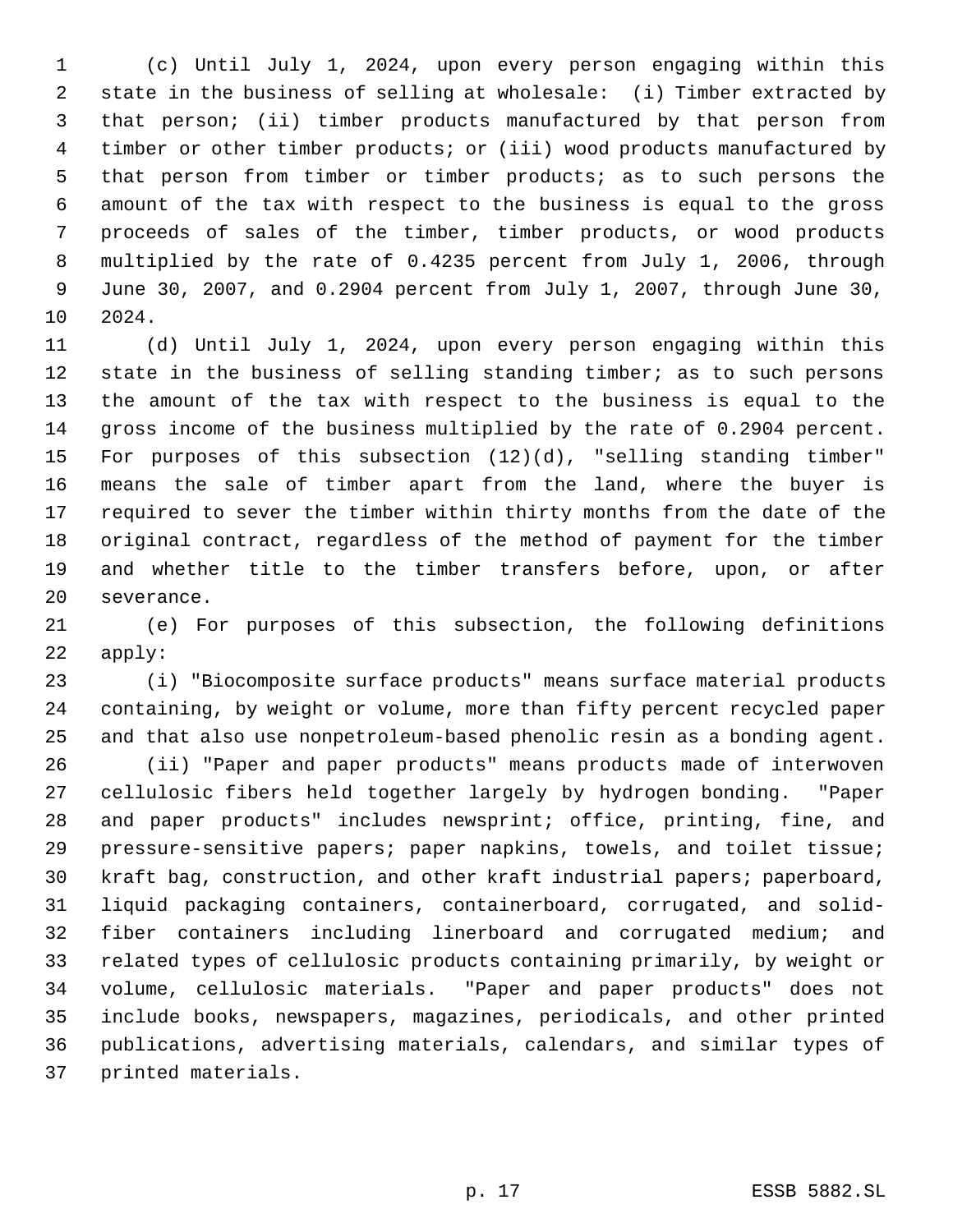(iii) "Recycled paper" means paper and paper products having fifty percent or more of their fiber content that comes from postconsumer waste. For purposes of this subsection (12)(e)(iii), "postconsumer waste" means a finished material that would normally be disposed of as solid waste, having completed its life cycle as a consumer item.

 (iv) "Timber" means forest trees, standing or down, on privately or publicly owned land. "Timber" does not include Christmas trees that are cultivated by agricultural methods or short-rotation hardwoods as defined in RCW 84.33.035.

(v) "Timber products" means:

 (A) Logs, wood chips, sawdust, wood waste, and similar products obtained wholly from the processing of timber, short-rotation hardwoods as defined in RCW 84.33.035, or both;

 (B) Pulp, including market pulp and pulp derived from recovered 15 paper or paper products; and

 (C) Recycled paper, but only when used in the manufacture of biocomposite surface products.

 (vi) "Wood products" means paper and paper products; dimensional lumber; engineered wood products such as particleboard, oriented strand board, medium density fiberboard, and plywood; wood doors; wood 21 windows; and biocomposite surface products.

 (f) Except for small harvesters as defined in RCW 84.33.035, a person reporting under the tax rate provided in this subsection (12) must file a complete annual survey with the department under RCW 82.32.585.

 (13) Upon every person engaging within this state in inspecting, testing, labeling, and storing canned salmon owned by another person, as to such persons, the amount of tax with respect to such activities is equal to the gross income derived from such activities multiplied by the rate of 0.484 percent.

 (14)(a) Upon every person engaging within this state in the business of printing a newspaper, publishing a newspaper, or both, the amount of tax on such business is equal to the gross income of the business multiplied by the rate of 0.2904 percent.

 (b) A person reporting under the tax rate provided in this subsection (14) must file a complete annual report with the department under RCW 82.32.534.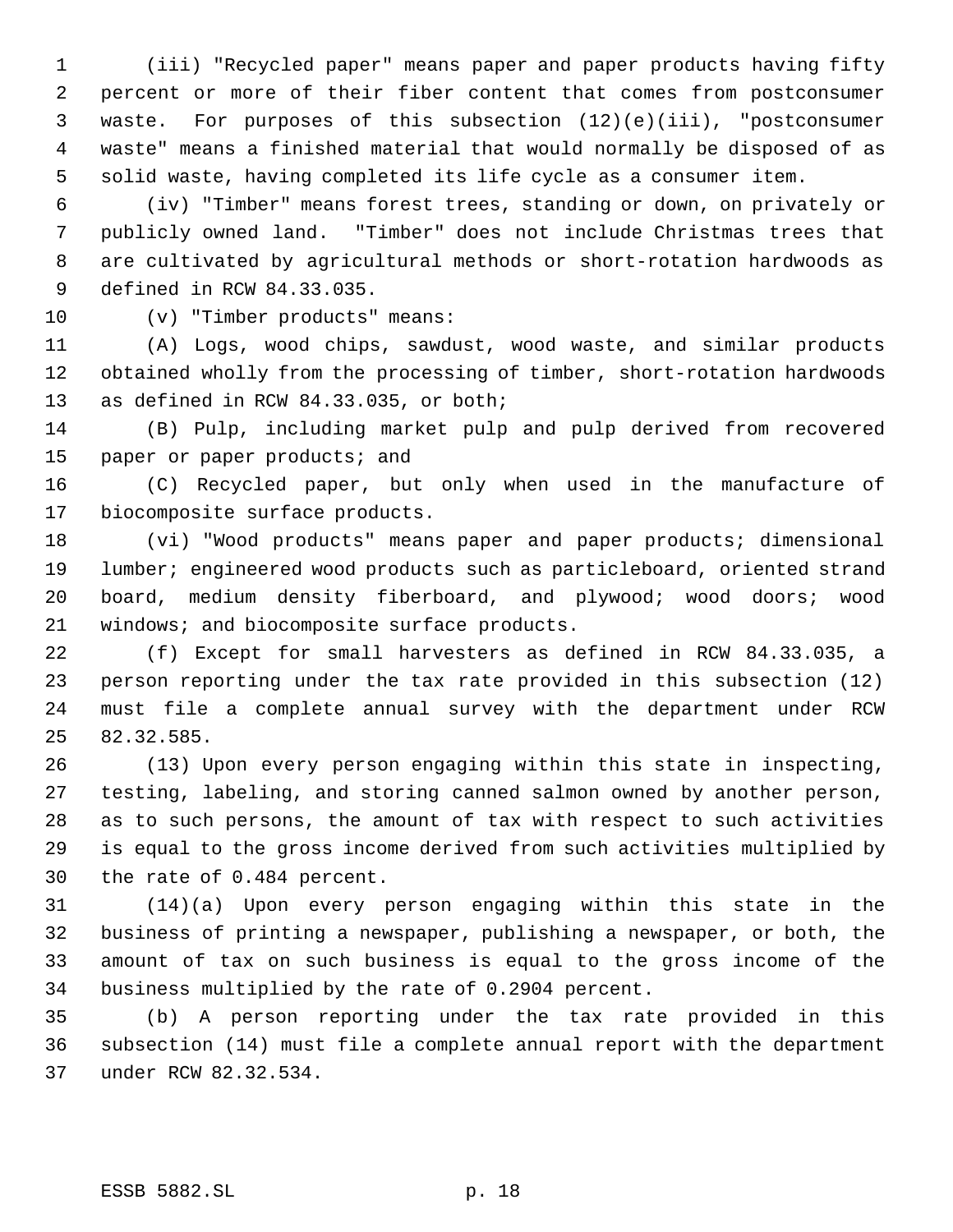- **Sec. 204.** RCW 82.04.4268 and 2012 2nd sp.s. c 6 s 202 are each amended to read as follows:
- (1) ((This chapter does not apply to)) In computing tax there may 4 be deducted from the measure of tax, the value of products or the gross proceeds of sales derived from:
- 

(a) Manufacturing dairy products; or

- 7 (b) Selling ((manufactured dairy products to purchasers who 8 transport-in-the-ordinary-course-of-business-the-goods-out-of-this 9 state)) dairy products manufactured by the seller to purchasers who either transport in the ordinary course of business the goods out of this state or purchasers who use such dairy products as an ingredient 12 or component in the manufacturing of a dairy product. A person taking an exemption under this subsection (1)(b) must keep and preserve records for the period required by RCW 82.32.070 establishing that the goods were transported by the purchaser in the ordinary course of 16 business out of this state or sold to a manufacturer for use as an 17 ingredient or component in the manufacturing of a dairy product.
- 18 (2) "Dairy products" ((means dairy products that as of September 20, 2001, are identified in 21 C.F.R., chapter 1, parts 131, 133, and 135, including byproducts from the manufacturing of the dairy products 21 such-as-whey-and-casein)) has the same meaning as provided in RCW 82.04.260.

 (3) A person claiming the exemption provided in this section must file a complete annual survey with the department under RCW 82.32.585. (4) This section expires July 1, 2015.

 **PART III Honey Beekeepers**

 NEW SECTION. **Sec. 301.** (1) The legislature finds that in 2008 the legislature passed Second Substitute Senate Bill No. 6468, which provided temporary tax relief for honey beekeepers. The legislature further finds that the 2008 legislation included the following intent language: "The legislature finds that recent occurrences of colony collapse disorder and the resulting loss of bee hives will have an economic impact on the state's agricultural sector. The legislature intends to provide temporary business and occupation tax relief for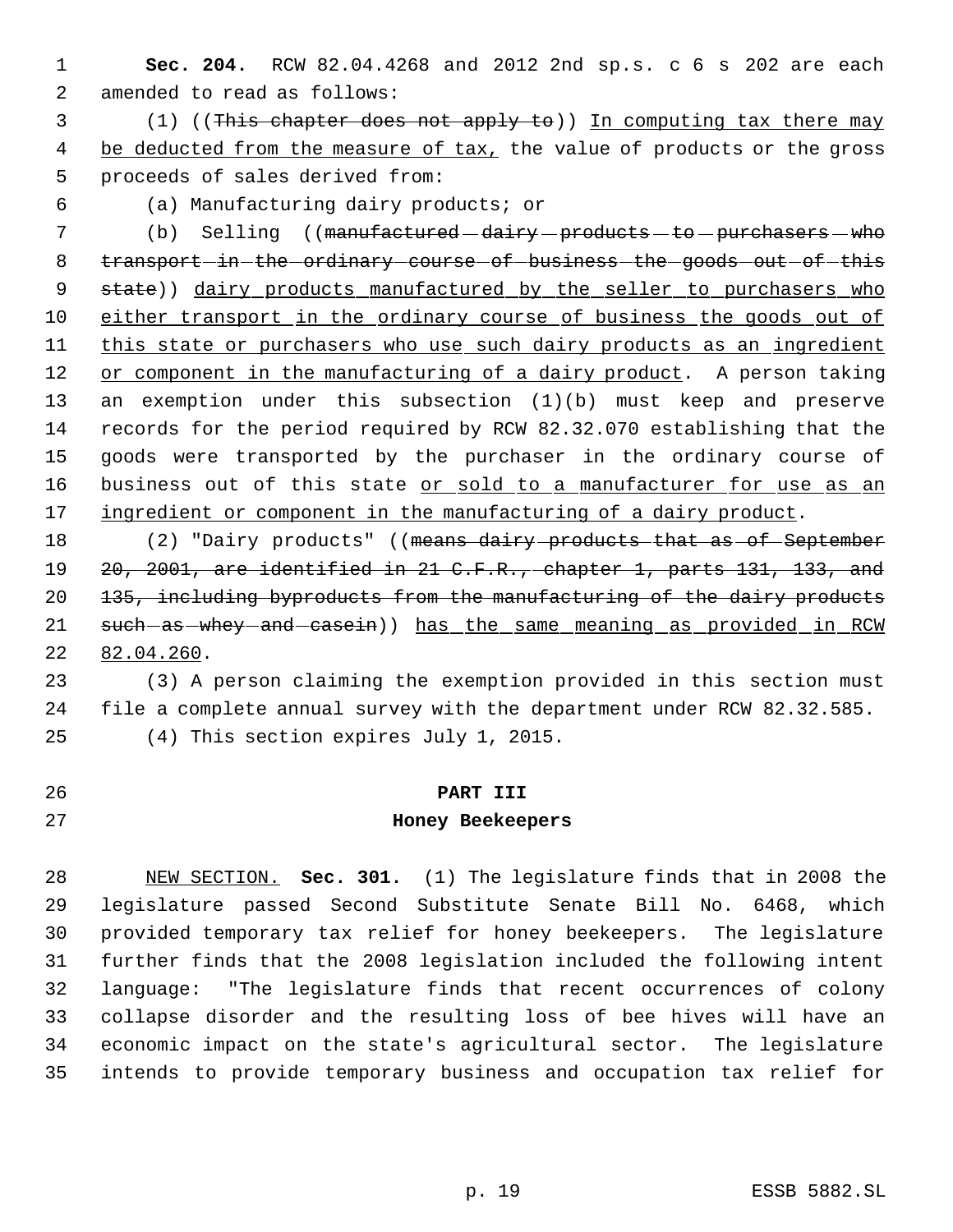Washington's apiarists." The legislature further finds that in 2013, colony collapse disorder is still a significant problem for the apiary industry.

 (2) Because of the continuing problems associated with colony collapse disorder, it is the legislature's intent to extend the tax relief provided in the 2008 legislation, subject to a rigorous and periodic review of the health of honey bee colonies in Washington to determine whether colony collapse disorder is still a significant problem in the apiary industry. It is the legislature's intent that the tax relief provided in part III of this act will not be extended when data indicates that honey bee colony survivorship has improved, as provided in the colony collapse disorder progress report, published annually by the United States department of agriculture, and data provided by the Washington state department of agriculture to the joint legislative audit and review committee.

 NEW SECTION. **Sec. 302.** A new section is added to chapter 82.08 RCW to read as follows:

 (1) The tax levied by RCW 82.08.020 does not apply to sales of feed to an eligible apiarist for use in the raising of a bee colony used to make honey bee products.

 (2) This exemption is available only if the buyer provides the seller with an exemption certificate in a form and manner prescribed by the department.

(3) The definitions in RCW 82.04.629 apply to this section.

(4) This section expires July 1, 2017.

 NEW SECTION. **Sec. 303.** A new section is added to chapter 82.12 RCW to read as follows:

 (1) The provisions of this chapter do not apply with respect to the use of feed to an eligible apiarist for use in the raising of a bee colony used to make honey bee products.

(2) The definitions in RCW 82.04.629 apply to this section.

(3) This section expires July 1, 2017.

 NEW SECTION. **Sec. 304.** A new section is added to chapter 43.136 RCW to read as follows:

(1) As part of the joint legislative audit and review committee's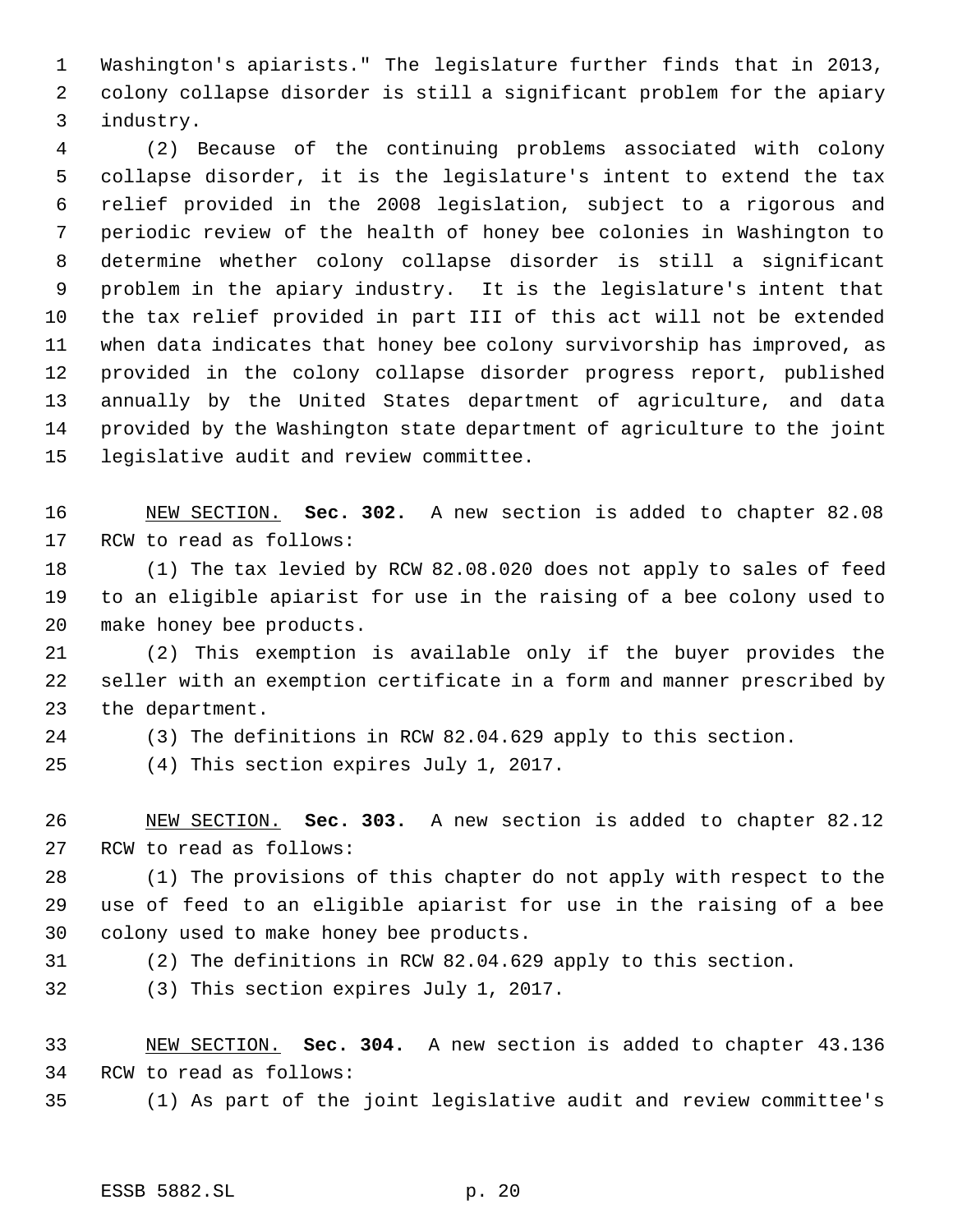tax preference review under this chapter for the tax preferences contained within part III of this act, the joint legislative audit and review committee must also evaluate whether Washington state taxes are a disproportionately large percentage of a commercial beekeeper's operational or capital costs, including an analysis of the impact of Washington state taxes on similar sized businesses.

(2) This section expires July 1, 2017.

 NEW SECTION. **Sec. 305.** (1) The department of agriculture must convene a honey bee work group to address challenges facing the honey bee industry and to develop a report outlining solutions that bolster the use of Washington honey bee colonies used to pollinate tree fruits, berries, and seeds. The work group must include the following members: Two members from the Washington state beekeepers association; one apiarist as defined in RCW 15.60.005 with no less than one thousand hives; one apiarist as defined in RCW 15.60.005 with no more than twenty-five hives; one member from the Washington State University apiary lab; one member from the Washington state department of 18 agriculture; one member from the tree fruit industry; and one member from the seed industry.

 (2) The work group may include or seek input from other agencies, organizations, or stakeholders. By December 31, 2014, and in compliance with RCW 43.01.036, the department must submit the work group's report to the legislature that includes the following: (a) Proposed changes to the industry's tax structure to increase competitiveness with out-of-state beekeepers for pollination contracts; (b) providing analytics and metrics to measure the value of the proposed tax structure changes; (c) proposed additional resources needed to continue applied and basic research to support commercial beekeepers in the state and to recover colony losses; (d) identifying colony levels needed to meet the pollination demands of the Washington agricultural industry; (e) identifying other policy changes that would increase the competitiveness of Washington beekeepers; (f) other industry needs that would increase the market share of pollination contracts awarded to Washington beekeepers; and (g) metrics needed to provide accountability for state resources invested in the honey bee industry.

(3) This section expires July 1, 2017.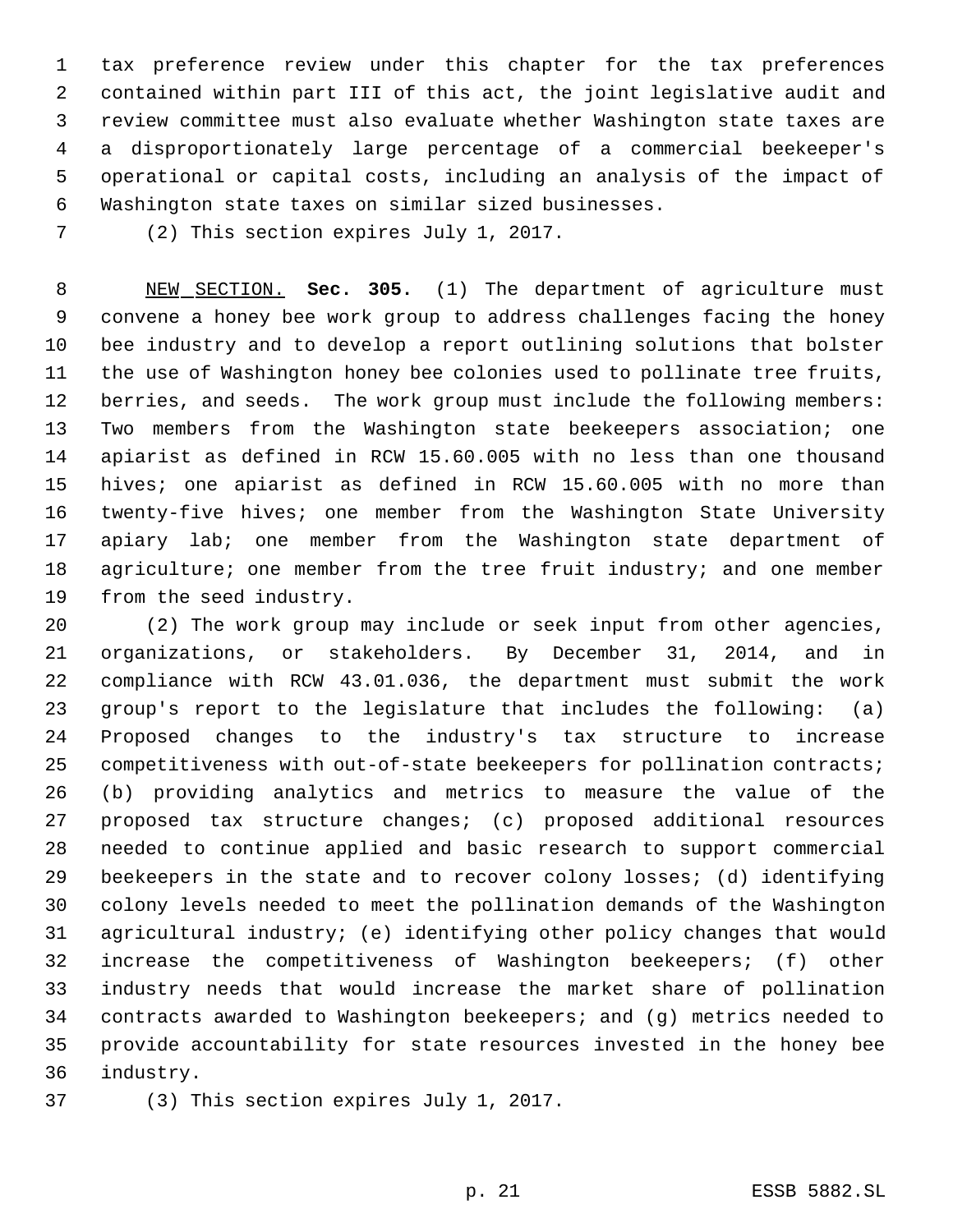**Sec. 306.** RCW 82.04.629 and 2008 c 314 s 2 are each amended to read as follows:

 (1) This chapter does not apply to amounts derived from the wholesale sale of honey bee products by an eligible apiarist who owns or keeps bee colonies and who does not qualify for an exemption under RCW 82.04.330 in respect to such sales.

 (2) The exemption provided in subsection (1) of this section does not apply to any person selling such products at retail or to any person selling manufactured substances or articles.

10 (3) The definitions in this subsection apply  $((\pm \Theta))$  throughout this section unless the context clearly requires otherwise.

 (a) "Bee colony" means a natural group of honey bees containing seven thousand or more workers and one or more queens, housed in a man-made hive with movable frames, and operated as a beekeeping unit.

 (b) "Eligible apiarist" means a person who owns or keeps one or more bee colonies and who grows, raises, or produces honey bee products for sale at wholesale and is registered under RCW 15.60.021.

 (c) "Honey bee products" means queen honey bees, packaged honey bees, honey, pollen, bees wax, propolis, or other substances obtained from honey bees. "Honey bee products" does not include manufactured substances or articles.

(4) This section expires July 1, 2017.

 **Sec. 307.** RCW 82.04.630 and 2008 c 314 s 3 are each amended to read as follows:

 (1) This chapter does not apply to amounts received by an eligible apiarist, as defined in RCW 82.04.629, for providing bee pollination services to a farmer using a bee colony owned or kept by the person providing the pollination services.

(2) The definitions in RCW 82.04.213 apply to this section.

(3) This section expires July 1, 2017.

 **Sec. 308.** RCW 82.08.0204 and 2008 c 314 s 4 are each amended to read as follows:

 (1) The tax levied by RCW 82.08.020 does not apply to the sale of honey bees to an eligible apiarist, as defined in RCW 82.04.629. This exemption is available only if the buyer provides the seller with an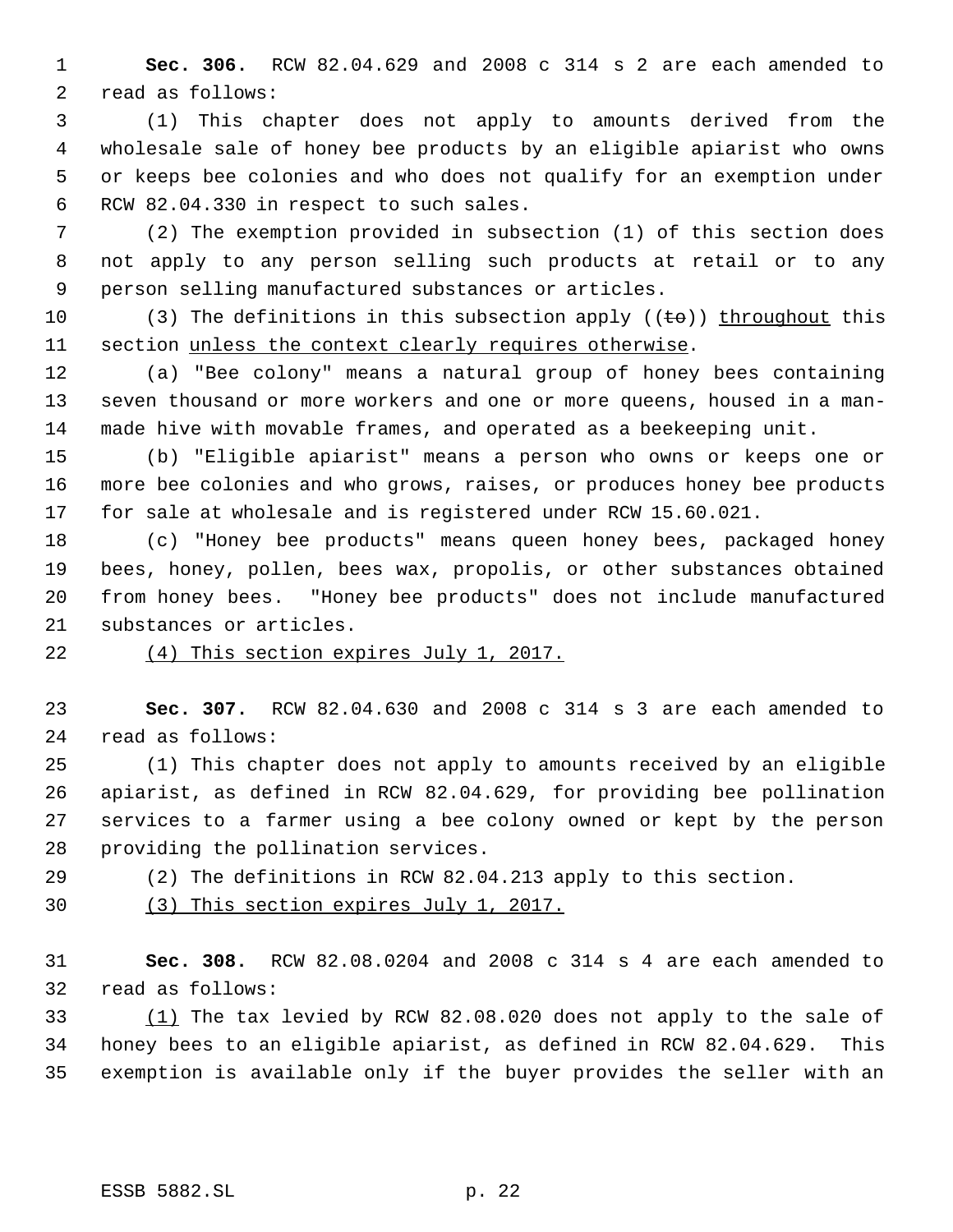exemption certificate in a form and manner prescribed by the department.

(2) This section expires July 1, 2017.

 **Sec. 309.** RCW 82.12.0204 and 2008 c 314 s 5 are each amended to read as follows:

 (1) The provisions of this chapter do not apply in respect to the use of honey bees by an eligible apiarist, as defined in RCW 82.04.629. This exemption is available only if the buyer provides the seller with an exemption certificate in a form and manner prescribed by the department.

(2) This section expires July 1, 2017.

NEW SECTION. **Sec. 310.** 2008 c 314 s 7 (uncodified) is repealed.

#### **PART IV**

#### **Clay Targets**

 NEW SECTION. **Sec. 401.** The legislature intends for the tax preferences in sections 402 and 403 of this act to be temporary in order for the legislature to assess the actual fiscal impact of the tax preferences to ensure that they reasonably conform with the fiscal estimate provided in the legislation's fiscal note. It is not the legislature's intent to establish a broad policy of providing sales and use tax exemptions for business consumables used by businesses in the provision of services to customers.

 NEW SECTION. **Sec. 402.** A new section is added to chapter 82.08 RCW to read as follows:

 (1) The tax levied by RCW 82.08.020 does not apply to sales of clay targets purchased by a nonprofit gun club for use in providing the activity of clay target shooting for a fee.

 (2) The exemption is available only when the buyer provides the seller with an exemption certificate in a form and manner prescribed by the department. The seller must retain a copy of the certificate for the seller's files. For sellers who electronically file their taxes, the department must provide a separate tax reporting line for exemption amounts claimed under this section.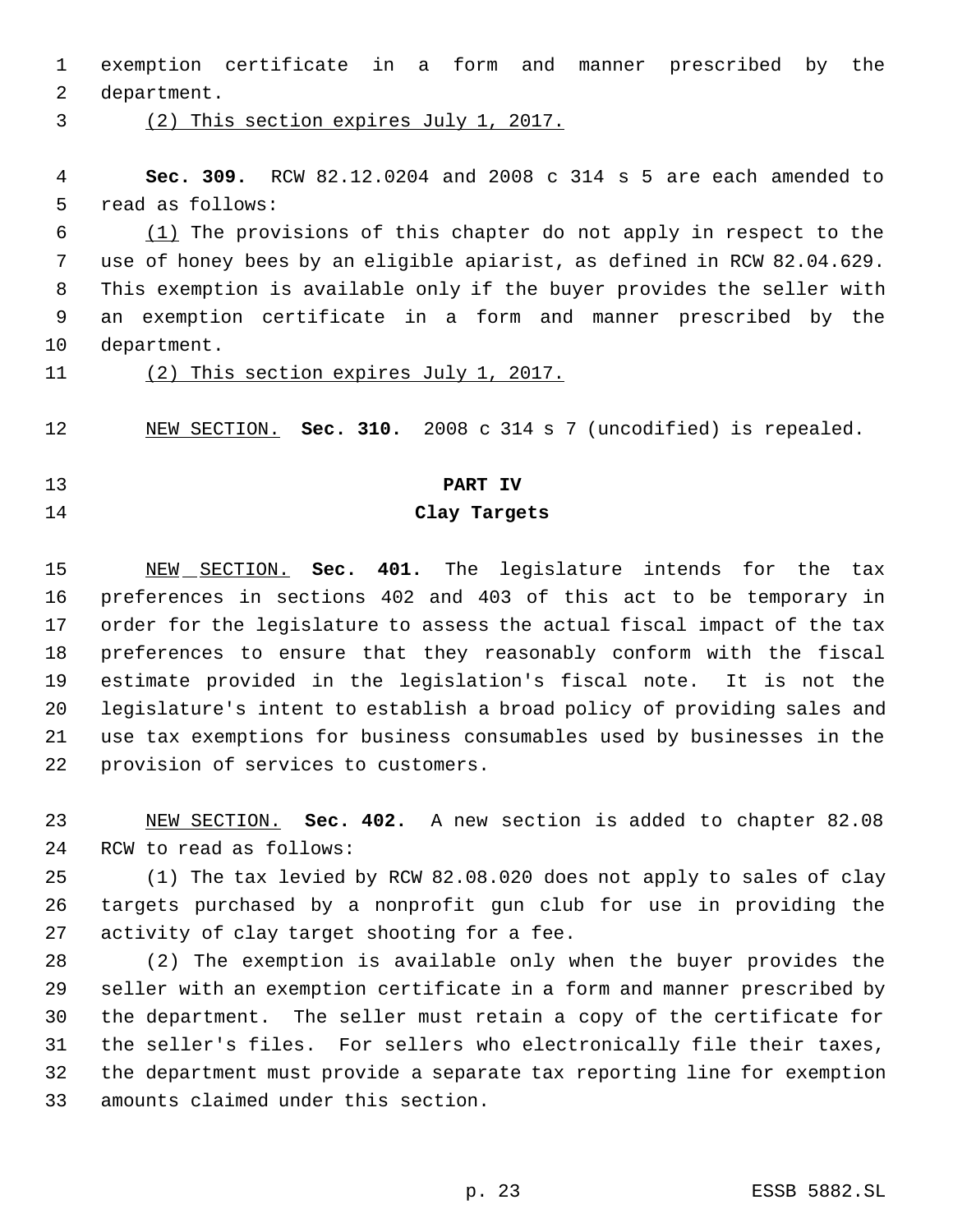(3) This section expires July 1, 2017.

 NEW SECTION. **Sec. 403.** A new section is added to chapter 82.12 RCW to read as follows:

 (1) The provisions of this chapter do not apply with respect to the use by a nonprofit gun club of clay targets that are provided while conducting the activity of clay target shooting for a fee.

- (2) This section expires July 1, 2017.
- **PART V**
- 

# **Products that Impart Flavor to Food**

 NEW SECTION. **Sec. 501.** The intent of part V of this act is to provide tax relief to restaurants for business inputs that cannot be reused and are consumed for a specific purpose during the cooking process. More specifically, it is the intent of part V of this act to provide a sales and use tax exemption for specific items used in the cooking process that impart flavor and therefore are similar to an ingredient added to a final product that is sold to the consumer. It is also the intent of the legislature to provide this tax preference in a fiscally responsible manner where the actual revenue impact of the legislation substantially conforms with the fiscal estimate provided in the legislation's fiscal note. Therefore, the legislature intends for this tax preference to be temporary so the legislature can assess the actual fiscal impact of the tax preference and whether the tangible personal property subject to the exemption is being used in a manner consistent with an ingredient or component that becomes part of a product sold to a final consumer.

 NEW SECTION. **Sec. 502.** A new section is added to chapter 82.08 RCW to read as follows:

 (1) Except as provided in subsection (2) of this section, the tax levied by RCW 82.08.020 does not apply to sales to restaurants of products that impart flavor to food during the cooking process and that:

 (a) Are completely or substantially consumed by combustion during the cooking process, such as wood chips, charcoal, charcoal briquettes, and grape vines; or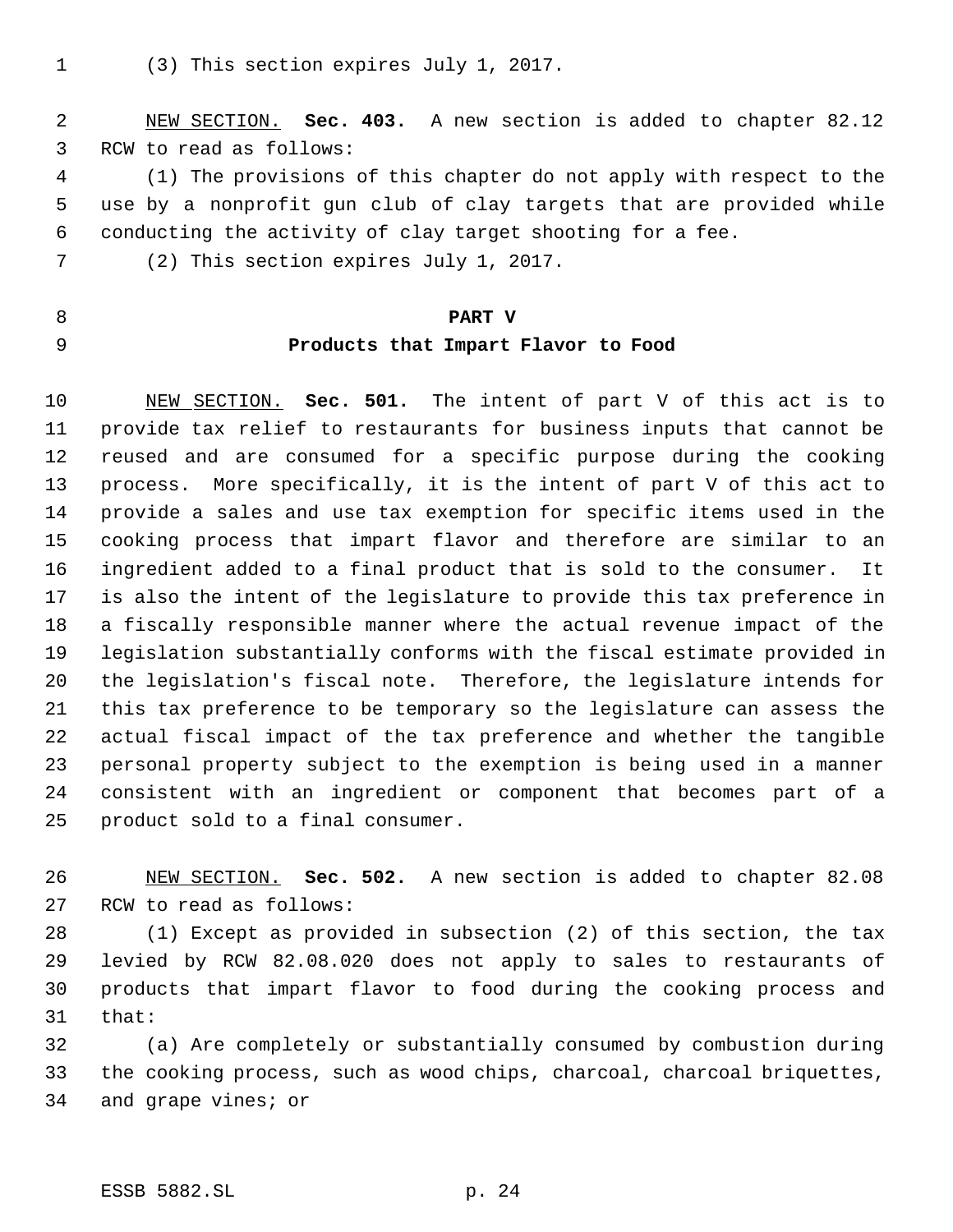(b) Support the food during the cooking process and are comprised entirely of wood, such as cedar grilling planks.

 (2) The exemption provided by this section does not apply to any type of gas fuel.

 (3) Sellers making tax-exempt sales under this section must obtain an exemption certificate from the buyer in a form and manner prescribed by the department. The seller must retain a copy of the exemption certificate for the seller's files. In lieu of an exemption certificate, a seller may capture the relevant data elements as allowed under the streamlined sales and use tax agreement. For sellers who electronically file their taxes, the department must provide a separate tax reporting line for exemption amounts claimed under this section.

 (4) For purposes of this subsection, "restaurant" has the same meaning as provided in RCW 82.08.9995.

(5) This section expires July 1, 2017.

 NEW SECTION. **Sec. 503.** A new section is added to chapter 82.12 RCW to read as follows:

 (1) Except as provided in subsection (2) of this section, the provisions of this chapter do not apply to restaurants with respect to the use of products that impart flavor to food during the cooking process and that:

 (a) Are completely or substantially consumed by combustion during the cooking process, such as wood chips, charcoal, charcoal briquettes, and grape vines; or

 (b) Support the food during the cooking process and are comprised entirely of wood, such as cedar grilling planks.

 (2) The exemption provided by this section does not apply to any type of gas fuel.

 (3) For purposes of this subsection, "restaurant" has the same meaning as provided in RCW 82.08.9995.

(4) This section expires July 1, 2017.

#### **PART VI**

### **Cooperative Finance Organizations**

 NEW SECTION. **Sec. 601.** (1) The intent of part VI of this act is to provide tax relief for customers of rural electric cooperatives by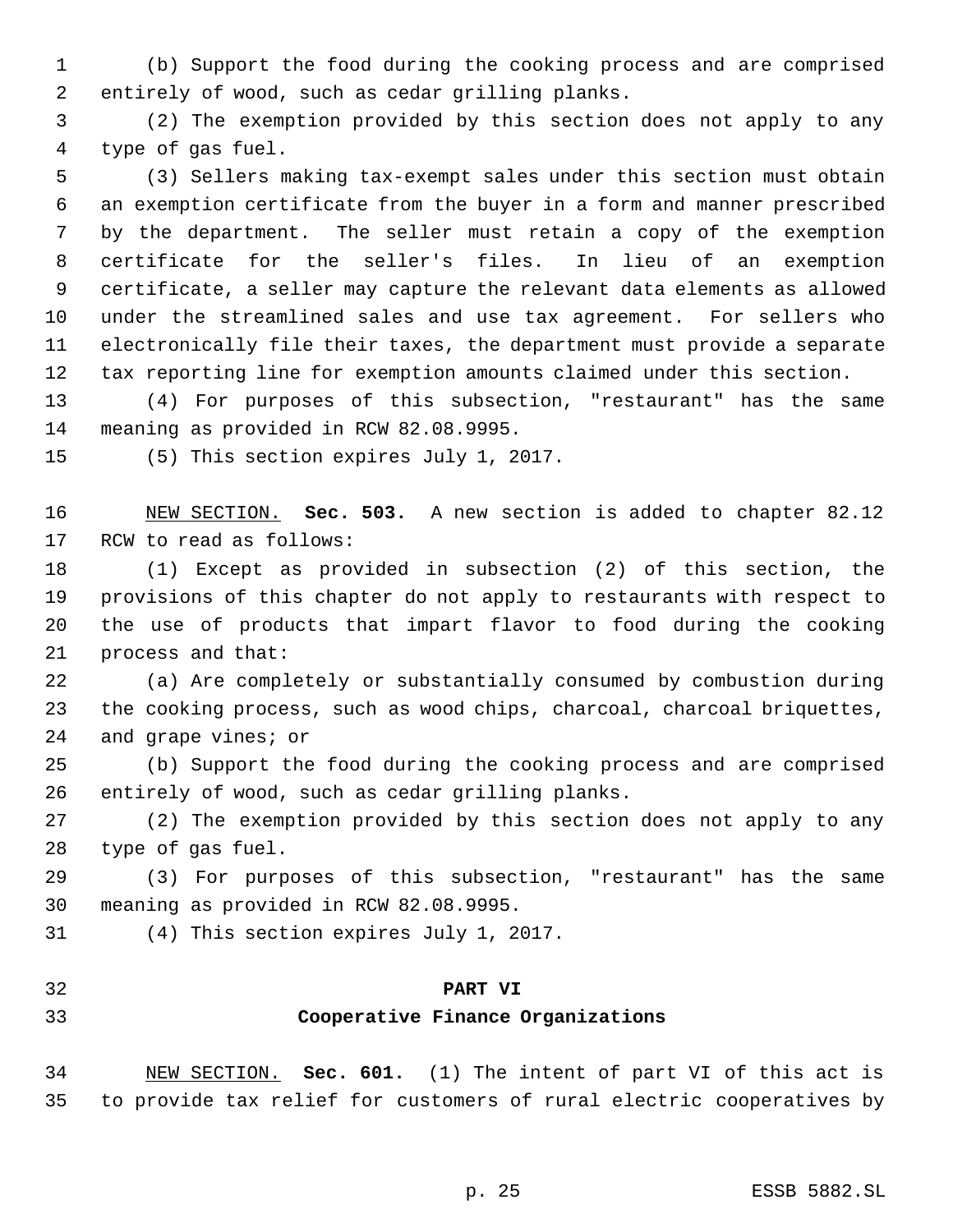providing a business and occupation tax deduction for interest income on loans made by certain finance organizations to rural electric cooperatives. It is the further intent of the legislature to provide this tax deduction in a fiscally responsible manner where the actual revenue impact of the legislation substantially conforms with the fiscal estimate provided in the legislation's fiscal note.

 (2) To measure the effectiveness of this tax preference in meeting its policy objectives, the joint legislative audit and review committee shall specifically evaluate customer rates charged by rural electric cooperatives that are repaying debt to the national rural utilities cooperative finance organization, or any similar financing organization, and the impact the business and occupation deduction provided under part VI of this act has had on those rates.

 NEW SECTION. **Sec. 602.** A new section is added to chapter 82.04 RCW to read as follows:

 (1) In computing tax there may be deducted from the measure of tax, amounts received by a cooperative finance organization where the amounts are derived from loans to rural electric cooperatives or other nonprofit or governmental providers of utility services organized under the laws of this state.

 (2) For the purposes of this section, the following definitions apply:

 (a) "Cooperative finance organization" means a nonprofit organization with the primary purpose of providing, securing, or otherwise arranging financing for rural electric cooperatives.

 (b) "Rural electric cooperative" means a nonprofit, customer-owned organization that provides utility services to rural areas.

(3) This section expires July 1, 2017.

 NEW SECTION. **Sec. 603.** Section 602 of this act applies to amounts received on or after October 1, 2013.

#### **PART VII**

### **Investment Data for Investment Firms**

 NEW SECTION. **Sec. 701.** (1) The legislature finds that in 2007, Engrossed Substitute House Bill No. 1981 was enacted into law, which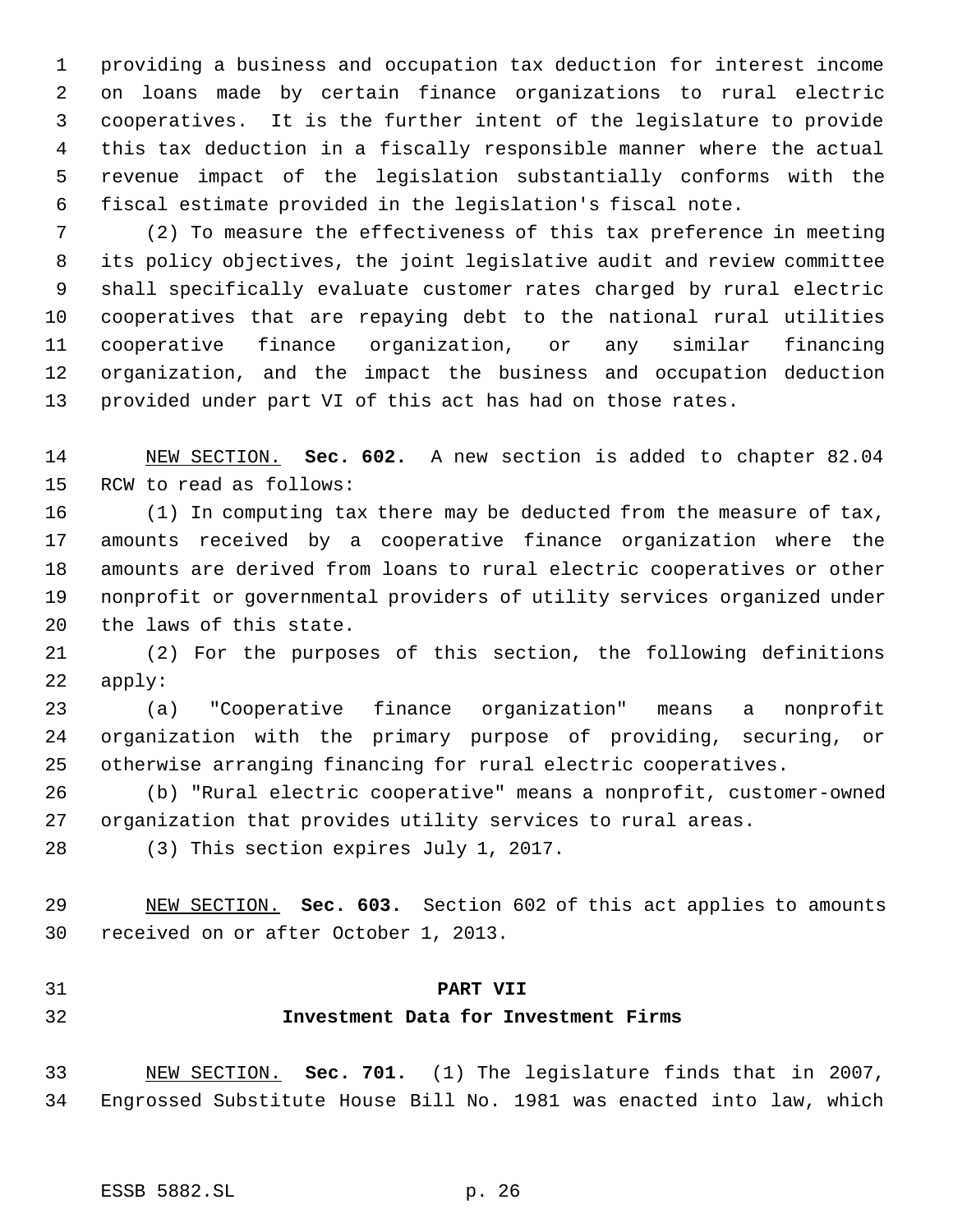provided a sales tax exemption for electronically delivered standard financial information if the sales were to an investment management company or financial institution. The legislature further finds that in 2009 and 2010, Engrossed Substitute House Bill No. 2075 and Substitute House Bill No. 2620 were passed, to address the taxation of electronically delivered products. The legislature further finds that this legislation imposed sales and use tax on most digital services, goods, and prewritten software, but provided a broad business exemption for digital goods. The legislature further finds that the sales tax exemption for standard financial information from the 2007 legislation was eliminated because it was believed that the broader business exemption in Engrossed Substitute House Bill No. 2075 covered these transactions. The legislature further finds that the method of transmission of data by data providers to investment management companies has evolved over time where data providers add search tools to their web-based data, which makes it subject to sales tax.

 (2) The legislature's intent under part VII of this act is to conform with a previously determined policy objective of exempting certain standard financial information purchased by international investment management companies from sales and use tax on the understanding that the fiscal impact is minimal. Therefore, it is the legislature's further intent to reevaluate the exemption in three years to ensure that actual fiscal impact on state revenues reasonably conforms with the fiscal estimate in the fiscal note for this legislation.

 NEW SECTION. **Sec. 702.** A new section is added to chapter 82.08 RCW to read as follows:

 (1) The tax imposed by RCW 82.08.020 does not apply to sales of standard financial information to qualifying international investment management companies. The exemption provided in this section applies regardless of whether the standard financial information is provided to the buyer in a tangible format or on a tangible storage medium or as a digital product transferred electronically.

 (2) Sellers making tax-exempt sales under this section must obtain an exemption certificate from the buyer in a form and manner prescribed by the department. The seller must retain a copy of the exemption certificate for the seller's files. In lieu of an exemption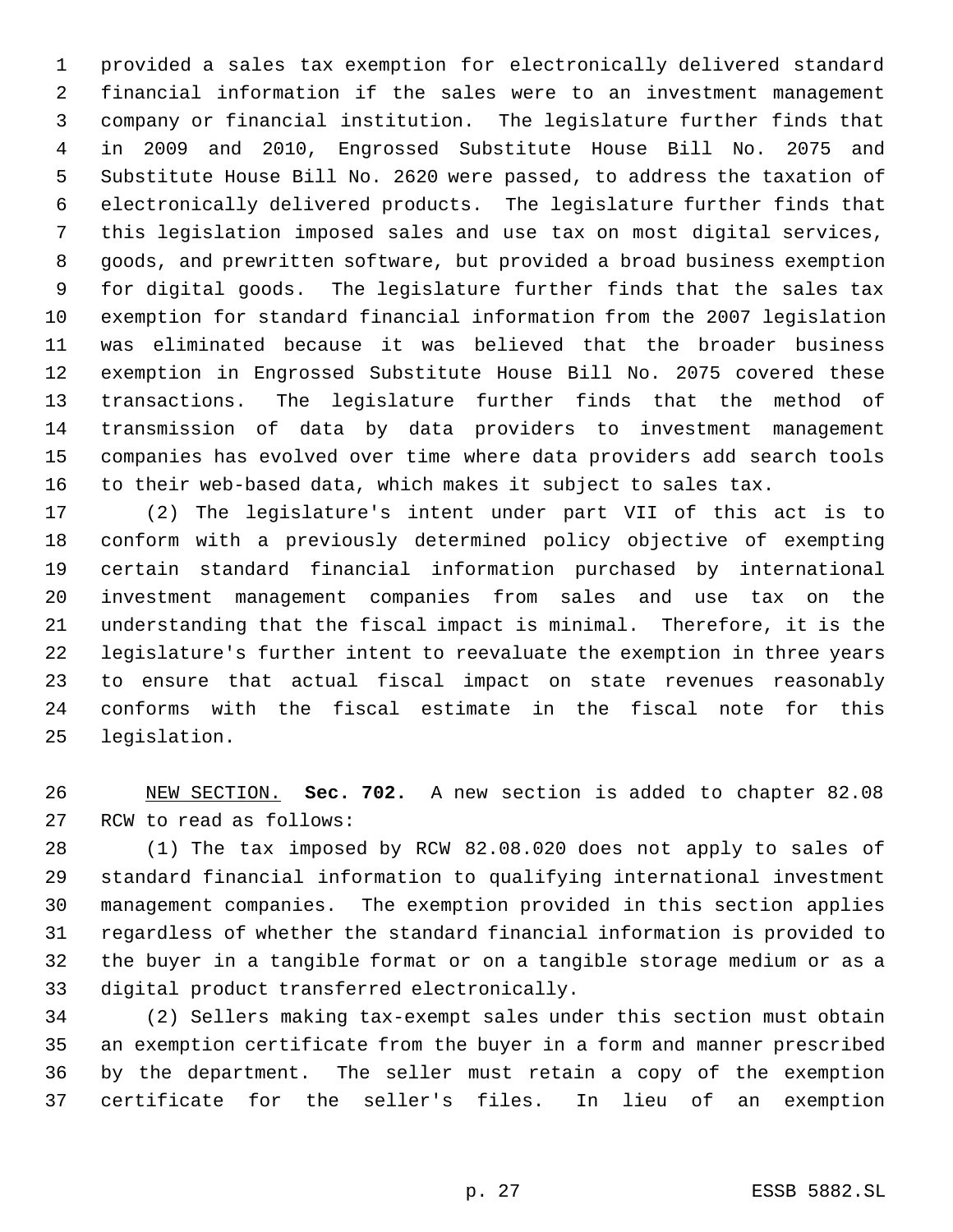certificate, a seller may capture the relevant data elements as allowed under the streamlined sales and use tax agreement. For sellers who electronically file their taxes, the department must provide a separate tax reporting line for exemption amounts claimed under this section.

 (3) A buyer may not continue to claim the exemption under this section once the buyer has purchased standard financial information during the current calendar year with an aggregate total selling price in excess of fifteen million dollars and an exemption has been claimed under this section or section 703 of this act for such standard financial information. The fifteen million dollar limitation under this subsection does not apply to any other exemption under this chapter that applies to standard financial information. Sellers are not responsible for ensuring a buyer's compliance with the fifteen million dollar limitation under this subsection. Sellers may not be assessed for uncollected sales tax on a sale to a buyer claiming an exemption under this section after having exceeded the fifteen million dollar limitation under this subsection, except as provided in RCW 82.08.050 (4) and (5).

 (4) The definitions in this subsection apply throughout this section unless the context clearly requires otherwise.

 (a)(i) "Qualifying international investment management company" means a person:

 (A) Who is primarily engaged in the business of providing 24 investment management services; and

 (B) Who has gross income that is at least ten percent derived from providing investment management services to:

 (I) Persons or collective investment funds residing outside the United States; or

 (II) Collective investment funds with at least ten percent of their investments located outside the United States.

 (ii) The definitions in RCW 82.04.293 apply to this subsection  $32 (4)(a)$ .

 (b)(i) "Standard financial information" means financial data, facts, or information, or financial information services, not generated, compiled, or developed only for a single customer. Standard financial information includes, but is not limited to, financial market data, bond ratings, credit ratings, and deposit, loan, or mortgage reports.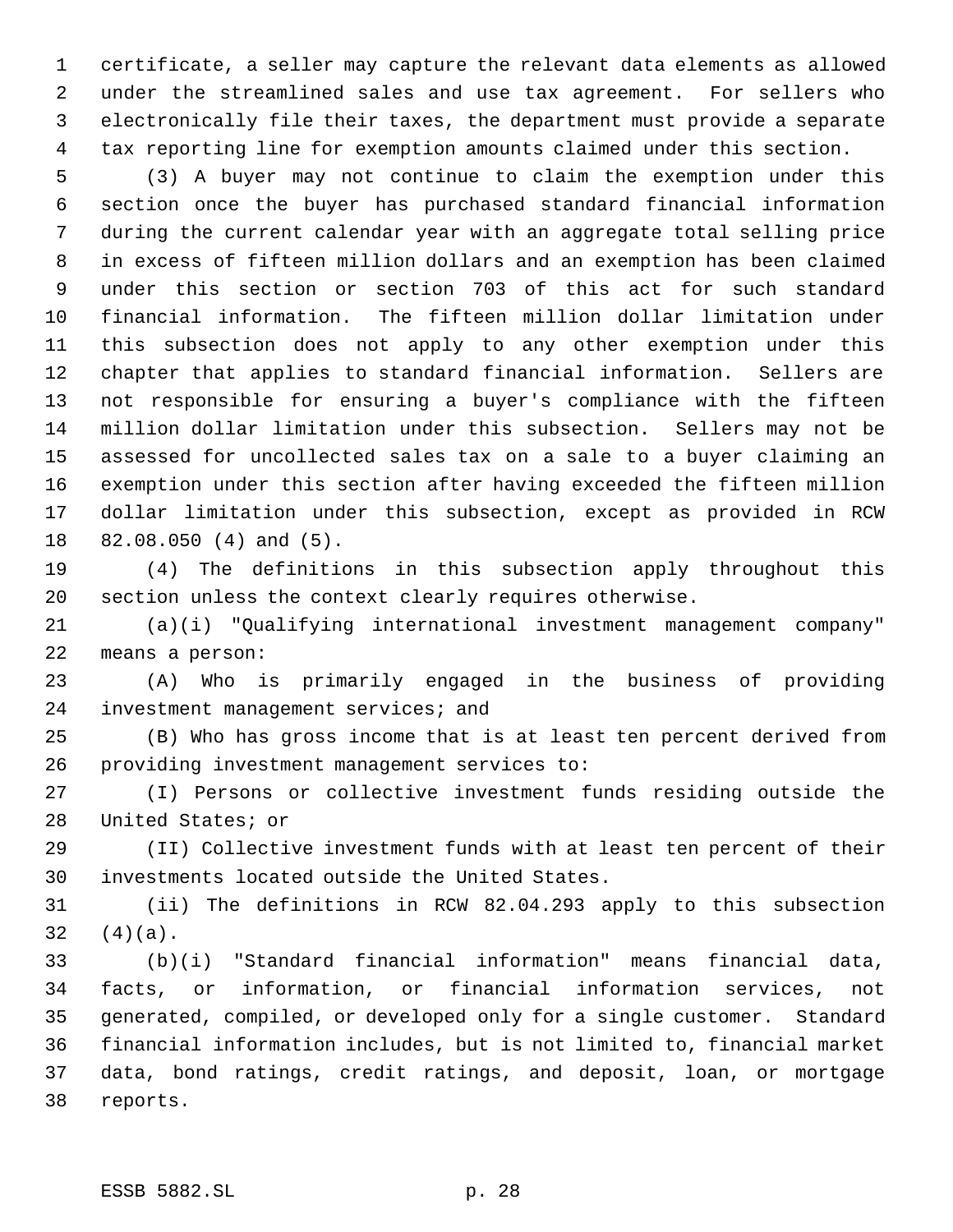(ii) For purposes of this subsection (4)(b), "financial market data" means market pricing information, such as for securities, commodities, and derivatives; corporate actions for publicly and privately traded companies, such as dividend schedules and reorganizations; corporate attributes, such as domicile, currencies used, and exchanges where shares are traded; and currency information. (5) This section expires July 1, 2021.

 NEW SECTION. **Sec. 703.** A new section is added to chapter 82.12 RCW to read as follows:

 (1) The tax imposed by RCW 82.12.020 does not apply to the use of standard financial information by qualifying international investment management companies. The exemption provided in this section applies regardless of whether the standard financial information is in a tangible format or resides on a tangible storage medium or is a digital product transferred electronically to the qualifying international investment management company.

 (2) The definitions, conditions, and requirements in section 702 of this act apply to this section.

(3) This section expires July 1, 2021.

# **PART VIII**

### **Dancing**

 NEW SECTION. **Sec. 801.** It is the intent of part VIII of this act to provide a sales tax exemption for cover charges to patrons at establishments that provide the opportunity to dance. The intent is to provide tax relief to businesses who have been reporting the income for cover charges under the service and other classification, but not intending to avoid their tax obligation of collecting retail sales tax because of department and taxpayer confusion regarding the appropriate tax treatment of this income. To ensure proper tax reporting in the future by businesses who provide the opportunity to dance, the legislature intends to review the tax preference and its actual fiscal impact on state revenues to determine if the fiscal impact to state revenues reasonably conforms with the fiscal estimate in the fiscal note for this legislation.

- 
-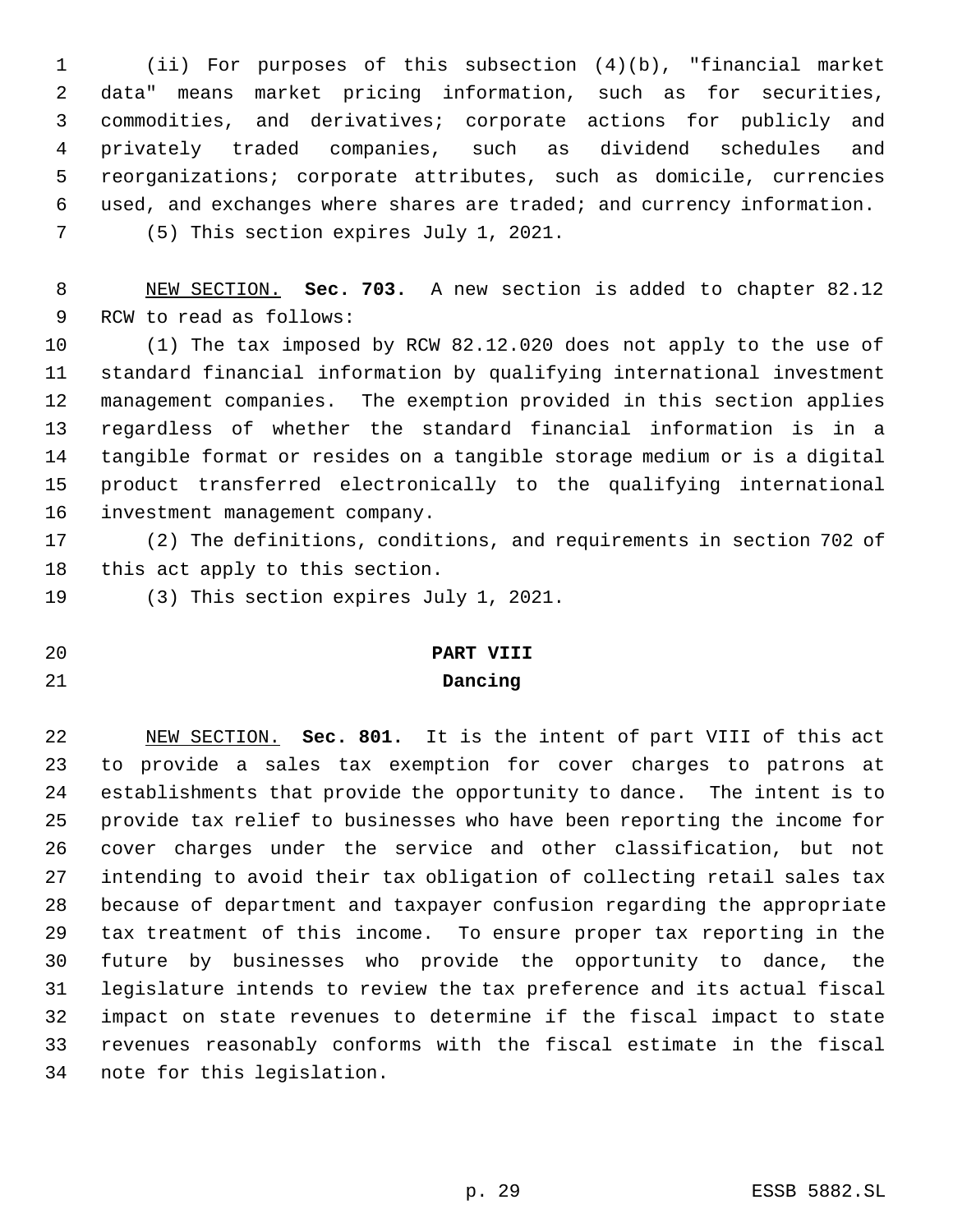**Sec. 802.** RCW 82.04.050 and 2011 c 174 s 202 are each amended to read as follows:

 (1)(a) "Sale at retail" or "retail sale" means every sale of tangible personal property (including articles produced, fabricated, or imprinted) to all persons irrespective of the nature of their business and including, among others, without limiting the scope hereof, persons who install, repair, clean, alter, improve, construct, or decorate real or personal property of or for consumers other than a sale to a person who:

 (i) Purchases for the purpose of resale as tangible personal property in the regular course of business without intervening use by such person, but a purchase for the purpose of resale by a regional transit authority under RCW 81.112.300 is not a sale for resale; or

 (ii) Installs, repairs, cleans, alters, imprints, improves, constructs, or decorates real or personal property of or for consumers, if such tangible personal property becomes an ingredient or component of such real or personal property without intervening use by such person; or

 (iii) Purchases for the purpose of consuming the property purchased in producing for sale as a new article of tangible personal property or substance, of which such property becomes an ingredient or component or is a chemical used in processing, when the primary purpose of such chemical is to create a chemical reaction directly through contact with an ingredient of a new article being produced for sale; or

 (iv) Purchases for the purpose of consuming the property purchased in producing ferrosilicon which is subsequently used in producing magnesium for sale, if the primary purpose of such property is to create a chemical reaction directly through contact with an ingredient of ferrosilicon; or

 (v) Purchases for the purpose of providing the property to consumers as part of competitive telephone service, as defined in RCW 82.04.065; or

 (vi) Purchases for the purpose of satisfying the person's obligations under an extended warranty as defined in subsection (7) of this section, if such tangible personal property replaces or becomes an ingredient or component of property covered by the extended warranty without intervening use by such person.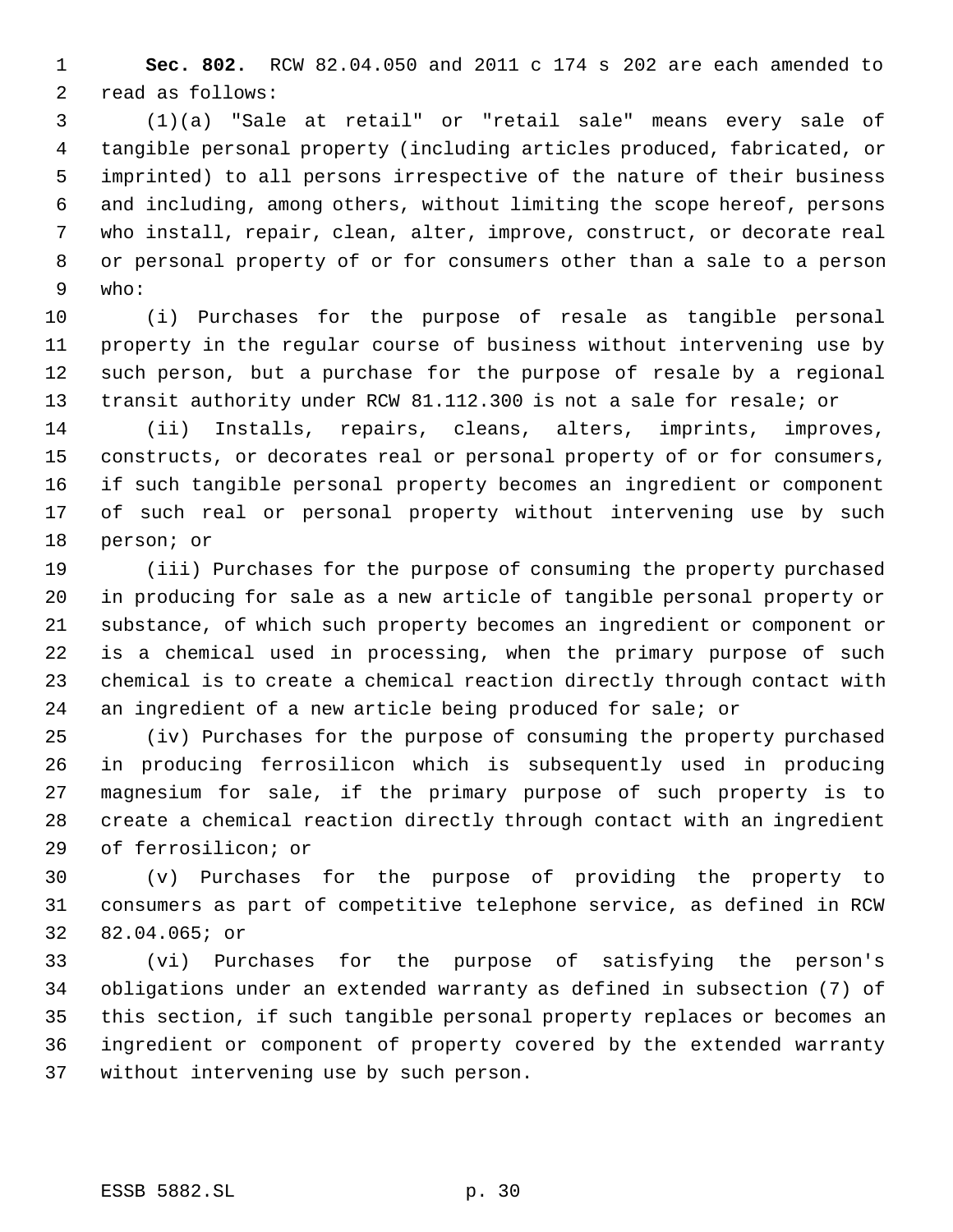(b) The term includes every sale of tangible personal property that is used or consumed or to be used or consumed in the performance of any activity defined as a "sale at retail" or "retail sale" even though such property is resold or used as provided in (a)(i) through (vi) of this subsection following such use.

 (c) The term also means every sale of tangible personal property to persons engaged in any business that is taxable under RCW 82.04.280(1) (a), (b), and (g), 82.04.290, and 82.04.2908.

 (2) The term "sale at retail" or "retail sale" includes the sale of or charge made for tangible personal property consumed and/or for labor and services rendered in respect to the following:

 (a) The installing, repairing, cleaning, altering, imprinting, or improving of tangible personal property of or for consumers, including charges made for the mere use of facilities in respect thereto, but excluding charges made for the use of self-service laundry facilities, and also excluding sales of laundry service to nonprofit health care facilities, and excluding services rendered in respect to live animals, birds and insects;

 (b) The constructing, repairing, decorating, or improving of new or existing buildings or other structures under, upon, or above real property of or for consumers, including the installing or attaching of any article of tangible personal property therein or thereto, whether or not such personal property becomes a part of the realty by virtue of installation, and also includes the sale of services or charges made for the clearing of land and the moving of earth excepting the mere leveling of land used in commercial farming or agriculture;

 (c) The constructing, repairing, or improving of any structure upon, above, or under any real property owned by an owner who conveys the property by title, possession, or any other means to the person performing such construction, repair, or improvement for the purpose of performing such construction, repair, or improvement and the property is then reconveyed by title, possession, or any other means to the original owner;

 (d) The cleaning, fumigating, razing, or moving of existing buildings or structures, but does not include the charge made for janitorial services; and for purposes of this section the term "janitorial services" means those cleaning and caretaking services ordinarily performed by commercial janitor service businesses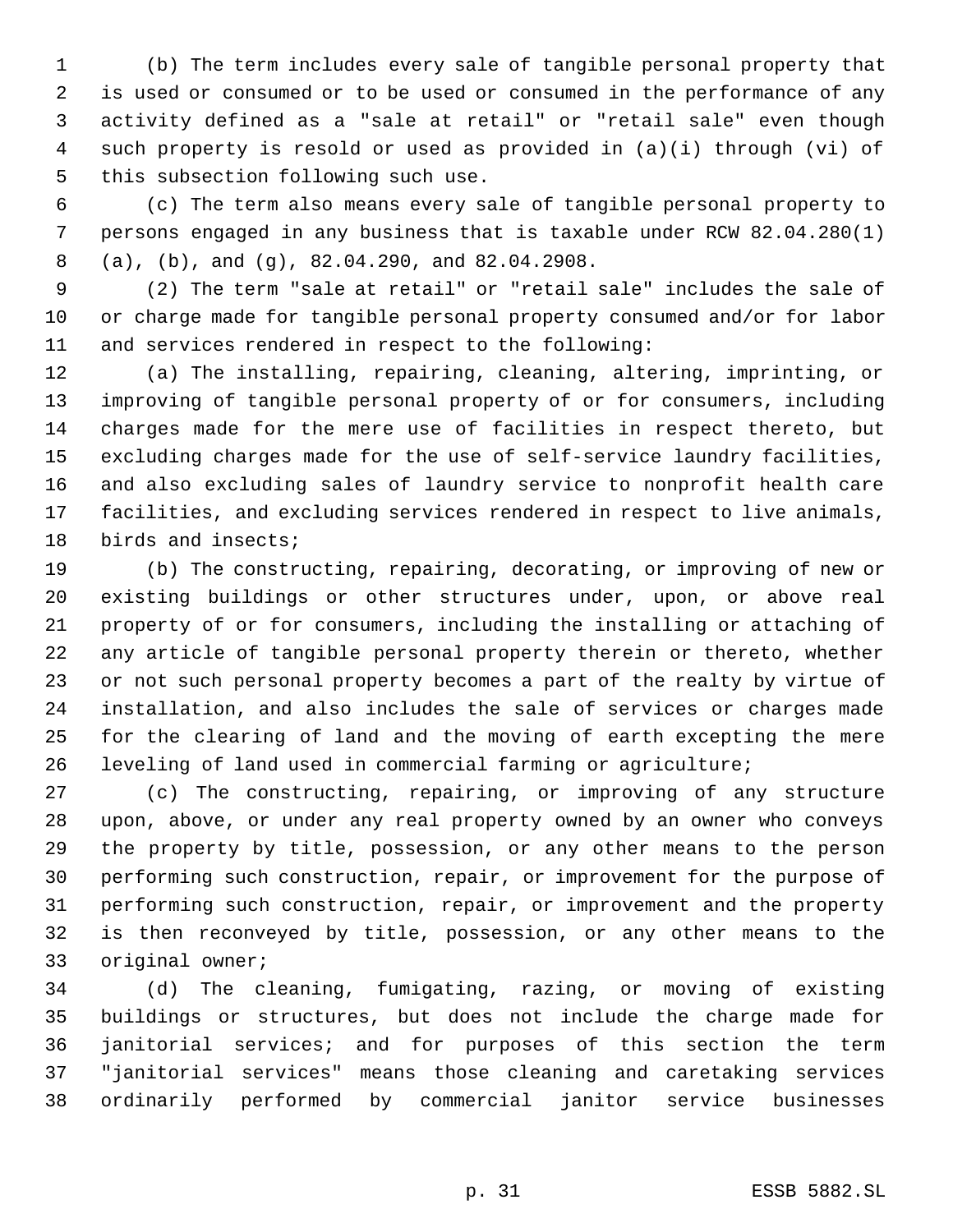including, but not limited to, wall and window washing, floor cleaning and waxing, and the cleaning in place of rugs, drapes and upholstery. The term "janitorial services" does not include painting, papering, repairing, furnace or septic tank cleaning, snow removal or sandblasting;

 (e) Automobile towing and similar automotive transportation services, but not in respect to those required to report and pay taxes under chapter 82.16 RCW;

 (f) The furnishing of lodging and all other services by a hotel, rooming house, tourist court, motel, trailer camp, and the granting of any similar license to use real property, as distinguished from the renting or leasing of real property, and it is presumed that the occupancy of real property for a continuous period of one month or more constitutes a rental or lease of real property and not a mere license to use or enjoy the same. For the purposes of this subsection, it is presumed that the sale of and charge made for the furnishing of lodging for a continuous period of one month or more to a person is a rental or lease of real property and not a mere license to enjoy the same;

 (g) The installing, repairing, altering, or improving of digital goods for consumers;

 (h) Persons taxable under (a), (b), (c), (d), (e), (f), and (g) of this subsection when such sales or charges are for property, labor and services which are used or consumed in whole or in part by such persons in the performance of any activity defined as a "sale at retail" or "retail sale" even though such property, labor and services may be resold after such use or consumption. Nothing contained in this subsection may be construed to modify subsection (1) of this section and nothing contained in subsection (1) of this section may be construed to modify this subsection.

 (3) The term "sale at retail" or "retail sale" includes the sale of or charge made for personal, business, or professional services including amounts designated as interest, rents, fees, admission, and other service emoluments however designated, received by persons engaging in the following business activities:

 (a)(i) Amusement and recreation services including but not limited to golf, pool, billiards, skating, bowling, ski lifts and tows, day 37 trips for sightseeing purposes, and others, when provided to consumers.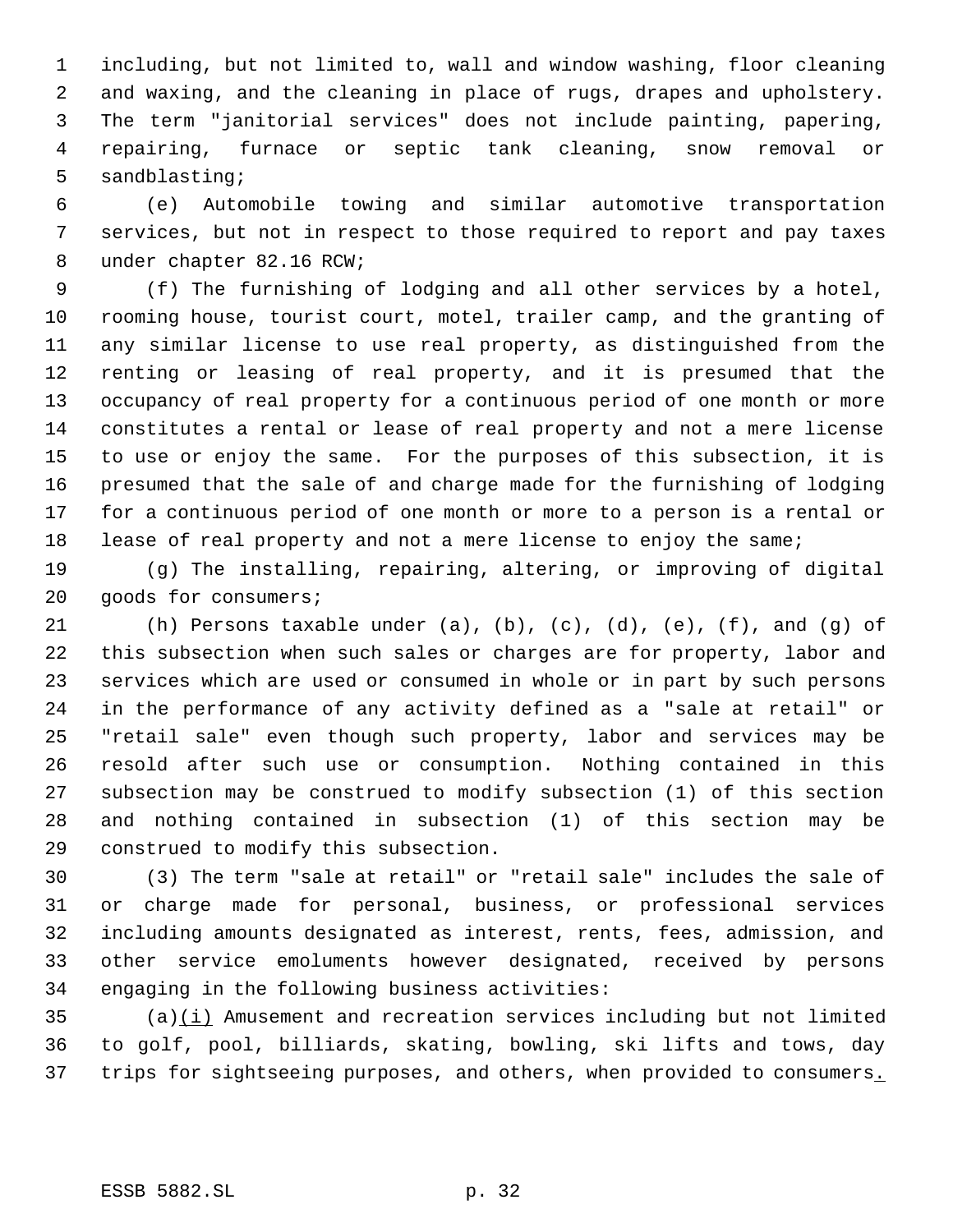(ii) Until July 1, 2017, amusement and recreation services do not 2 include the opportunity to dance provided by an establishment in exchange for a cover charge.

(iii) For purposes of this subsection (3)(a):

 (A) "Cover charge" means a charge, regardless of its label, to 6 enter an establishment or added to the purchaser's bill by an 7 establishment or otherwise collected after entrance to the establishment, and the purchaser is provided the opportunity to dance 9 in exchange for payment of the charge.

 (B) "Opportunity to dance" means that an establishment provides a 11 designated physical space, on either a temporary or permanent basis, 12 where customers are allowed to dance and the establishment either 13 advertises or otherwise makes customers aware that it has an area for dancing;

(b) Abstract, title insurance, and escrow services;

(c) Credit bureau services;

(d) Automobile parking and storage garage services;

 (e) Landscape maintenance and horticultural services but excluding (i) horticultural services provided to farmers and (ii) pruning, trimming, repairing, removing, and clearing of trees and brush near electric transmission or distribution lines or equipment, if performed 22 by or at the direction of an electric utility;

 (f) Service charges associated with tickets to professional sporting events; and

 (g) The following personal services: Physical fitness services, tanning salon services, tattoo parlor services, steam bath services, turkish bath services, escort services, and dating services.

 (4)(a) The term also includes the renting or leasing of tangible personal property to consumers.

 (b) The term does not include the renting or leasing of tangible personal property where the lease or rental is for the purpose of sublease or subrent.

 (5) The term also includes the providing of "competitive telephone service," "telecommunications service," or "ancillary services," as those terms are defined in RCW 82.04.065, to consumers.

 (6)(a) The term also includes the sale of prewritten computer software to a consumer, regardless of the method of delivery to the end user. For purposes of this subsection (6)(a), the sale of prewritten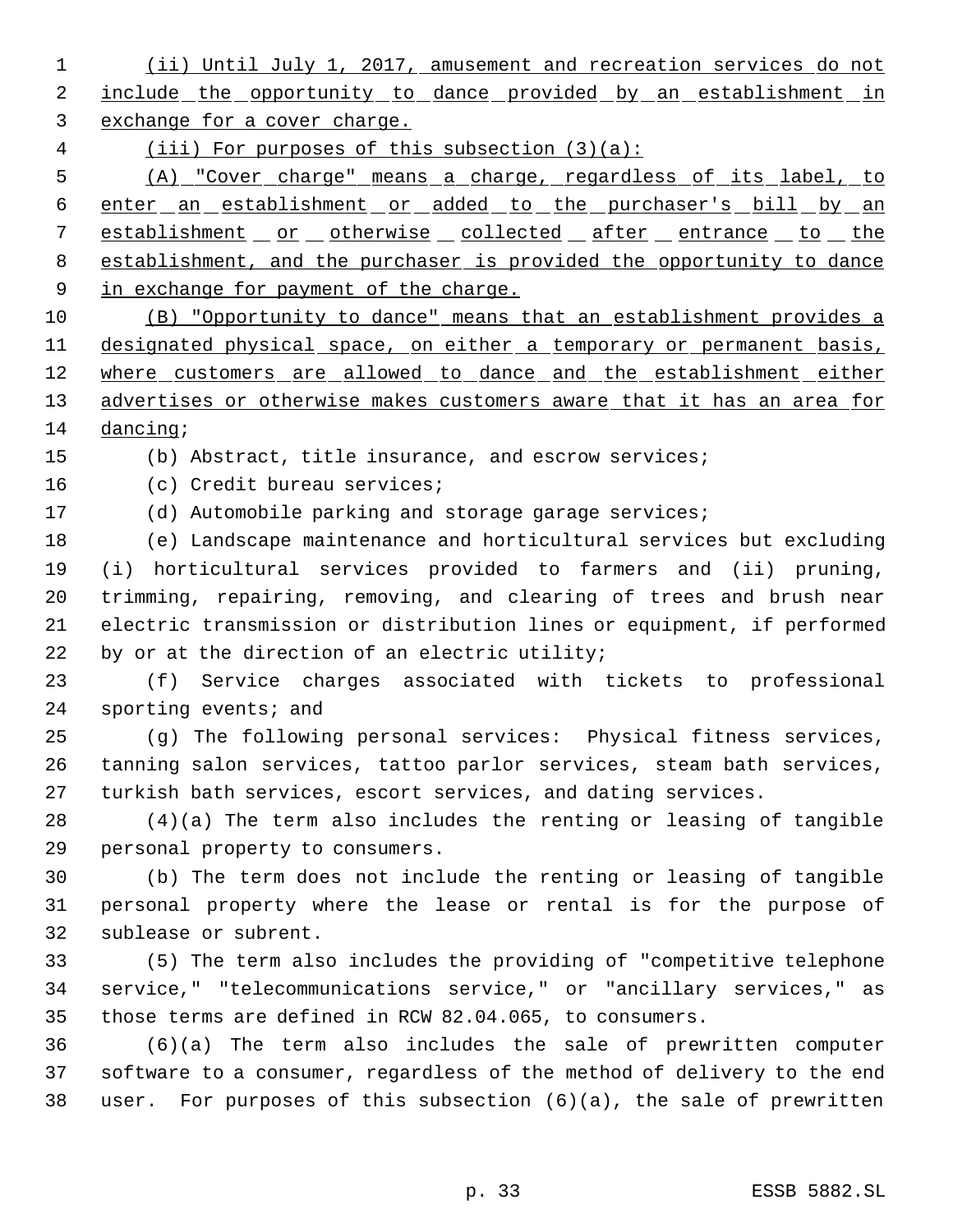computer software includes the sale of or charge made for a key or an enabling or activation code, where the key or code is required to activate prewritten computer software and put the software into use. There is no separate sale of the key or code from the prewritten computer software, regardless of how the sale may be characterized by the vendor or by the purchaser.

 The term "retail sale" does not include the sale of or charge made for:

(i) Custom software; or

(ii) The customization of prewritten computer software.

 (b)(i) The term also includes the charge made to consumers for the right to access and use prewritten computer software, where possession of the software is maintained by the seller or a third party, regardless of whether the charge for the service is on a per use, per user, per license, subscription, or some other basis.

 (ii)(A) The service described in (b)(i) of this subsection (6) includes the right to access and use prewritten computer software to perform data processing.

 (B) For purposes of this subsection (6)(b)(ii), "data processing" means the systematic performance of operations on data to extract the required information in an appropriate form or to convert the data to usable information. Data processing includes check processing, image processing, form processing, survey processing, payroll processing, claim processing, and similar activities.

 (7) The term also includes the sale of or charge made for an extended warranty to a consumer. For purposes of this subsection, "extended warranty" means an agreement for a specified duration to perform the replacement or repair of tangible personal property at no additional charge or a reduced charge for tangible personal property, labor, or both, or to provide indemnification for the replacement or repair of tangible personal property, based on the occurrence of specified events. The term "extended warranty" does not include an agreement, otherwise meeting the definition of extended warranty in this subsection, if no separate charge is made for the agreement and the value of the agreement is included in the sales price of the tangible personal property covered by the agreement. For purposes of this subsection, "sales price" has the same meaning as in RCW 82.08.010.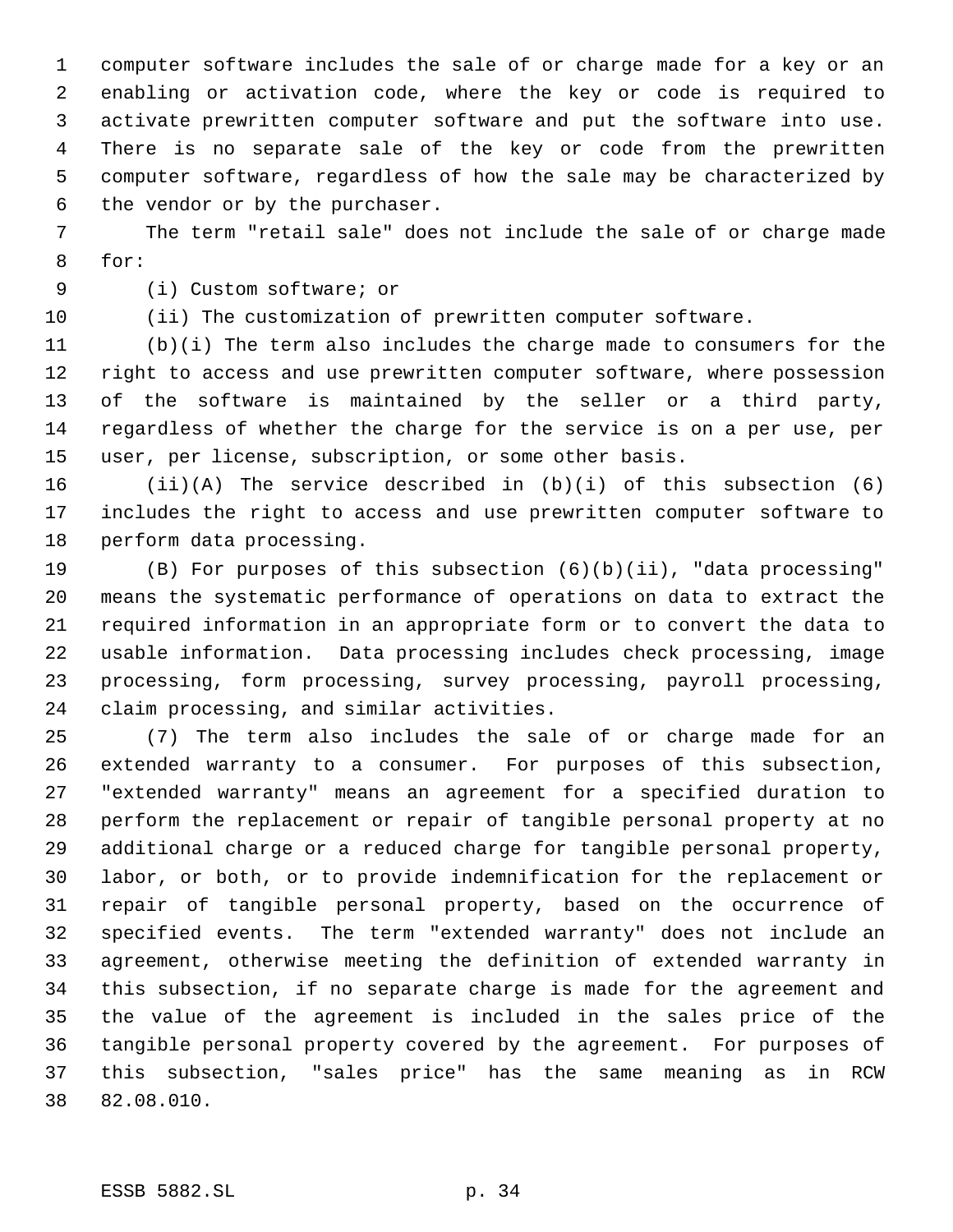(8)(a) The term also includes the following sales to consumers of digital goods, digital codes, and digital automated services:

 (i) Sales in which the seller has granted the purchaser the right of permanent use;

 (ii) Sales in which the seller has granted the purchaser a right of use that is less than permanent;

 (iii) Sales in which the purchaser is not obligated to make continued payment as a condition of the sale; and

 (iv) Sales in which the purchaser is obligated to make continued payment as a condition of the sale.

 (b) A retail sale of digital goods, digital codes, or digital automated services under this subsection (8) includes any services provided by the seller exclusively in connection with the digital goods, digital codes, or digital automated services, whether or not a separate charge is made for such services.

 (c) For purposes of this subsection, "permanent" means perpetual or for an indefinite or unspecified length of time. A right of permanent use is presumed to have been granted unless the agreement between the seller and the purchaser specifies or the circumstances surrounding the transaction suggest or indicate that the right to use terminates on the occurrence of a condition subsequent.

 (9) The term also includes the charge made for providing tangible personal property along with an operator for a fixed or indeterminate period of time. A consideration of this is that the operator is necessary for the tangible personal property to perform as designed. For the purpose of this subsection (9), an operator must do more than maintain, inspect, or set up the tangible personal property.

 (10) The term does not include the sale of or charge made for labor and services rendered in respect to the building, repairing, or improving of any street, place, road, highway, easement, right-of-way, mass public transportation terminal or parking facility, bridge, tunnel, or trestle which is owned by a municipal corporation or political subdivision of the state or by the United States and which is used or to be used primarily for foot or vehicular traffic including mass transportation vehicles of any kind.

 (11) The term also does not include sales of chemical sprays or washes to persons for the purpose of postharvest treatment of fruit for the prevention of scald, fungus, mold, or decay, nor does it include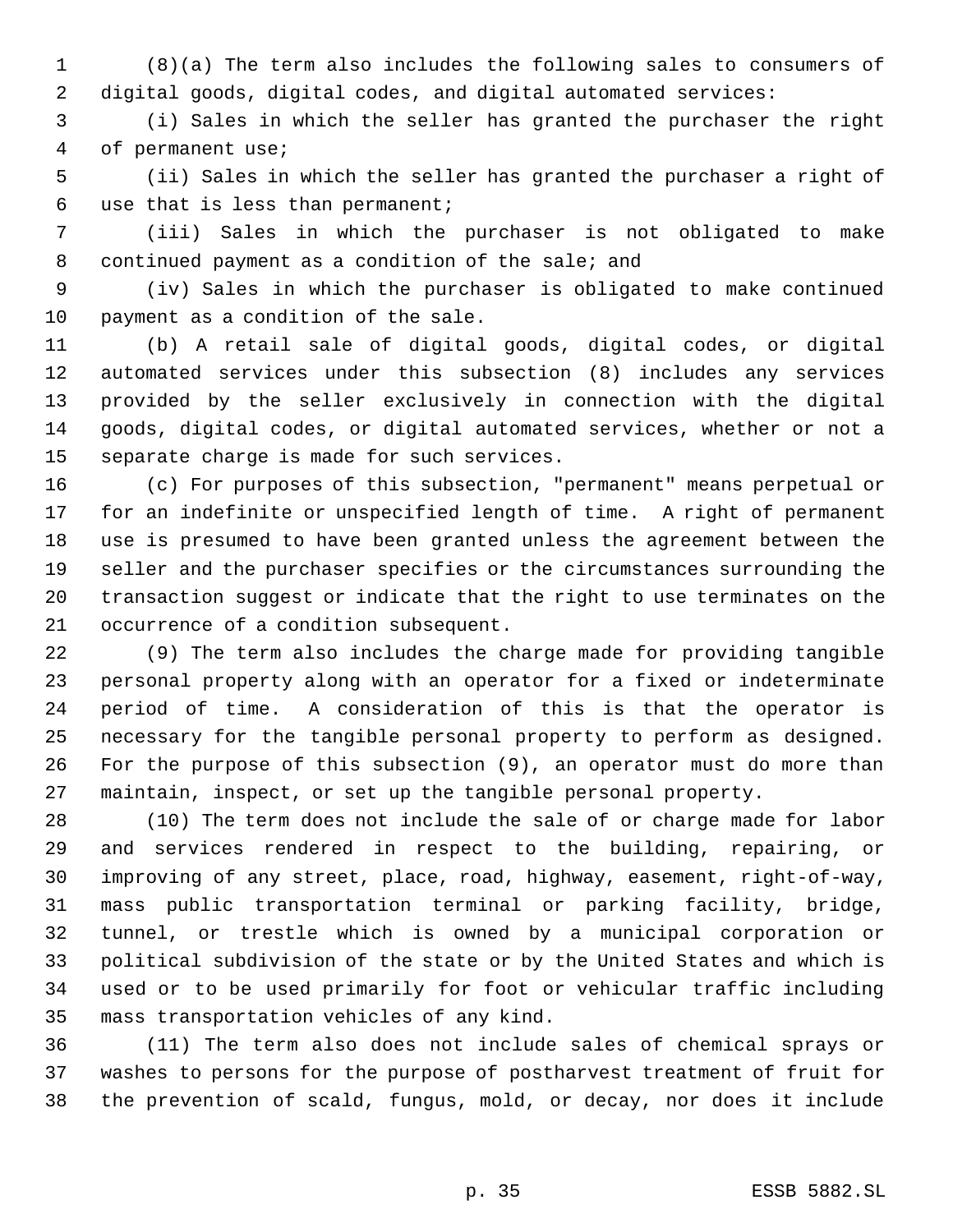sales of feed, seed, seedlings, fertilizer, agents for enhanced pollination including insects such as bees, and spray materials to: (a) Persons who participate in the federal conservation reserve program, the environmental quality incentives program, the wetlands reserve program, and the wildlife habitat incentives program, or their successors administered by the United States department of agriculture; (b) farmers for the purpose of producing for sale any agricultural product; and (c) farmers acting under cooperative habitat development or access contracts with an organization exempt from federal income tax under 26 U.S.C. Sec. 501(c)(3) of the federal internal revenue code or the Washington state department of fish and wildlife to produce or improve wildlife habitat on land that the farmer owns or leases.

 (12) The term does not include the sale of or charge made for labor and services rendered in respect to the constructing, repairing, decorating, or improving of new or existing buildings or other structures under, upon, or above real property of or for the United States, any instrumentality thereof, or a county or city housing authority created pursuant to chapter 35.82 RCW, including the installing, or attaching of any article of tangible personal property therein or thereto, whether or not such personal property becomes a part of the realty by virtue of installation. Nor does the term include the sale of services or charges made for the clearing of land and the moving of earth of or for the United States, any instrumentality thereof, or a county or city housing authority. Nor does the term include the sale of services or charges made for cleaning up for the United States, or its instrumentalities, radioactive waste and other by-products of weapons production and nuclear research and development.

 (13) The term does not include the sale of or charge made for labor, services, or tangible personal property pursuant to agreements providing maintenance services for bus, rail, or rail fixed guideway equipment when a regional transit authority is the recipient of the labor, services, or tangible personal property, and a transit agency, as defined in RCW 81.104.015, performs the labor or services.

 (14) The term does not include the sale for resale of any service described in this section if the sale would otherwise constitute a "sale at retail" and "retail sale" under this section.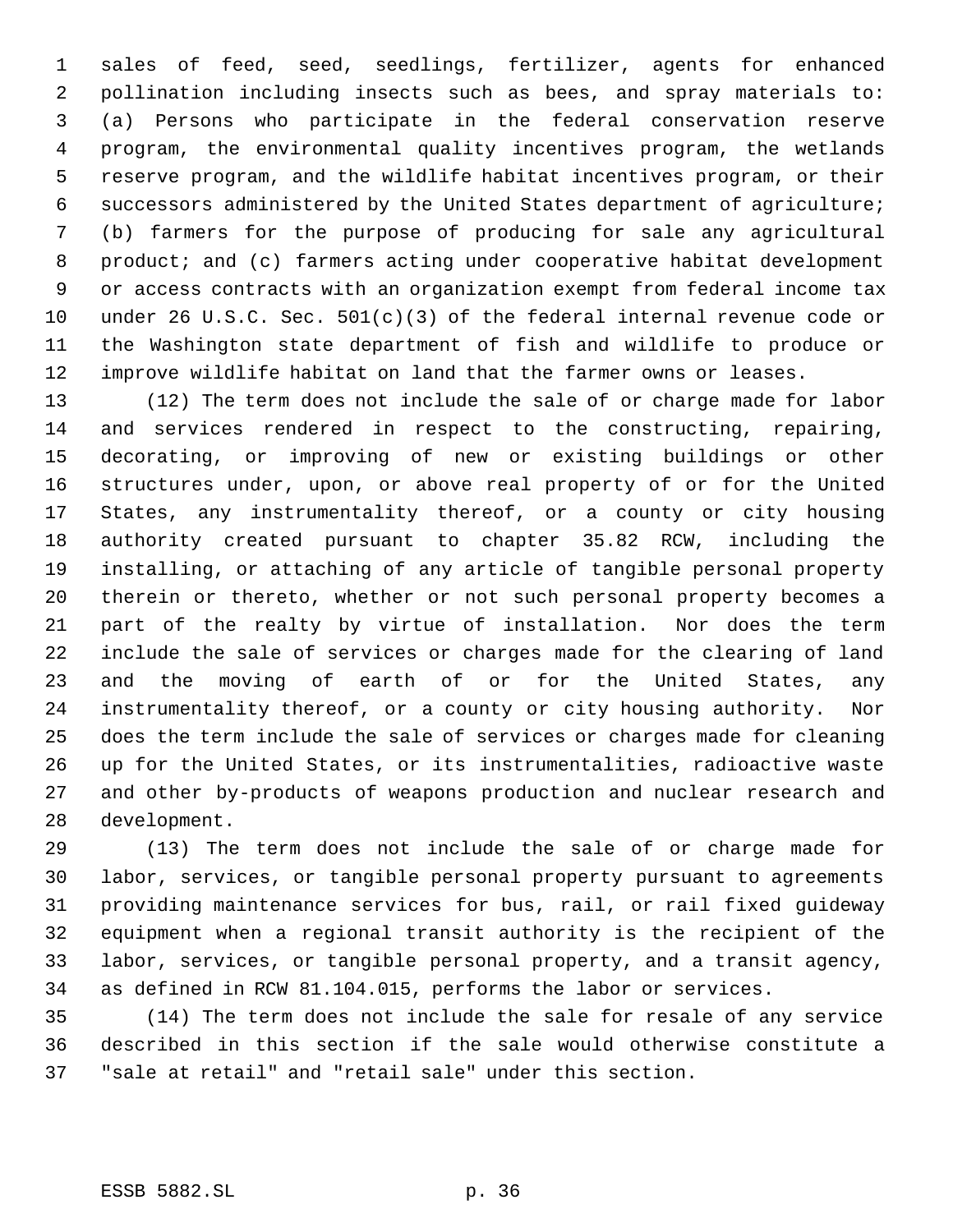| <b>__</b> | PART IX         |
|-----------|-----------------|
| ⌒         | Solar Extension |

 NEW SECTION. **Sec. 901.** (1) The legislature finds that to attract and maintain clean energy technology manufacturing businesses, a competitive business climate is crucial. The legislature further finds that specific tax preferences can facilitate a positive business climate in Washington. The legislature further finds that businesses in the solar silicon industry have had to reduce employment due to global conditions. Therefore, the legislature intends to extend a preferential business and occupation tax rate to manufacturers and wholesalers of specific solar energy material and parts to maintain and grow jobs in the solar silicon industry.

 (2) The joint legislative audit and review committee, as part of its tax preference review process, must assess the actual fiscal impact of this tax preference in relation to the fiscal estimate for the tax preference and assess changes in employment for firms claiming the preferential tax rate.

 **Sec. 902.** RCW 82.04.294 and 2011 c 179 s 1 are each amended to read as follows:

 (1) Upon every person engaging within this state in the business of manufacturing solar energy systems using photovoltaic modules or stirling converters, or of manufacturing solar grade silicon, silicon solar wafers, silicon solar cells, thin film solar devices, or compound semiconductor solar wafers to be used exclusively in components of such systems; as to such persons the amount of tax with respect to such business is, in the case of manufacturers, equal to the value of the product manufactured, or in the case of processors for hire, equal to the gross income of the business, multiplied by the rate of 0.275 percent.

 (2) Upon every person engaging within this state in the business of making sales at wholesale of solar energy systems using photovoltaic modules or stirling converters, or of solar grade silicon, silicon solar wafers, silicon solar cells, thin film solar devices, or compound semiconductor solar wafers to be used exclusively in components of such systems, manufactured by that person; as to such persons the amount of tax with respect to such business is equal to the gross proceeds of sales of the solar energy systems using photovoltaic modules or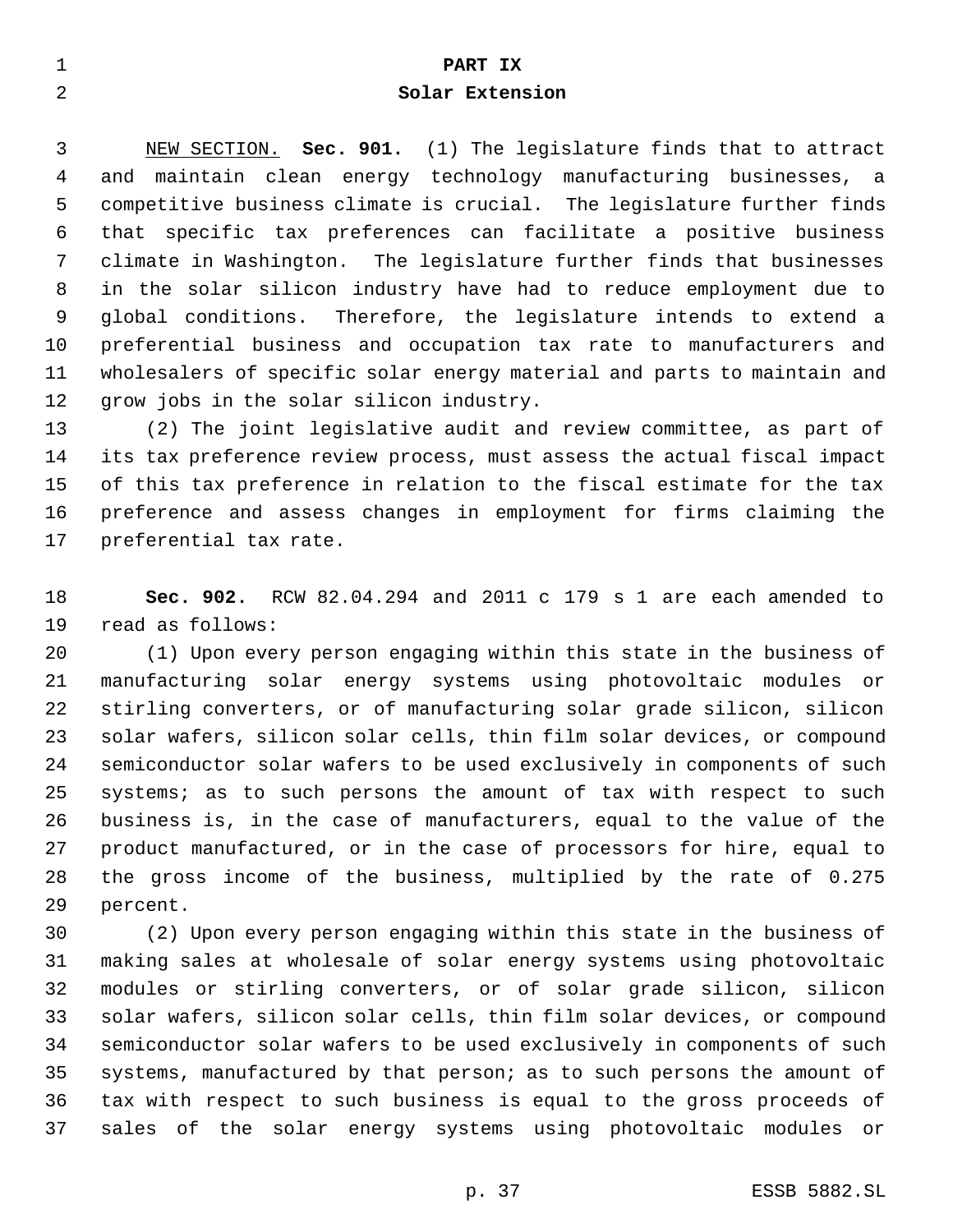stirling converters, or of the solar grade silicon to be used exclusively in components of such systems, multiplied by the rate of 0.275 percent.

 (3) Silicon solar wafers, silicon solar cells, thin film solar 5 devices, solar grade silicon, or compound semiconductor solar wafers are "semiconductor materials" for the purposes of RCW 82.08.9651 and 82.12.9651.

 (4) The definitions in this subsection apply throughout this section.

 (a) "Compound semiconductor solar wafers" means a semiconductor solar wafer composed of elements from two or more different groups of the periodic table.

 (b) "Module" means the smallest nondivisible self-contained physical structure housing interconnected photovoltaic cells and providing a single direct current electrical output.

 (c) "Photovoltaic cell" means a device that converts light directly into electricity without moving parts.

 (d) "Silicon solar cells" means a photovoltaic cell manufactured from a silicon solar wafer.

 (e) "Silicon solar wafers" means a silicon wafer manufactured for solar conversion purposes.

 (f) "Solar energy system" means any device or combination of devices or elements that rely upon direct sunlight as an energy source for use in the generation of electricity.

 (g) "Solar grade silicon" means high-purity silicon used exclusively in components of solar energy systems using photovoltaic modules to capture direct sunlight. "Solar grade silicon" does not include silicon used in semiconductors.

 (h) "Stirling converter" means a device that produces electricity by converting heat from a solar source utilizing a stirling engine.

 (i) "Thin film solar devices" means a nonparticipating substrate on which various semiconducting materials are deposited to produce a photovoltaic cell that is used to generate electricity.

 (5) A person reporting under the tax rate provided in this section 35 must file a complete annual ((report)) survey with the department under 36 RCW ((82.32.534)) 82.32.585.

(6) This section expires June 30, ((2014)) 2017.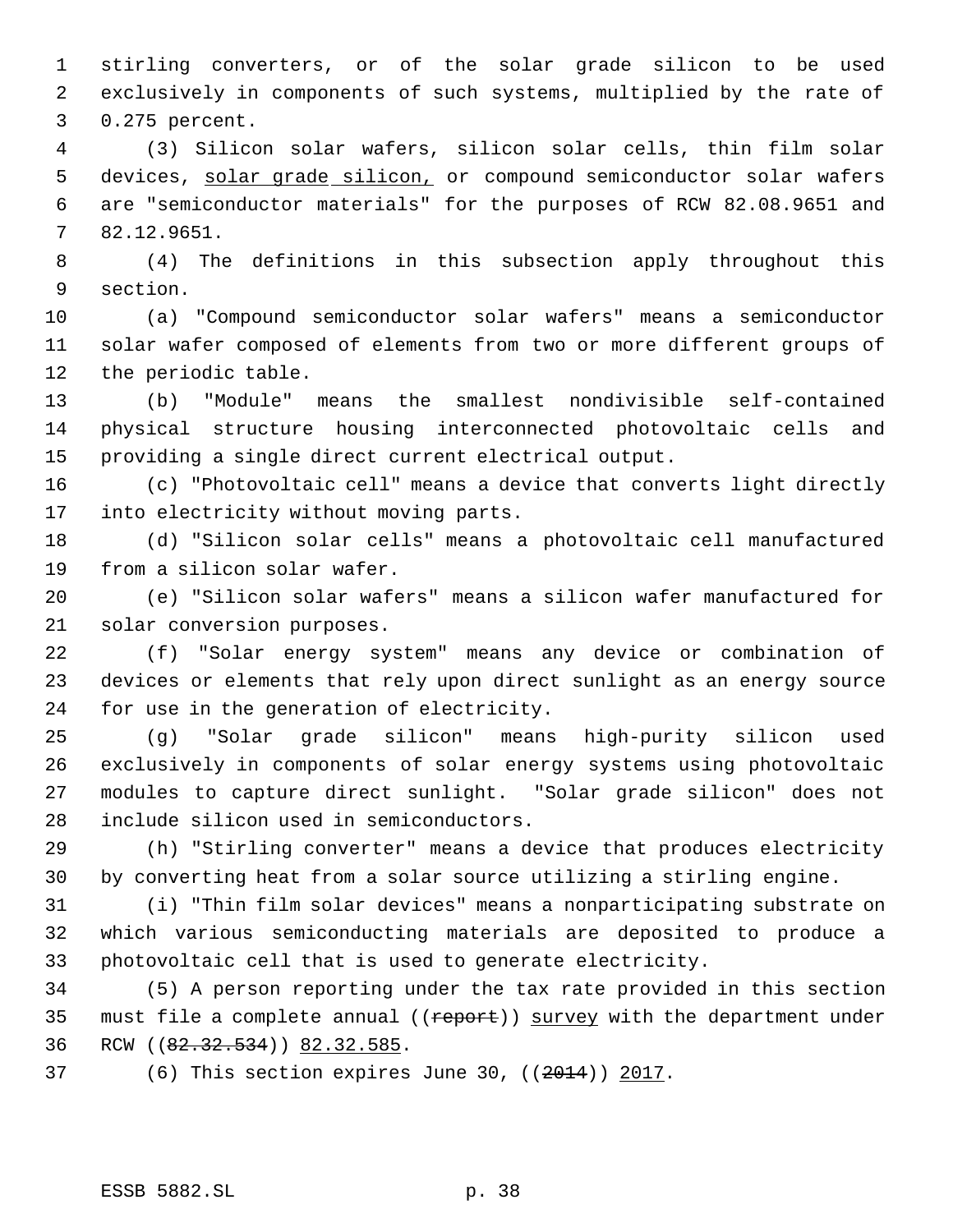# **PART X Hog Fuel**

 NEW SECTION. **Sec. 1001.** It is the intent of the legislature to retain and grow family wage jobs in rural, economically distressed areas; to promote healthy forests; and to utilize Washington's abundant natural resources to promote diversified renewable energy use in the state.

 **Sec. 1002.** RCW 82.08.956 and 2009 c 469 s 301 are each amended to read as follows:

 (1) The tax levied by RCW 82.08.020 does not apply to sales of hog fuel used to produce electricity, steam, heat, or biofuel. This exemption is available only if the buyer provides the seller with an exemption certificate in a form and manner prescribed by the department. The seller must retain a copy of the certificate for the seller's files.

 (2) For the purposes of this section the following definitions apply:

 (a) "Hog fuel" means wood waste and other wood residuals including forest derived biomass. "Hog fuel" does not include firewood or wood pellets; and

(b) "Biofuel" has the same meaning as provided in RCW 43.325.010.

22 (3) If a taxpayer who claimed an exemption under this section closes a facility in Washington for which employment positions were 24 reported under section 1004 of this act, resulting in a loss of jobs 25 located within the state, the department must declare the amount of the tax exemption claimed under this section for the previous two calendar

years to be immediately due.

 $(4)$  This section expires June 30,  $((2013))$  2024.

 **Sec. 1003.** RCW 82.12.956 and 2009 c 469 s 302 are each amended to read as follows:

 (1) The provisions of this chapter do not apply with respect to the use of hog fuel for production of electricity, steam, heat, or biofuel. (2) For the purposes of this section:

 (a) "Hog fuel" has the same meaning as provided in RCW 82.08.956; and

(b) "Biofuel" has the same meaning as provided in RCW 43.325.010.

p. 39 ESSB 5882.SL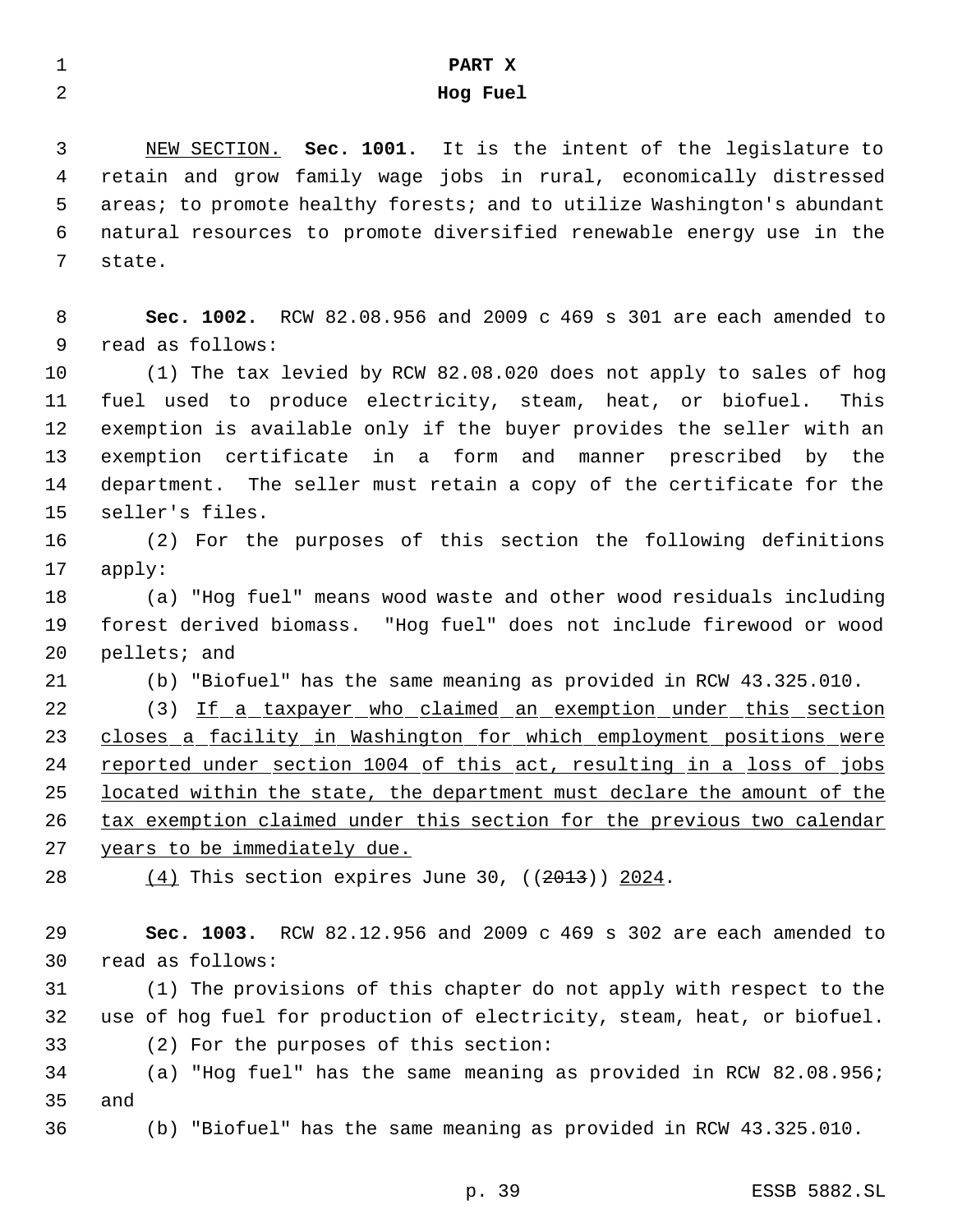NEW SECTION. **Sec. 1004.** A new section is added to chapter 82.32 RCW to read as follows:

 (1) Every taxpayer claiming an exemption under RCW 82.08.956 or 82.12.956 must file with the department a complete annual survey as required under RCW 82.32.585, except that the taxpayer must file a separate survey for each facility owned or operated in the state of Washington.

(2) This section expires June 30, 2024.

 NEW SECTION. **Sec. 1005.** A new section is added to chapter 43.136 RCW to read as follows:

 (1) The intent of the tax exemption provided in RCW 82.08.956 and 82.12.956 is to promote the retention of relatively high wage jobs in the counties where facilities who purchase and use hog fuel are located. Specifically, in a time when there is increasing pressure to close industrial facilities like mills and relocate this economic activity out of state or overseas, rural areas of the state are at risk of losing critical jobs that directly, or indirectly, support entire communities. The legislature, in enacting the hog fuel tax exemption, hopes to retain seventy five percent of the jobs at each facility in the state at which the exemption is claimed, between now and June 30, 2024.

 (2) The joint legislative audit and review committee must review the performance through July 1, 2018, of the tax preferences established in RCW 82.08.956 and 82.12.956, and prepare a report to the legislature by October 31, 2019.

 (3) The department of revenue must provide the committee with annual survey information and any other tax data necessary to conduct the review required in subsection (2) of this section. The employment security department and other agencies, as requested, must cooperate with the committee by providing information about the average wage of employment in the county where each facility owned or operated by a company claiming the exemption is located. The report is not limited to, but must include, the following information:

(a) Identification of the baseline number of jobs existing as of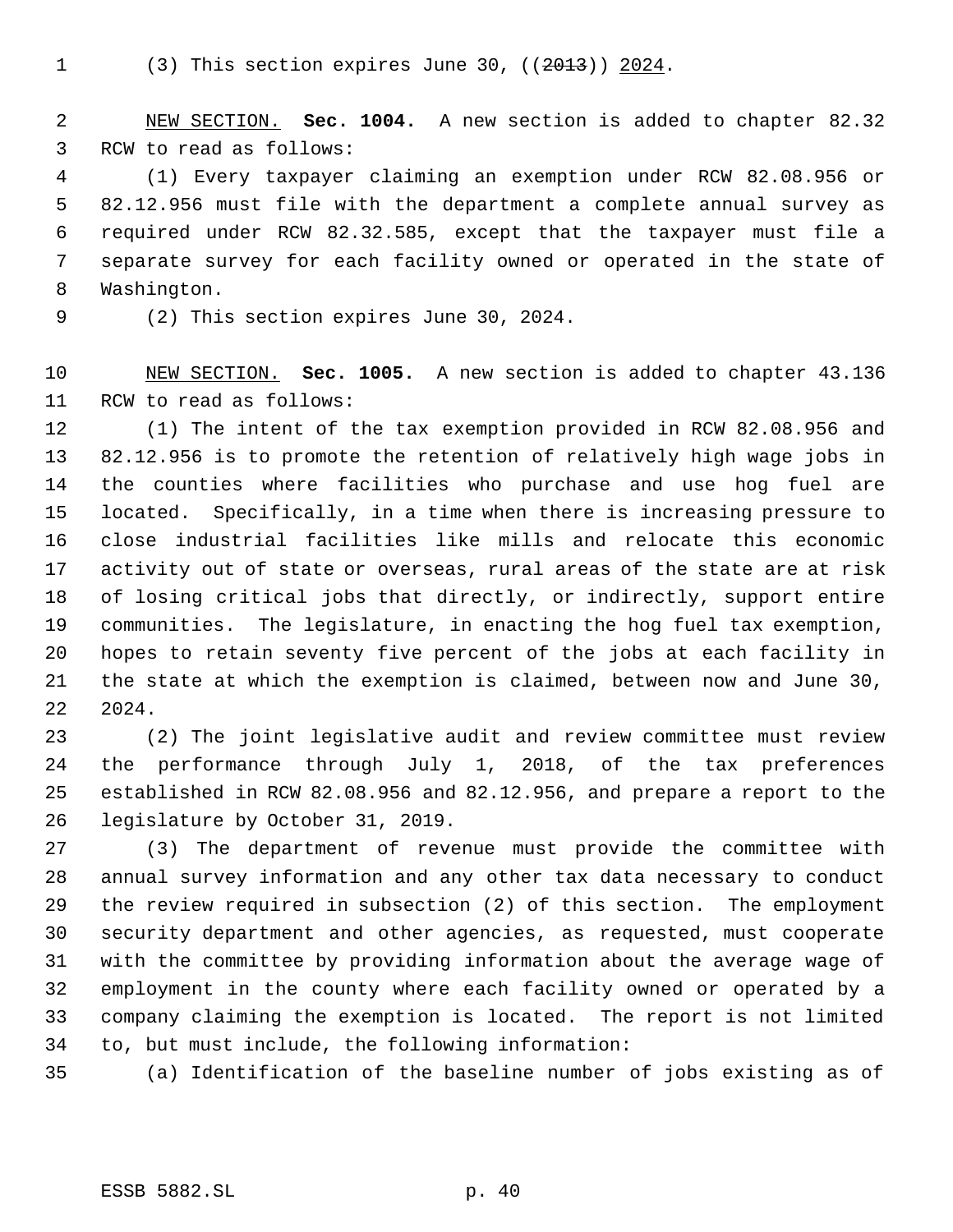January 1, 2013, in facilities where the preference has been claimed, as well as related wage and benefit information;

 (b) Identification of how the number of jobs at these facilities has changed during the duration of the credit;

 (c) Analysis of how the wages provided to employees at affected facilities compare to the average wages in the county in which the facility is located;

 (d) Analysis of how the benefits, including medical and other health care benefits, provided to employees at affected facilities compare to the average wages in the county in which the facility is located; and

 (e) Whether and to what extent the goal has been achieved, of retaining seventy-five percent of employment at the facilities at which the exemption has been claimed.

(4) This section expires June 30, 2024.

### **PART XI**

#### **Large Airplanes**

 NEW SECTION. **Sec. 1101.** (1) The legislature intends to promote the economic development of our state's aerospace cluster and increase the tax revenues collected by the state through promoting a competitive marketplace for storing and modifying unfurnished, noncommercial aircraft. The legislature finds that Washington is currently losing these types of jobs to other states, resulting in the loss of high-wage jobs and new tax revenue. Further, the legislature finds that the current tax statutes are an impediment to encouraging the development of aerospace clusters in our state. Therefore, the legislature intends to modify our state's tax policy to encourage aerospace cluster development within the state and increase tax revenues.

 (2) The joint legislative audit and review committee, as part of its tax preference review process, must estimate the net impact on state tax revenues by comparing the decrease in state revenues resulting from the changes made in part XI of this act to the additional tax revenues generated from the direct, indirect, and induced economic impacts from those changes. The committee must also, to the extent practicable, estimate job growth in the aerospace cluster resulting from the changes made in part XI of this act. The committee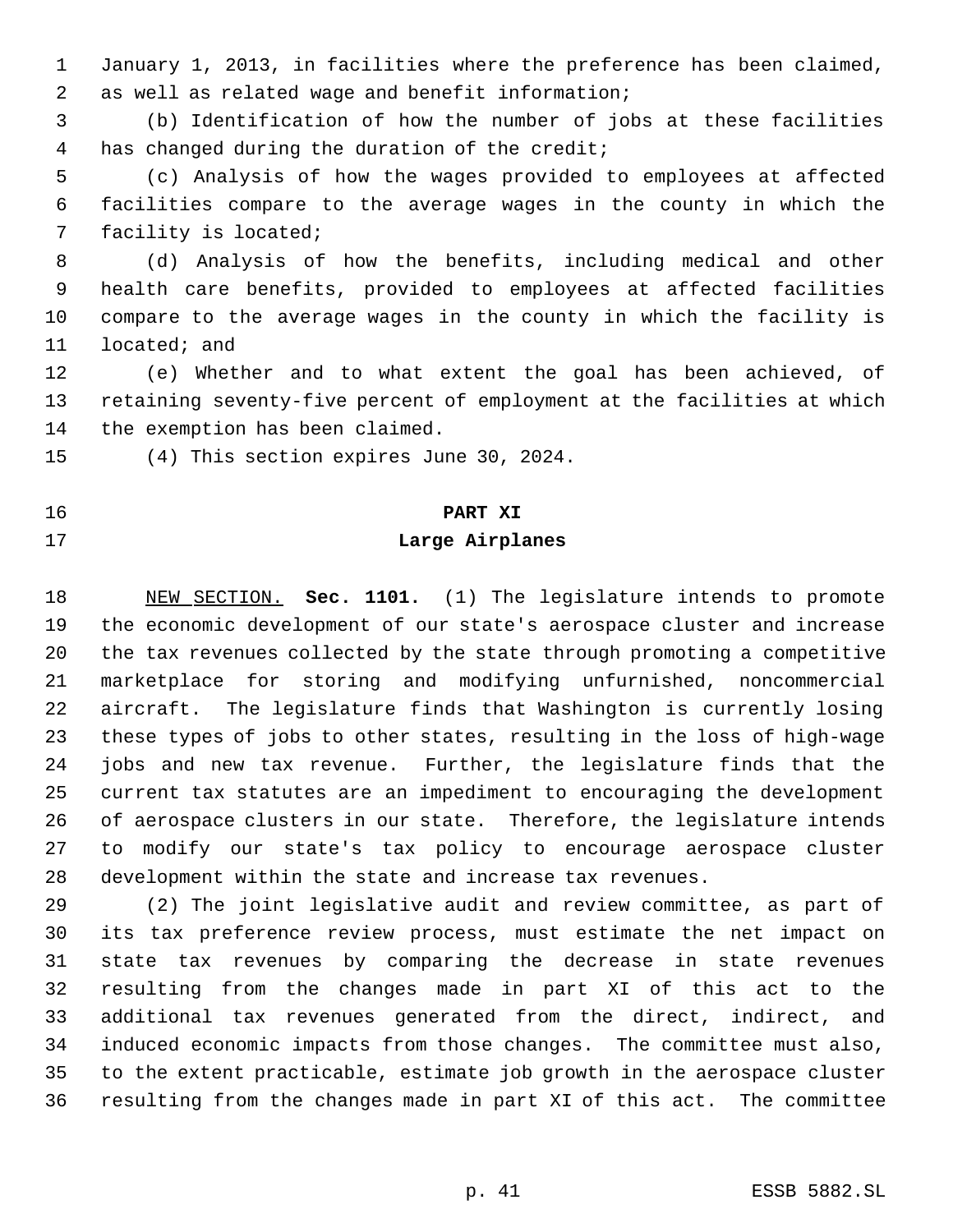must conduct its tax preference review of part XI of this act during calendar year 2016 and report its findings and recommendations to the legislature by January 1, 2017.

 **Sec. 1102.** RCW 47.68.250 and 2003 c 375 s 4 are each amended to read as follows:

 $(1)$  Every aircraft ((shall)) must be registered with the department for each calendar year in which the aircraft is operated or is based 8 within this state. A fee of fifteen dollars ((shall be)) is charged for each such registration and each annual renewal thereof.

 (2) Possession of the appropriate effective federal certificate, permit, rating, or license relating to ownership and airworthiness of the aircraft, and payment of the excise tax imposed by Title 82 RCW for the privilege of using the aircraft within this state during the year for which the registration is sought, and payment of the registration 15 fee required by this section ((shall be)) are the only requisites for registration of an aircraft under this section.

17 (3) The registration fee imposed by this section ((shall be)) is payable to and collected by the secretary. The fee for any calendar 19 year must be paid during the month of January, and  $((shall))$  must be collected by the secretary at the time of the collection by him or her 21 of the ((said)) excise tax. If the secretary is satisfied that the requirements for registration of the aircraft have been met, he or she 23 ((shall-thereupon)) must issue to the owner of the aircraft a 24 certificate of registration therefor. The secretary ((shall)) must pay to the state treasurer the registration fees collected under this 26 section, which registration fees ((shall)) must be credited to the aeronautics account in the transportation fund.

 $(4)$  It ((shall)) is not ((be)) necessary for the registrant to provide the secretary with originals or copies of federal certificates, 30 permits, ratings, or licenses. The secretary ((shall)) must issue certificates of registration, or such other evidences of registration or payment of fees as he or she may deem proper; and in connection therewith may prescribe requirements for the possession and exhibition of such certificates or other evidences.

35  $(5)$  The provisions of this section (( $\text{shall}$ )) do not apply to:

36  $((+1))$  (a) An aircraft owned by and used exclusively in the service of any government or any political subdivision thereof,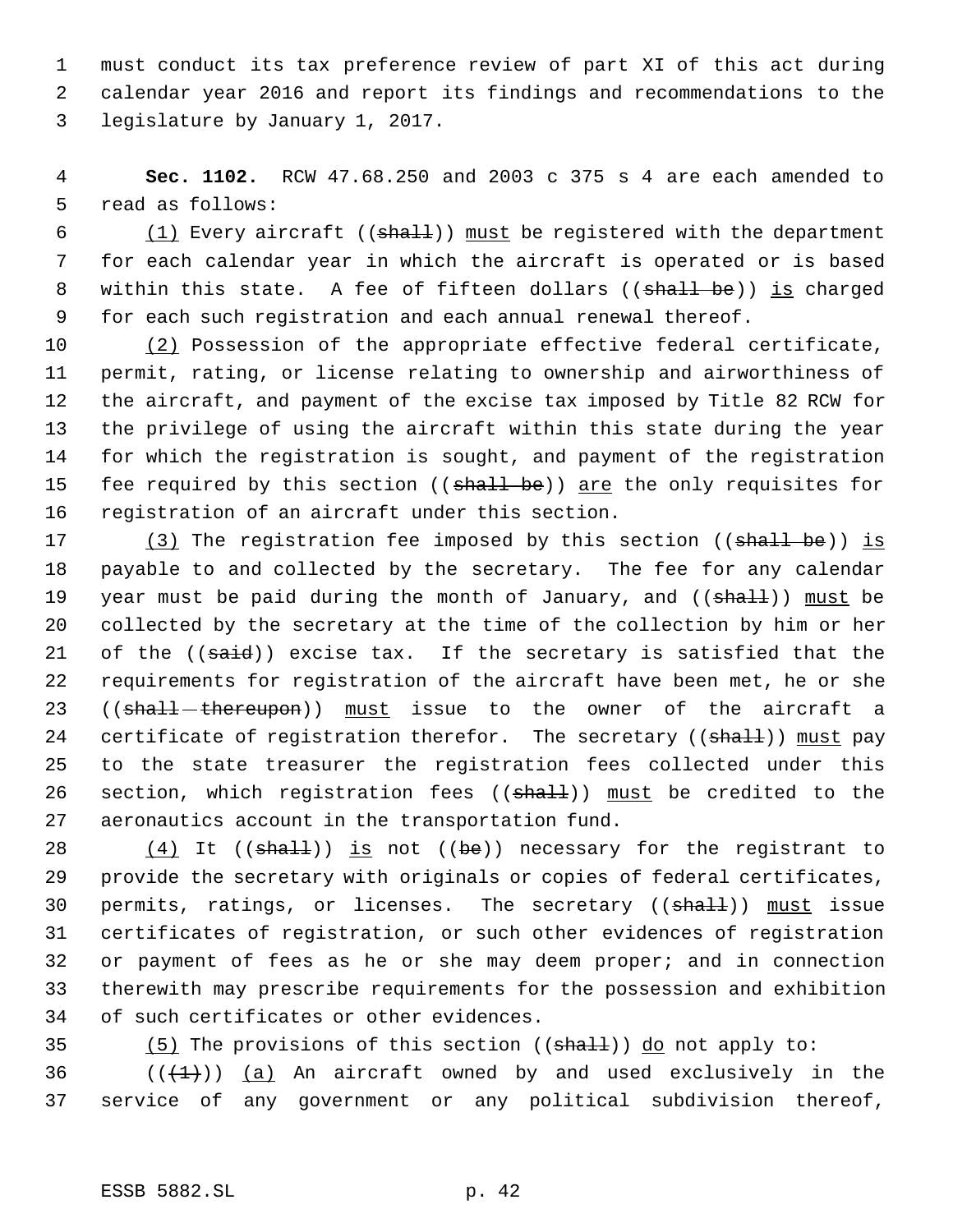1 including the government of the United States, any state, territory, or 2 possession of the United States, or the District of Columbia, which is 3 not engaged in carrying persons or property for commercial purposes;

 $4$  (( $(2)$ )) (b) An aircraft registered under the laws of a foreign 5 country;

6 ( $(\frac{43}{})$ ) (c) An aircraft ((which)) that is owned by a nonresident 7 ((and-registered-in-another-state: PROVIDED, That-if-said-aircraft 8 shall remain in and/or be based in this state for a period of ninety 9 days or longer it shall not be exempt under this section)) if:

10 (i) The aircraft remains in this state or is based in this state, 11 or both, for a period less than ninety days; or

12 (ii) The aircraft is a large private airplane as defined in section 13 1103 of this act and remains in this state for a period of ninety days 14 or longer, but only when:

15 (A) The airplane is in this state exclusively for the purpose of 16 repairs, alterations, or reconstruction, including any flight testing 17 related to the repairs, alterations, or reconstruction, or for the 18 purpose of continual storage of not less than one full calendar year;

19 (B) An employee of the facility providing these services is on 20 board the airplane during any flight testing; and

21 (C) Within ninety days of the date the airplane first arrived in 22 this state during the calendar year, the nonresident files a written 23 statement with the department indicating that the airplane is exempt 24 from registration under this subsection (5)(c)(ii). The written 25 statement must be filed in a form and manner prescribed by the 26 department and must include such information as the department 27 requires. The department may require additional periodic verification 28 that the airplane remains exempt from registration under this 29 subsection (5)(c)(ii) and that written statements conform with the 30 provisions of RCW 9A.72.085;

31  $((4+))$   $(d)$  An aircraft engaged principally in commercial flying 32 constituting an act of interstate or foreign commerce;

33  $((+5))$   $(e)$  An aircraft owned by the commercial manufacturer 34 thereof while being operated for test or experimental purposes, or for 35 the purpose of training crews for purchasers of the aircraft;

36  $((\langle 6 \rangle) )$  (f) An aircraft being held for sale, exchange, delivery, 37 test, or demonstration purposes solely as stock in trade of an aircraft 38 dealer licensed under Title 14 RCW; and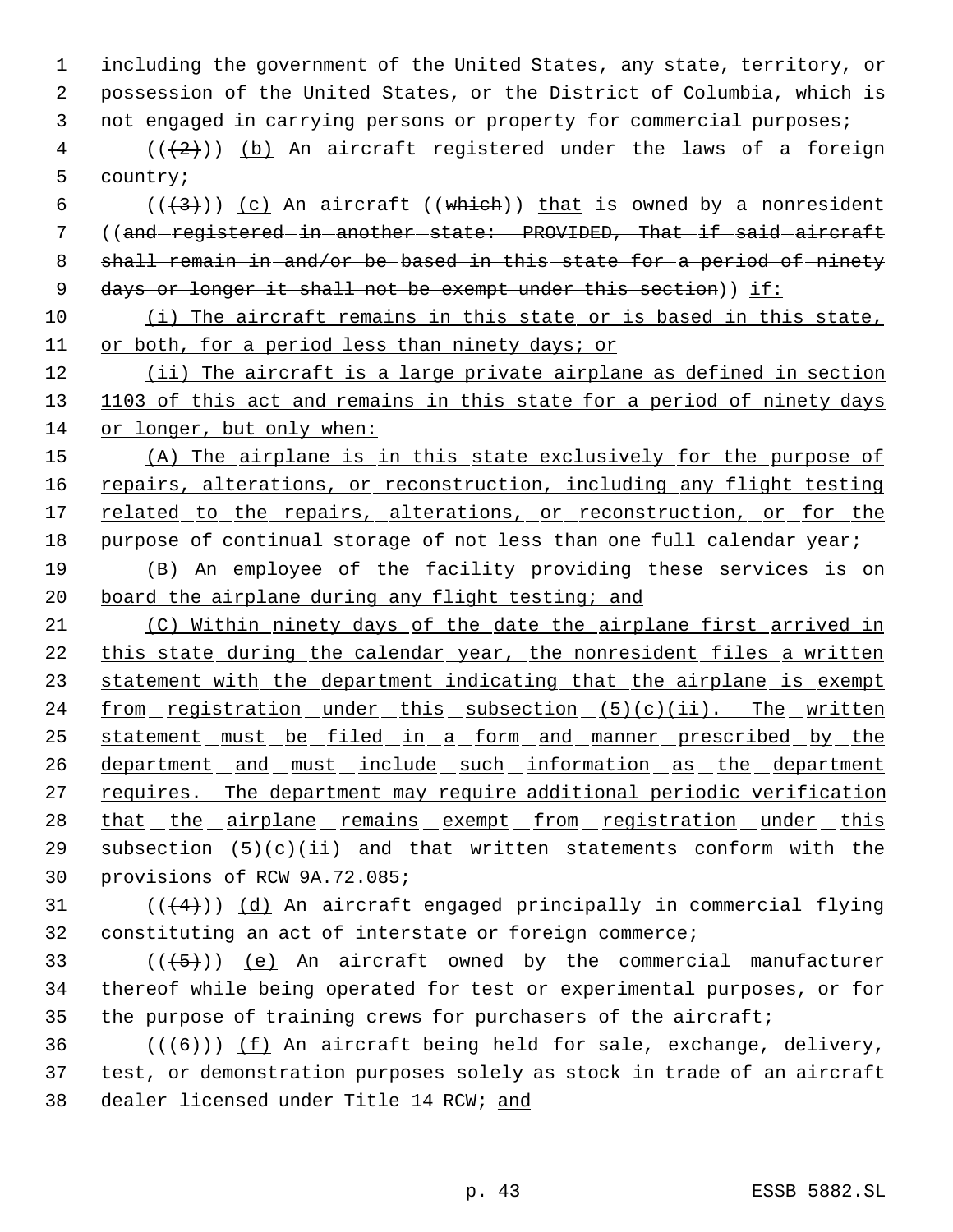1  $((+7))$   $(g)$  An aircraft based within the state that is in an unairworthy condition, is not operated within the registration period, and has obtained a written exemption issued by the secretary.

4 (6) The secretary ((shall)) must be notified within thirty days of any change in ownership of a registered aircraft. The notification ((shall)) must contain the N, NC, NR, NL, or NX number of the aircraft, the full name and address of the former owner, and the full name and address of the new owner. For failure to so notify the secretary, the registration of that aircraft may be canceled by the secretary, subject to reinstatement upon application and payment of a reinstatement fee of ten dollars by the new owner.

12 (7) A municipality or port district that owns, operates, or leases an airport, as defined in RCW 47.68.020, with the intent to operate, 14 ((shall)) must require from an aircraft owner proof of aircraft registration as a condition of leasing or selling tiedown or hanger space for an aircraft. It is the responsibility of the lessee or 17 purchaser to register the aircraft. The airport ((shall)) must work with the aviation division to assist in its efforts to register aircraft by providing information about based aircraft on an annual basis as requested by the division.

 NEW SECTION. **Sec. 1103.** A new section is added to chapter 82.08 RCW to read as follows:

(1)(a) The tax levied by RCW 82.08.020 does not apply to:

 (i) Sales of large private airplanes to nonresidents of this state; and

 (ii) Sales of or charges made for labor and services rendered in respect to repairing, cleaning, altering, or improving large private airplanes owned by nonresidents of this state.

 (b) The exemption provided by this section applies only when the large private airplane is not required to be registered with the department of transportation, or its successor, under chapter 47.68 RCW. The airplane owner or lessee claiming an exemption under this section must provide the department, upon request, a copy of the written statement required under RCW 47.68.250(5)(c)(ii) documenting the airplane's registration exemption and any additional information the department may require.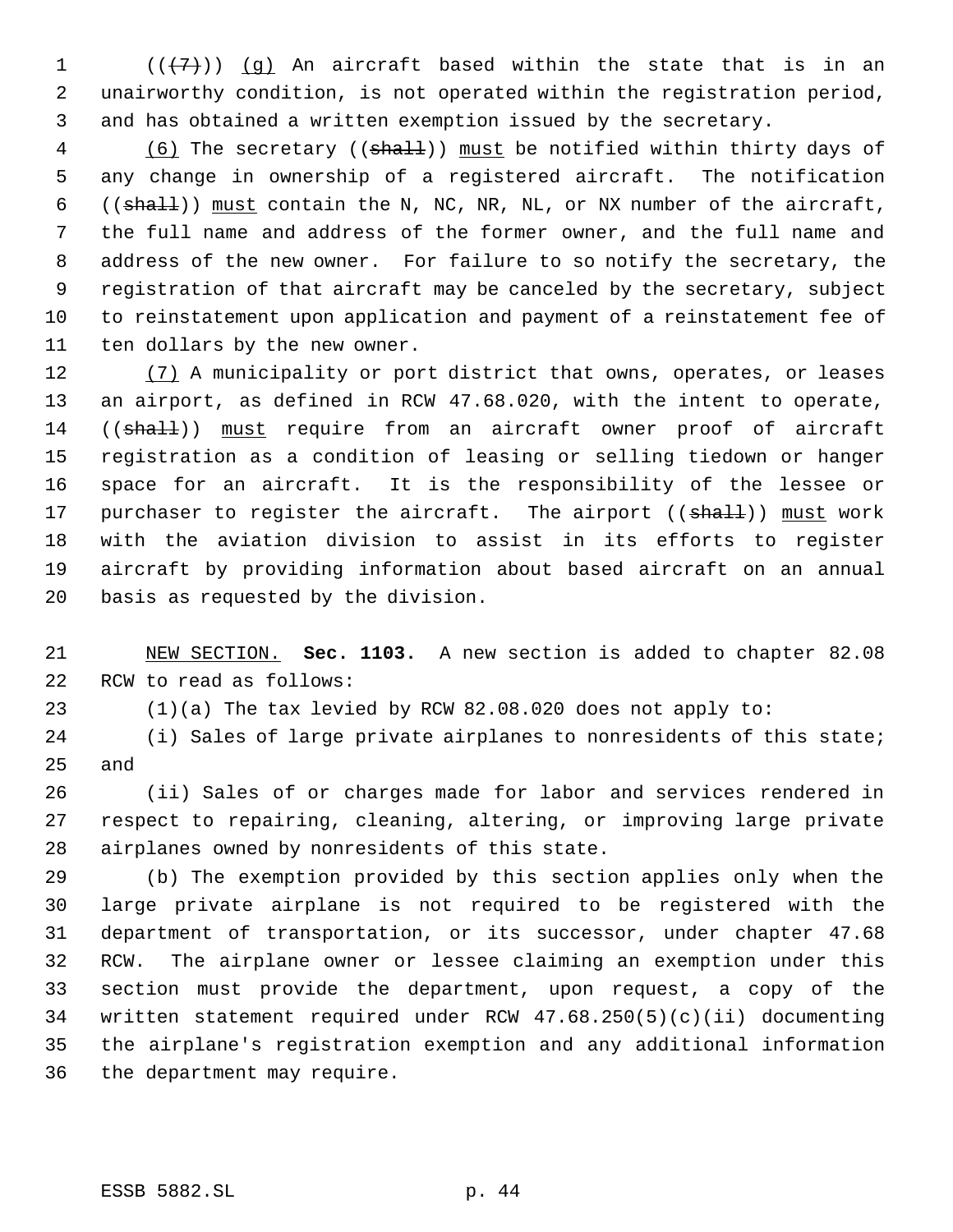(2) Sellers making tax-exempt sales under this section must obtain an exemption certificate from the buyer in a form and manner prescribed by the department. The seller must retain a copy of the exemption certificate for the seller's files. In lieu of an exemption certificate, a seller may capture the relevant data elements as allowed under the streamlined sales and use tax agreement. For sellers who electronically file their taxes, the department must provide a separate tax reporting line for exemption amounts claimed under this section.

 (3) Upon request, the department of transportation must provide to the department of revenue information needed by the department of revenue to verify eligibility under this section.

 (4) For purposes of this section "large private airplane" means an airplane not used in interstate commerce, not owned or leased by a government entity, weighing more than forty-one thousand pounds, and assigned a category A, B, C, or D test flow management system aircraft weight class by the federal aviation administration's office of aviation policy and plans.

 NEW SECTION. **Sec. 1104.** A new section is added to chapter 82.12 RCW to read as follows:

 (1)(a) The tax levied by RCW 82.12.020 does not apply to the use of:

 (i) Large private airplanes owned by nonresidents of this state; and

 (ii) Labor and services rendered in respect to repairing, cleaning, altering, or improving large private airplanes owned by nonresidents of this state.

 (b) The exemption provided by this section applies only when the large private airplane is not required to be registered with the department of transportation, or its successor, under chapter 47.68 RCW. The airplane owner or lessee claiming an exemption under this section must provide the department, upon request, a copy of the written statement required under RCW 47.68.250(5)(c)(ii) documenting the airplane's registration exemption and any additional information the department may require.

 (2) Upon request, the department of transportation must provide to the department of revenue information needed by the department of revenue to verify eligibility under this section.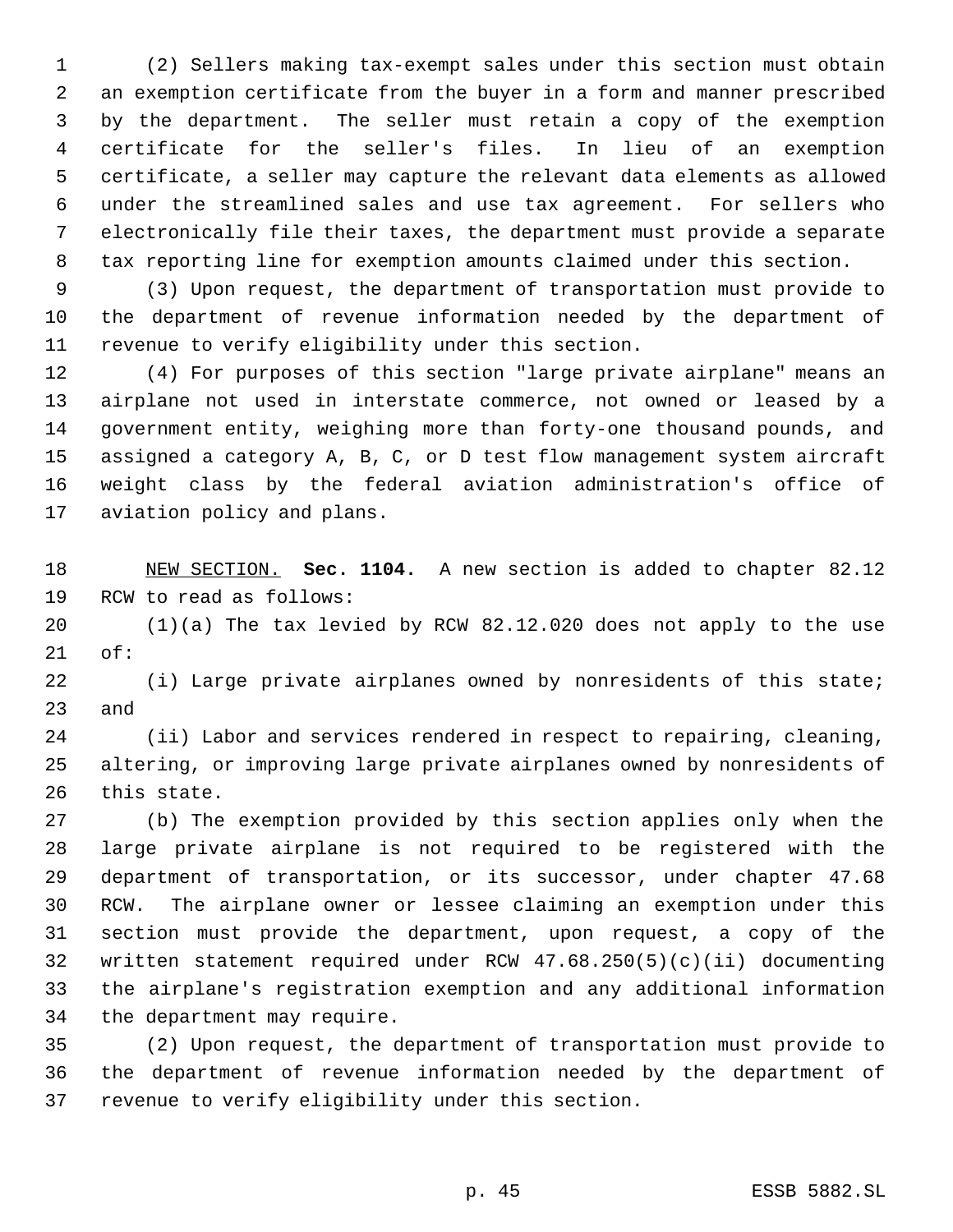1 (3) For purposes of this section, the conditions, limitation, and 2 definitions in section 1103 of this act apply to this section.

 3 **Sec. 1105.** RCW 82.48.100 and 2010 1st sp.s. c 12 s 2 are each 4 amended to read as follows:

5 This chapter does not apply to:

 (1) Aircraft owned by and used exclusively in the service of any government or any political subdivision thereof, including the government of the United States, any state, territory, or possession of the United States, or the District of Columbia, which are not engaged 10 in carrying persons or property for commercial purposes;

11 (2) Aircraft registered under the laws of a foreign country;

12 (3) Aircraft ((which)) that are owned by a nonresident and 13 registered in another state((- However, if any such aircraft remains 14 in and/or is based in this state for a period of ninety days or longer 15 it is not exempt under this section)), if the aircraft remains in this 16 state or is based in this state, or both, for a period less than ninety 17 days;

18 (4)(a) Aircraft engaged principally in commercial flying ((which)) 19 that constitutes interstate or foreign commerce, except as provided in 20 (b) of this subsection.

21 (b) The exemption provided by (a) of this subsection does not apply 22 to aircraft engaged principally in commercial flying that constitutes 23 interstate or foreign commerce when such aircraft will be in this state 24 exclusively for the purpose of continual storage of not less than one 25 full calendar year; ((and))

26 (5) Aircraft owned by the manufacturer thereof while being operated 27 for test or experimental purposes, or for the purpose of training crews 28 for purchasers of the aircraft;

29  $((+5))$   $(6)$  Aircraft being held for sale, exchange, delivery, test, 30 or demonstration purposes solely as stock in trade of an aircraft 31 dealer licensed under Title 14 RCW;

 $((+6))$   $(7)$  Aircraft owned by a nonresident of this state if the aircraft is kept at an airport in this state and that airport is jointly owned or operated by a municipal corporation or other governmental entity of this state and a municipal corporation or other governmental entity of another state, and the owner or operator of the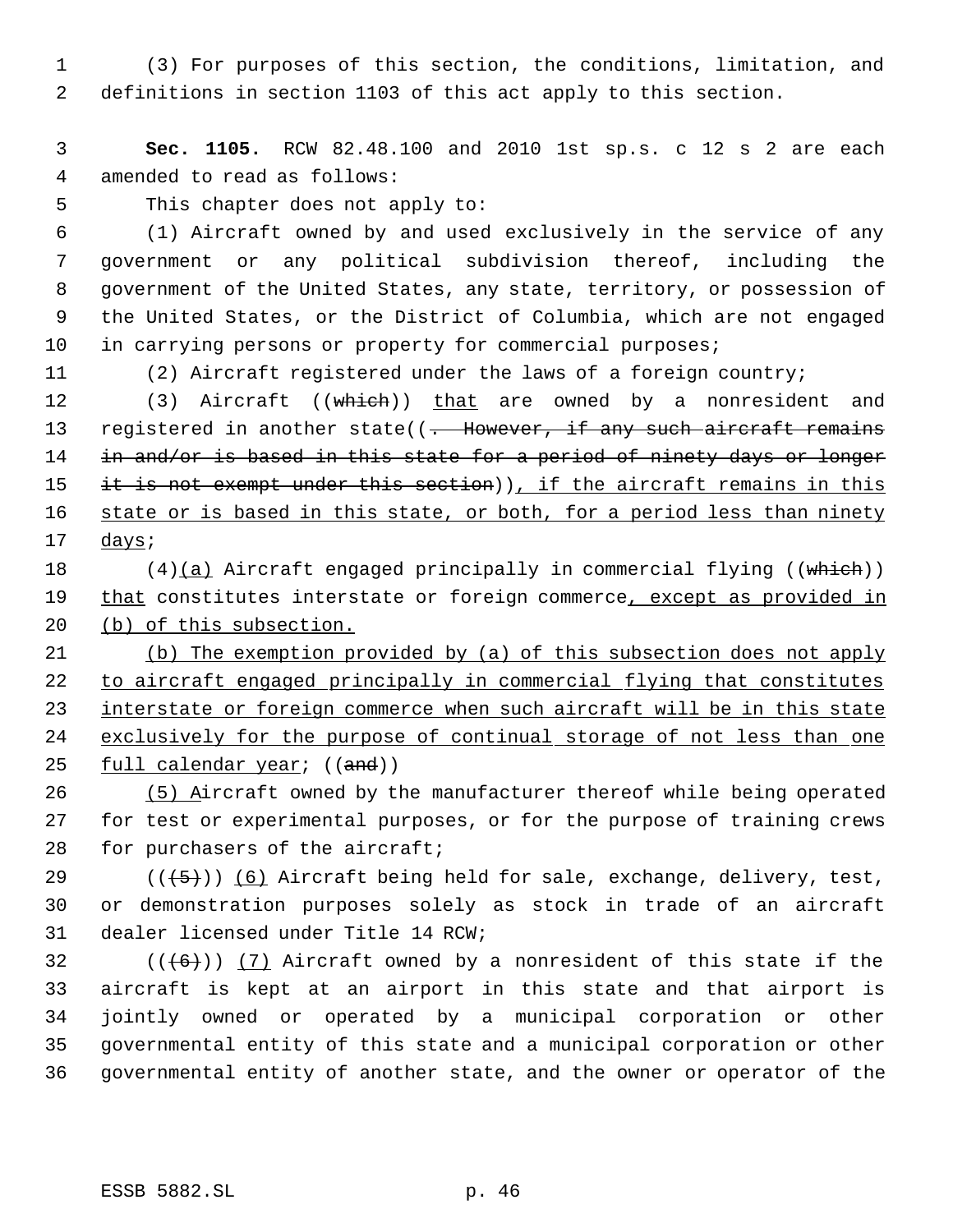aircraft provides the department with proof that the owner or operator has paid all taxes, license fees, and registration fees required by the state in which the owner or operator resides; and

 $((\langle 7\rangle))$  (8) Aircraft that are: (a) Owned by a nonprofit organization that is exempt from federal income taxation under 26 6 U.S.C. Sec.  $501(c)(3)$  of the federal internal revenue code; and (b) exclusively used to provide emergency medical transportation services.

# **PART XII**

**Blood Banks**

 NEW SECTION. **Sec. 1201.** Part XII of this act is intended to allow flexibility for nonprofit organizations where qualifying activities will be provided by more than one organization. It is not the legislature's intent to expand the lines of nontaxable activity. Therefore, the legislature further intends to reassess the changes made in part XII of this act to ensure the actual fiscal impact reasonably conforms with the fiscal estimate provided in the fiscal note for the legislation.

 **Sec. 1202.** RCW 82.04.324 and 2004 c 82 s 1 are each amended to read as follows:

 (1) Except as otherwise provided in subsection (3) of this section, 21 this chapter does not apply to amounts received by a qualifying blood bank, a qualifying tissue bank, or a qualifying blood and tissue bank to the extent the amounts are exempt from federal income tax.

(2) For the purposes of this section:

25 (a) "Qualifying blood bank" means ((a-blood-bank-that-qualifies 26  $\sigma$  as)) an exempt organization under 26 U.S.C. 501(c)(3) as existing on 27 June 10, 2004, that is registered pursuant to 21 C.F.R., part 607 as existing on June 10, 2004, and whose primary business purpose is the 29 collection, preparation, ((and processing of blood)) testing or processing of blood, on behalf of itself or other qualifying blood bank 31 or qualifying blood and tissue bank. "Qualifying blood bank" does not include a comprehensive cancer center that is recognized as such by the national cancer institute.

 (b) "Qualifying tissue bank" means a tissue bank that qualifies as an exempt organization under 26 U.S.C. 501(c)(3) as existing on June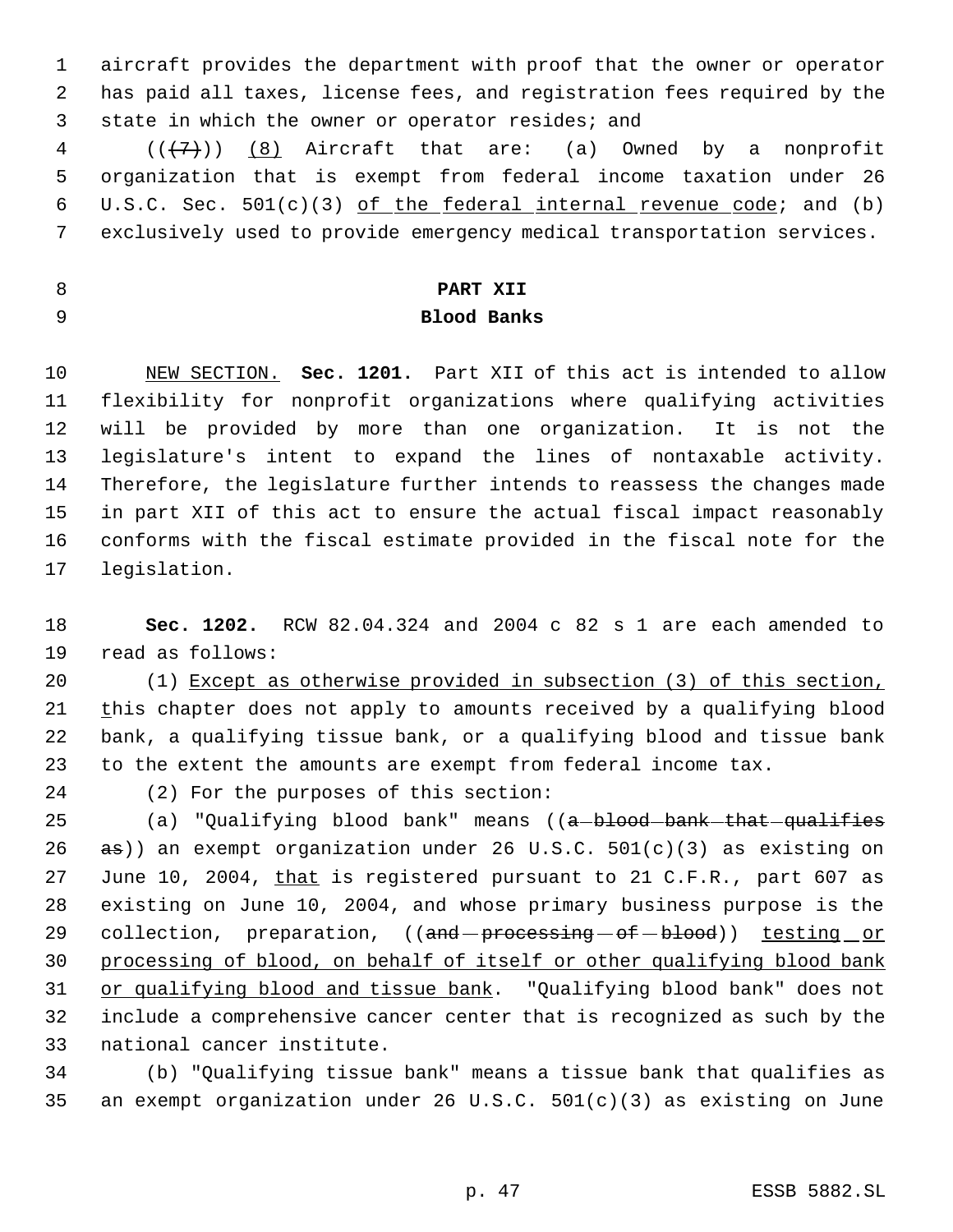10, 2004, is registered pursuant to 21 C.F.R., part 1271 as existing on June 10, 2004, and whose primary business purpose is the recovery, processing, storage, labeling, packaging, or distribution of human bone tissue, ligament tissue and similar musculoskeletal tissues, skin tissue, heart valve tissue, or human eye tissue. "Qualifying tissue bank" does not include a comprehensive cancer center that is recognized as such by the national cancer institute.

8 (c) "Qualifying blood and tissue bank" ((is a bank that qualifies 9 as)) means an exempt organization under 26 U.S.C. 501(c)(3) as existing 10 on June 10, 2004, that is registered pursuant to 21 C.F.R., part 607 and part 1271 as existing on June 10, 2004, and whose primary business 12 purpose is the collection, preparation, ((and processing of blood)) 13 testing, or processing of blood, on behalf of itself or other qualifying blood bank or qualifying blood and tissue bank, and the recovery, processing, storage, labeling, packaging, or distribution of human bone tissue, ligament tissue and similar musculoskeletal tissues, skin tissue, and heart valve tissue. "Qualifying blood and tissue bank" does not include a comprehensive cancer center that is recognized as such by the national cancer institute.

 (3) A person claiming the exemption under this section must report 21 amounts exempt under this section to the department. Except for persons whose primary business purpose is the collection, preparation, 23 and processing of blood, a person may not claim an exemption under this 24 section for more than one hundred fifty thousand dollars in tax per calendar year.

## **PART XIII**

## **Mint Growers**

 NEW SECTION. **Sec. 1301.** The legislature finds that mint growers utilize fuel to generate heat to extract oil from harvested mint and thereby produce a saleable agricultural product. Diesel fuel is often used as the fuel source that generates heat to distill mint. This on- farm diesel fuel is currently exempt from sales and use tax. The legislature further finds that propane and natural gas are alternative sources of cleaner burning fuel. A transition by mint growers to these alternative fuel sources, though costly, provides air quality benefits as compared to the use of diesel. It is the intent of the legislature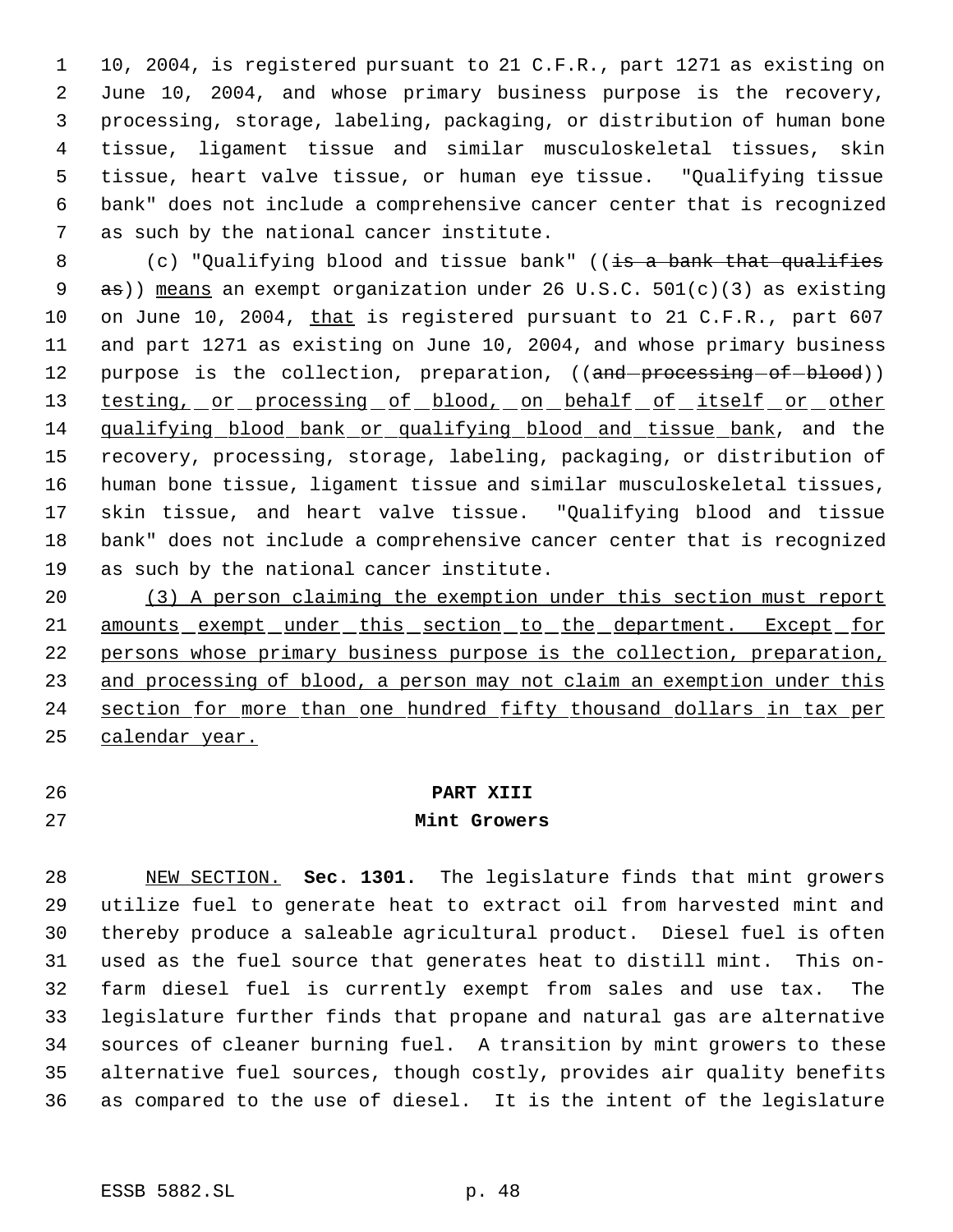to provide an incentive to mint growers to make the transition to cleaner fuels by extending the sales and use tax exemptions to propane and natural gas used by farmers who produce mint oil.

 NEW SECTION. **Sec. 1302.** A new section is added to chapter 82.08 RCW to read as follows:

 (1) The tax levied by RCW 82.08.020 does not apply to sales to farmers of propane or natural gas used exclusively to distill mint on a farm.

 (2) The exemption is available only when the buyer provides the seller with an exemption certificate in a form and manner prescribed by the department. The seller must retain a copy of the certificate for the seller's files. For sellers who electronically file their taxes, the department must provide a separate line for exemption amounts claimed under this section.

 (3) For the purposes of this section, "farmer" has the same meaning as provided in RCW 82.04.213.

(4) This section expires July 1, 2017.

 NEW SECTION. **Sec. 1303.** A new section is added to chapter 82.12 RCW to read as follows:

 (1) The provisions of this chapter do not apply with respect to the use of propane or natural gas by a farmer to exclusively distill mint on a farm.

 (2) For the purposes of this section, "farmer" has the same meaning as provided in RCW 82.04.213.

(3) This section expires July 1, 2017.

#### **PART XIV**

### **Nonprofit Fund-raising Activities**

 NEW SECTION. **Sec. 1401.** It is the intent of part XIV of this act to provide use tax relief for individuals who support charitable activities by purchasing or winning articles of personal property from a nonprofit organization or library when the personal property is sales tax exempt. It is also the intent of the legislation to provide this tax preference in a fiscally responsible manner by capping the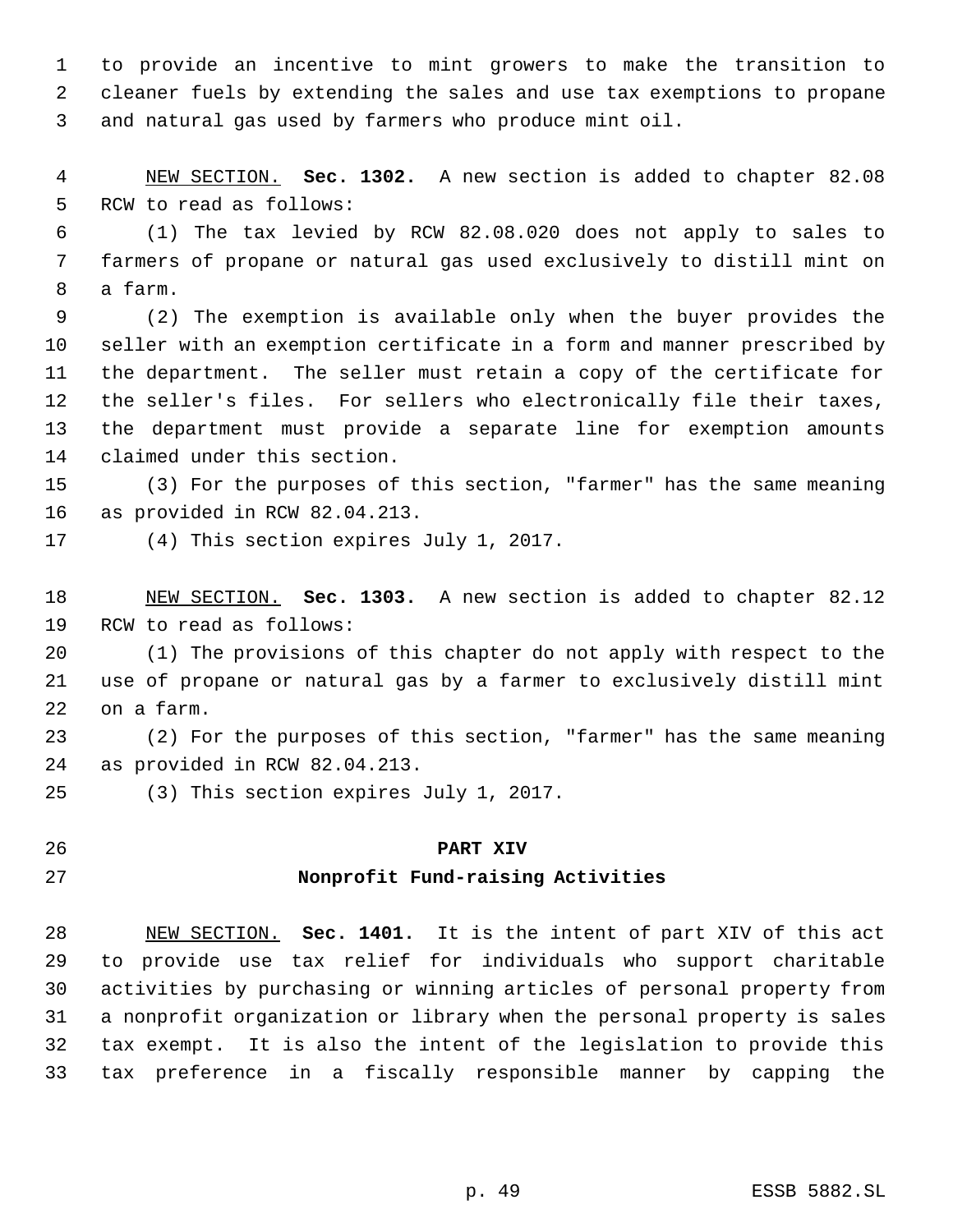exemption for articles of personal property that are valued at ten thousand dollars or less.

 NEW SECTION. **Sec. 1402.** A new section is added to chapter 82.12 RCW to read as follows:

 (1) The provisions of this chapter do not apply in respect to the use of any article of personal property, valued at less than ten thousand dollars, purchased or received as a prize in a contest of chance, as defined in RCW 82.04.285, from a nonprofit organization or a library, if the gross income the nonprofit organization or library receives from the sale is exempt under RCW 82.04.3651.

(2) This section expires July 1, 2017.

# **PART XV Renewable Energy Extension**

 NEW SECTION. **Sec. 1501.** It is the intent of the legislature to help promote energy independence in the state of Washington and to better position Washington to attract a vibrant clean energy technology manufacturing sector to the state. The purpose of the tax preference created in part XV of this act is to incentivize electricity generation from renewable energy sources, reducing the costs of transitioning to these sources and technologies by exempting machinery, equipment, and labor and service charges associated with such electricity generation from the retail sales and use tax. This tax preference makes the most of the local renewable resources, protects us from the price volatility of certain fossil fuel sources, and helps the state achieve its greenhouse gas emissions targets. In addition, promoting manufacture and installation of facilities capable of generating power from renewable sources can create economic benefits in both rural and urban counties, creating high-quality jobs and developing a skilled workforce in an industry sector in which significant job growth is anticipated over the coming decades.

 **Sec. 1502.** RCW 82.08.962 and 2009 c 469 s 101 are each amended to read as follows:

 (1)(a) Except as provided in RCW 82.08.963, purchasers who have paid the tax imposed by RCW 82.08.020 on machinery and equipment used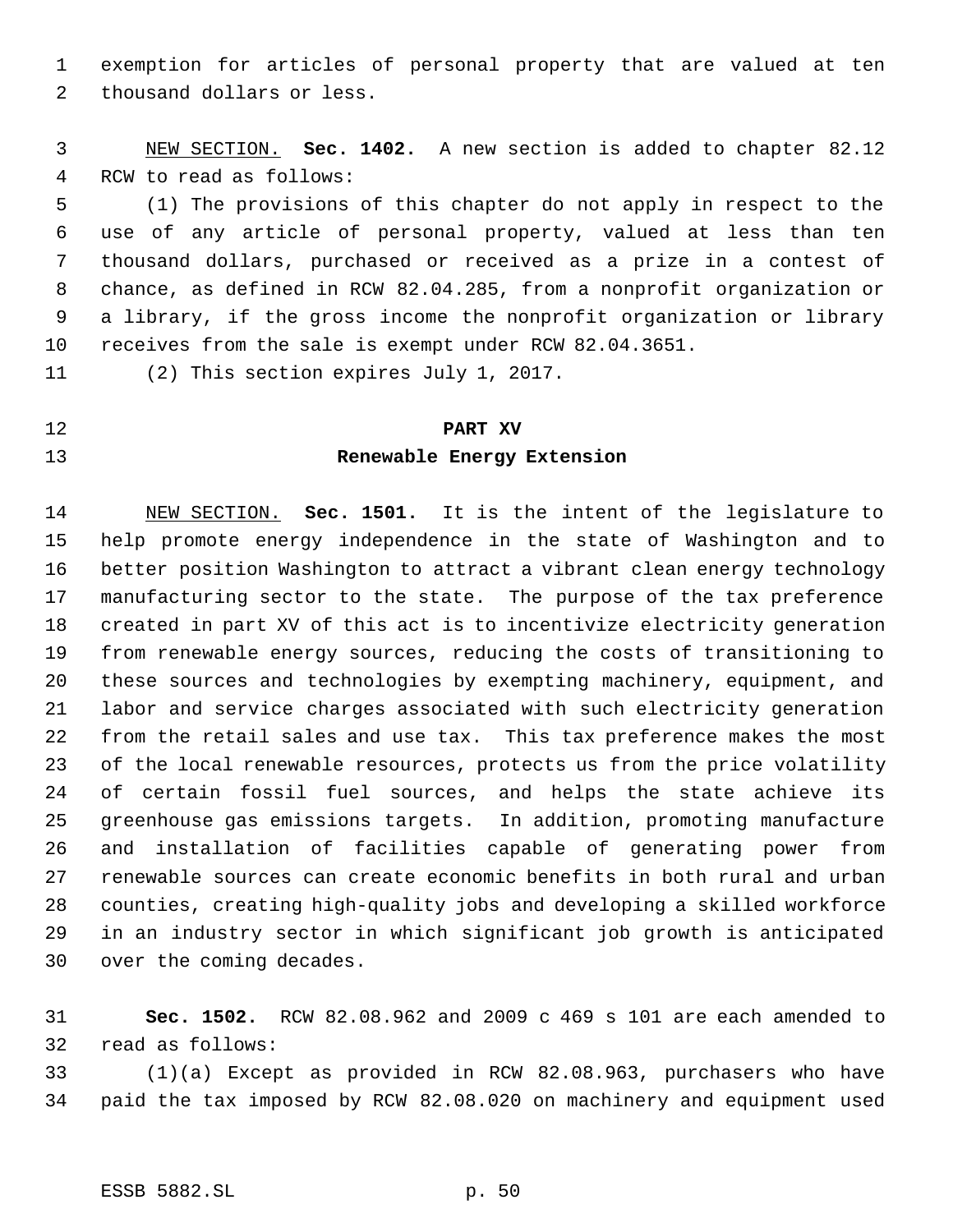directly in generating electricity using fuel cells, wind, sun, biomass energy, tidal or wave energy, geothermal resources, anaerobic digestion, technology that converts otherwise lost energy from exhaust, or landfill gas as the principal source of power, or to sales of or charges made for labor and services rendered in respect to installing such machinery and equipment, are eligible for an exemption as provided in this section, but only if the purchaser develops with such machinery, equipment, and labor a facility capable of generating not less than one thousand watts of electricity.

 (b) Beginning on July 1, 2009, through June 30, 2011, the tax levied by RCW 82.08.020 does not apply to the sale of machinery and equipment described in (a) of this subsection that are used directly in generating electricity or to sales of or charges made for labor and services rendered in respect to installing such machinery and equipment.

16 (c) Beginning on July 1, 2011, through ((June 30, 2013)) January 1, 17 2020, the amount of the exemption under this subsection (1) is equal to seventy-five percent of the state and local sales tax paid. The purchaser is eligible for an exemption under this subsection (1)(c) in the form of a remittance.

 (2) For purposes of this section and RCW 82.12.962, the following definitions apply:

 (a) "Biomass energy" includes: (i) By-products of pulping and wood manufacturing process; (ii) animal waste; (iii) solid organic fuels from wood; (iv) forest or field residues; (v) wooden demolition or construction debris; (vi) food waste; (vii) liquors derived from algae and other sources; (viii) dedicated energy crops; (ix) biosolids; and (x) yard waste. "Biomass energy" does not include wood pieces that have been treated with chemical preservatives such as creosote, pentachlorophenol, or copper-chrome-arsenic; wood from old growth forests; or municipal solid waste.

 (b) "Fuel cell" means an electrochemical reaction that generates electricity by combining atoms of hydrogen and oxygen in the presence of a catalyst.

 (c) "Landfill gas" means biomass fuel, of the type qualified for federal tax credits under Title 26 U.S.C. Sec. 29 of the federal internal revenue code, collected from a "landfill" as defined under RCW 70.95.030.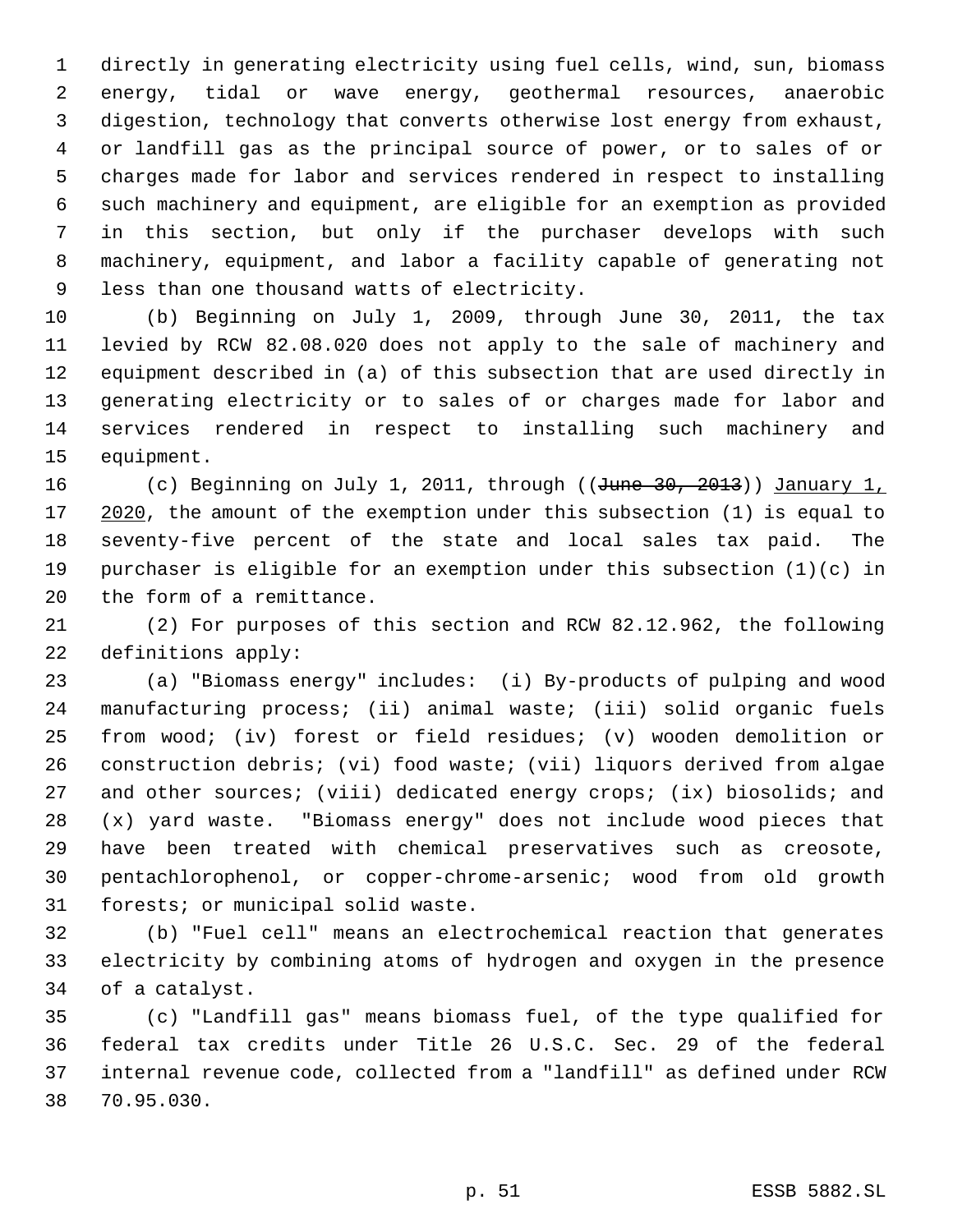(d)(i) "Machinery and equipment" means fixtures, devices, and support facilities that are integral and necessary to the generation of electricity using fuel cells, wind, sun, biomass energy, tidal or wave energy, geothermal resources, anaerobic digestion, technology that converts otherwise lost energy from exhaust, or landfill gas as the principal source of power.

 (ii) "Machinery and equipment" does not include: (A) Hand-powered tools; (B) property with a useful life of less than one year; (C) repair parts required to restore machinery and equipment to normal working order; (D) replacement parts that do not increase productivity, improve efficiency, or extend the useful life of machinery and equipment; (E) buildings; or (F) building fixtures that are not integral and necessary to the generation of electricity that are permanently affixed to and become a physical part of a building.

 (3)(a) Machinery and equipment is "used directly" in generating electricity by wind energy, solar energy, biomass energy, tidal or wave energy, geothermal resources, anaerobic digestion, technology that converts otherwise lost energy from exhaust, or landfill gas power if it provides any part of the process that captures the energy of the wind, sun, biomass energy, tidal or wave energy, geothermal resources, anaerobic digestion, technology that converts otherwise lost energy from exhaust, or landfill gas, converts that energy to electricity, and stores, transforms, or transmits that electricity for entry into or operation in parallel with electric transmission and distribution systems.

 (b) Machinery and equipment is "used directly" in generating electricity by fuel cells if it provides any part of the process that captures the energy of the fuel, converts that energy to electricity, and stores, transforms, or transmits that electricity for entry into or operation in parallel with electric transmission and distribution systems.

 (4)(a) A purchaser claiming an exemption in the form of a remittance under subsection (1)(c) of this section must pay the tax imposed by RCW 82.08.020 and all applicable local sales taxes imposed under the authority of chapters 82.14 and 81.104 RCW. The purchaser may then apply to the department for remittance in a form and manner prescribed by the department. A purchaser may not apply for a remittance under this section more frequently than once per quarter.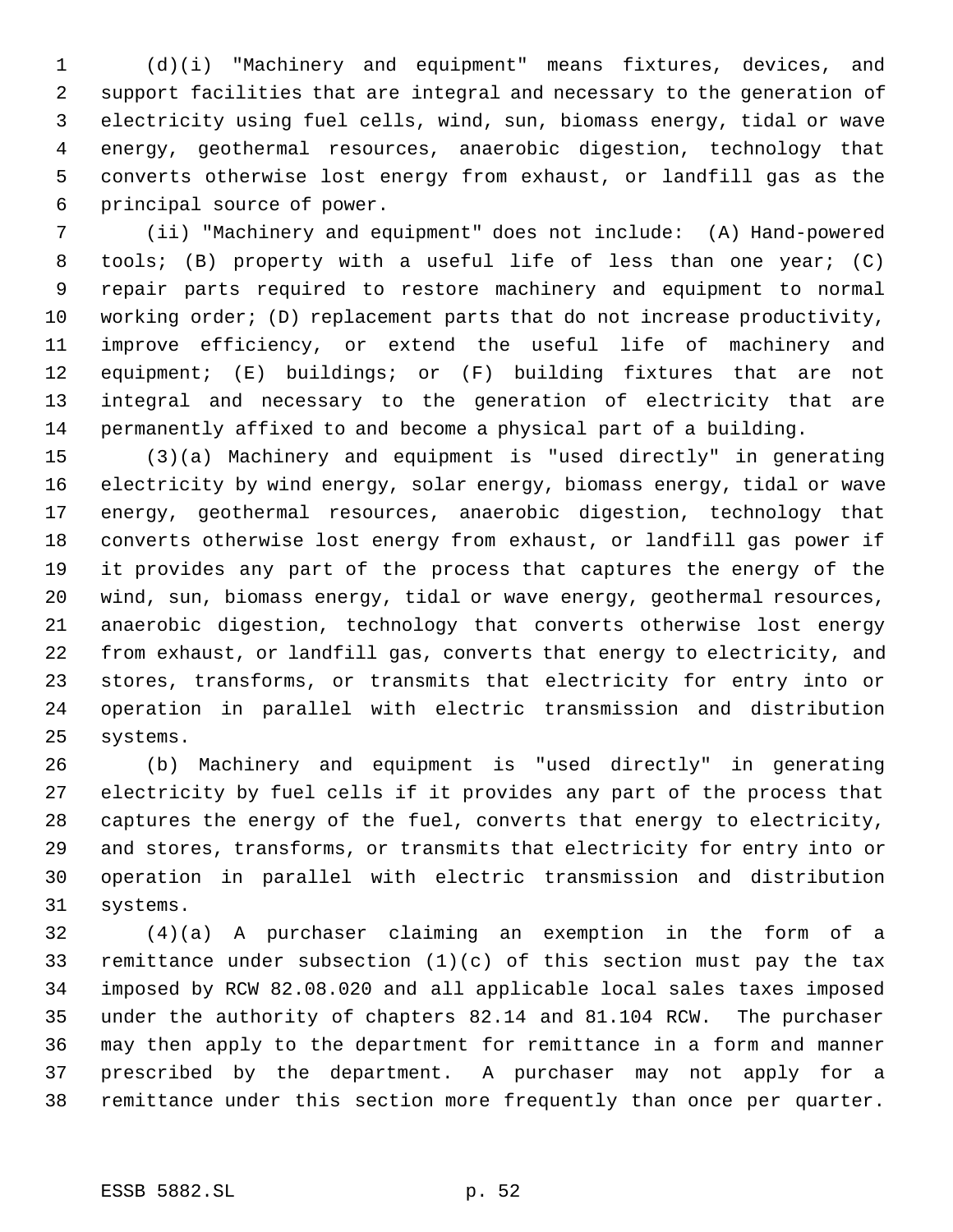The purchaser must specify the amount of exempted tax claimed and the qualifying purchases for which the exemption is claimed. The purchaser must retain, in adequate detail, records to enable the department to determine whether the purchaser is entitled to an exemption under this section, including: Invoices; proof of tax paid; and documents describing the machinery and equipment.

 (b) The department must determine eligibility under this section based on the information provided by the purchaser, which is subject to audit verification by the department. The department must on a quarterly basis remit exempted amounts to qualifying purchasers who submitted applications during the previous quarter.

12 (5) This section expires ((July 1, 2013)) January 1, 2020.

 NEW SECTION. **Sec. 1503.** A new section is added to chapter 82.32 RCW to read as follows:

 Every taxpayer claiming an exemption under RCW 82.08.962 or 82.12.962 must file with the department a complete annual survey as required under RCW 82.32.585, except that the taxpayer must file a separate survey for each facility owned or operated in the state of Washington developed with machinery, equipment, services, or labor for which the exemption under part XV of this act is claimed.

 NEW SECTION. **Sec. 1504.** A new section is added to chapter 43.136 RCW to read as follows:

 (1) The intent of the tax preference provided in RCW 82.08.962 and 82.12.962 is to promote electricity generation by facilities with generating capacity of not less than one thousand watts, using renewable energy fuel sources in order to improve energy security and decrease greenhouse gas emissions. Encouraging the development of more facilities that generate power from renewable energy has both immediate and long-term value to the state.

 (2) As part of the joint legislative audit and review committee's 2019 tax preference reviews conducted under this chapter, the joint legislative audit and review committee must assess the performance of the tax preferences established in RCW 82.08.956 and 82.12.956 with reference to the intent and performance milestones established in this section.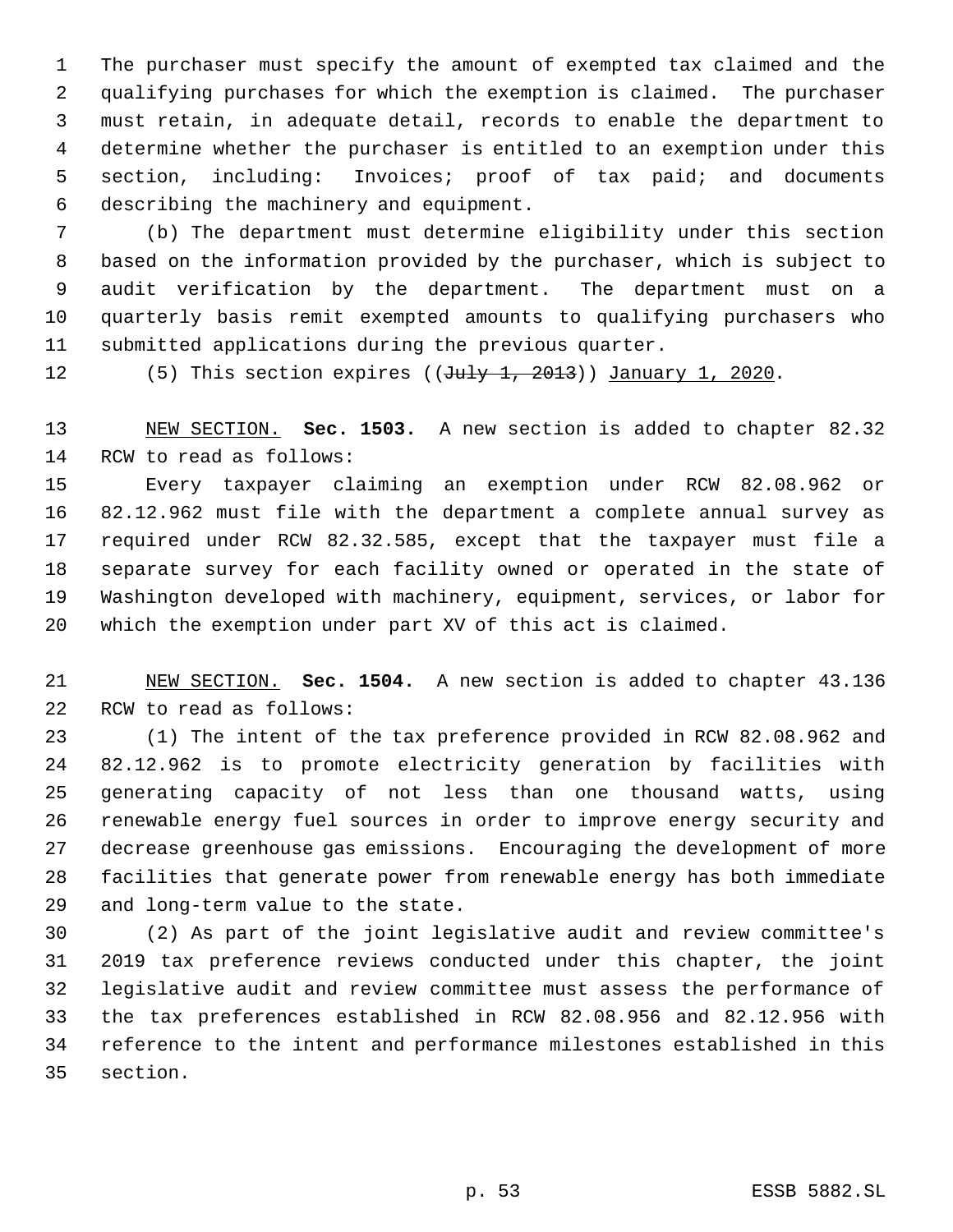(3) The department of revenue must provide the joint legislative audit and review committee with annual survey information and any other tax data necessary to conduct the review required in subsection (2) of this section. The Washington State University energy program, department of ecology, and other agencies, as requested, must cooperate with the committee by providing information to assist the committee's analysis.

 (4) The report is not limited to, but must include, the following information:

 (a) Identification of the baseline number of facilities, prior to July 1, 2009, with generating capacity of not less than one thousand watts, using fuel cells, wind, sun, biomass energy, tidal or wave energy, geothermal resources, anaerobic digestion, technology that converts otherwise lost energy from exhaust, or landfill gas as the principal source of power.

 (b) The number of facilities developed each year by purchasers claiming the preference for machinery, equipment, labor, or other services, and the increase in the number of such facilities, as compared to the baseline established in (a) of this subsection.

 (c) The total generating capacity in megawatts and total power production in kilowatt-hours of the facilities reported in (b) of this subsection.

 (d) The estimated greenhouse gas emissions avoided as a result of power generation from renewable energy sources by the facilities reported in (b) of this subsection.

 (e) The number of barrels of oil and tons of coal avoided as a result of power generation from renewable energy sources by the facilities reported in (b) of this subsection, as estimated from the average fuel mix of electricity generated statewide.

 (f) The number of employees and wages and benefits reported by taxpayers claiming the exemption at the facilities reported in (a) of this subsection.

 (g) Subject to data availability, analysis of how the wages and benefits reported in (e) of this subsection compare with statewide averages and averages in the county in which the facility is located.

(5) This section expires January 1, 2020.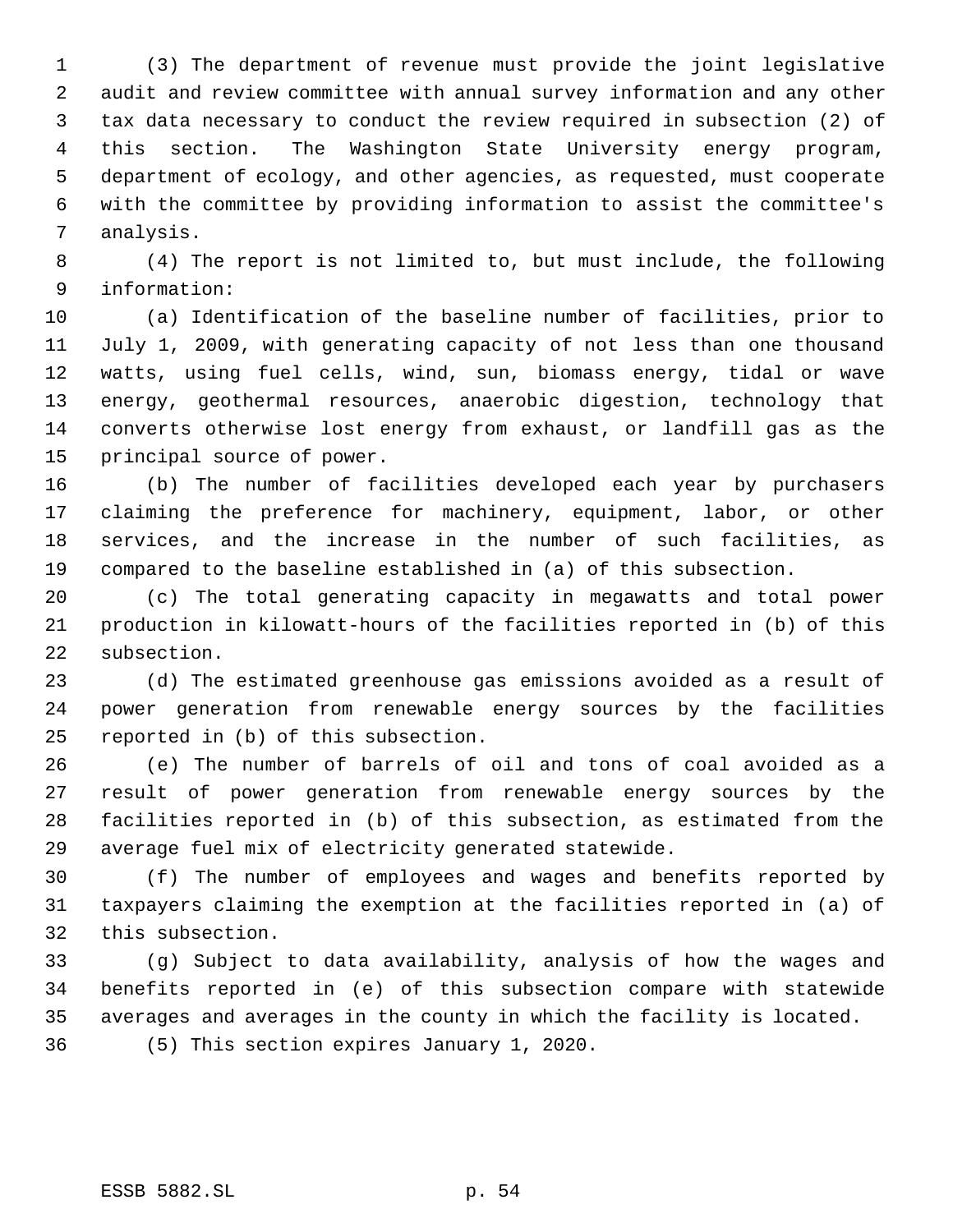**Sec. 1505.** RCW 82.12.962 and 2009 c 469 s 102 are each amended to read as follows:

 (1)(a) Except as provided in RCW 82.12.963, consumers who have paid the tax imposed by RCW 82.12.020 on machinery and equipment used directly in generating electricity using fuel cells, wind, sun, biomass energy, tidal or wave energy, geothermal resources, anaerobic digestion, technology that converts otherwise lost energy from exhaust, or landfill gas as the principal source of power, or to sales of or charges made for labor and services rendered in respect to installing such machinery and equipment, are eligible for an exemption as provided in this section, but only if the purchaser develops with such machinery, equipment, and labor a facility capable of generating not less than one thousand watts of electricity.

 (b) Beginning on July 1, 2009, through June 30, 2011, the provisions of this chapter do not apply in respect to the use of machinery and equipment described in (a) of this subsection that are used directly in generating electricity or to sales of or charges made for labor and services rendered in respect to installing such machinery and equipment.

20 (c) Beginning on July 1, 2011, through ((June 30, 2013)) January 1, 2020, the amount of the exemption under this subsection (1) is equal to seventy-five percent of the state and local sales tax paid. The consumer is eligible for an exemption under this subsection (1)(c) in the form of a remittance.

 (2)(a) A person claiming an exemption in the form of a remittance under subsection (1)(c) of this section must pay the tax imposed by RCW 82.12.020 and all applicable local use taxes imposed under the authority of chapters 82.14 and 81.104 RCW. The consumer may then apply to the department for remittance in a form and manner prescribed by the department. A consumer may not apply for a remittance under this section more frequently than once per quarter. The consumer must specify the amount of exempted tax claimed and the qualifying purchases or acquisitions for which the exemption is claimed. The consumer must retain, in adequate detail, records to enable the department to determine whether the consumer is entitled to an exemption under this section, including: Invoices; proof of tax paid; and documents describing the machinery and equipment.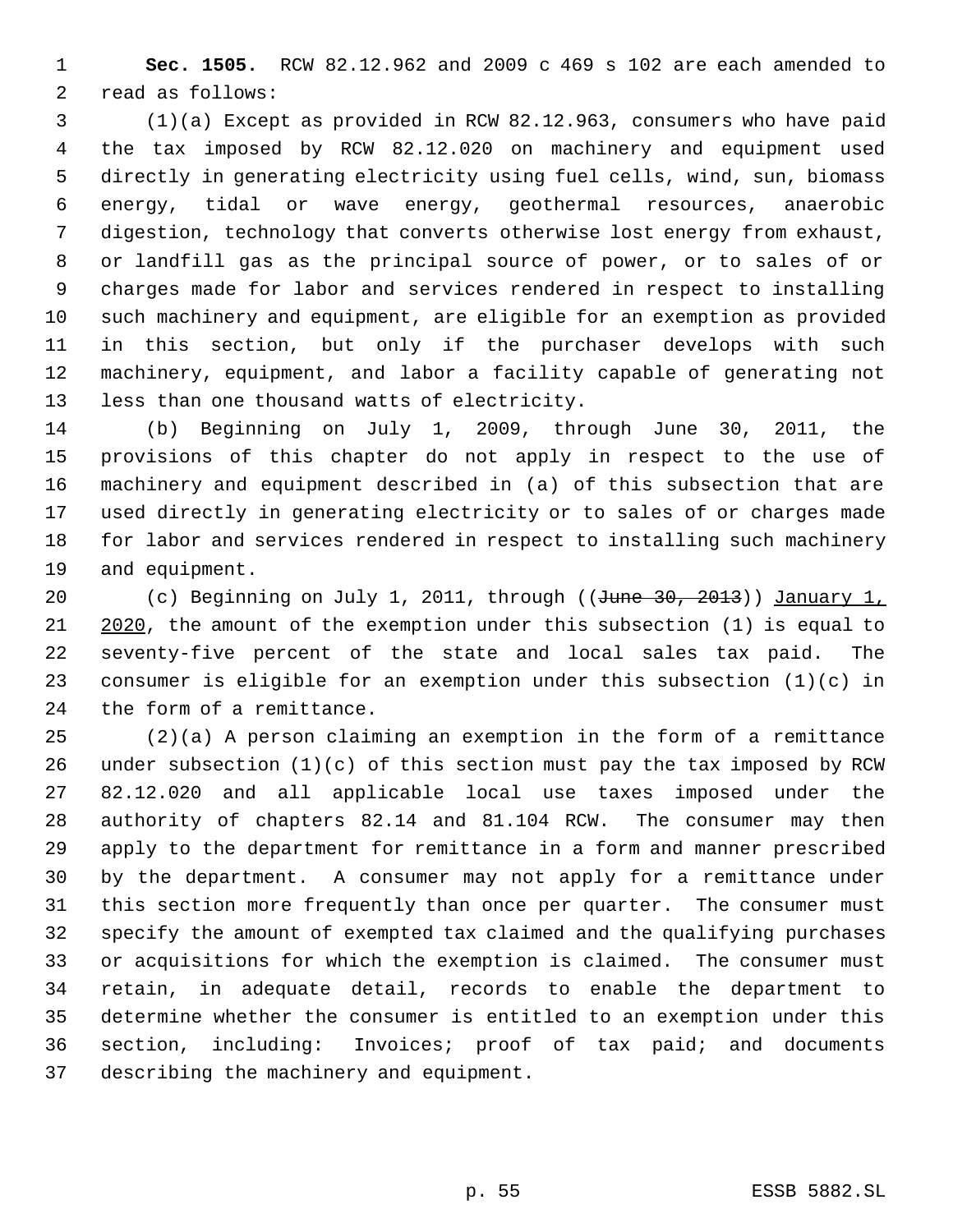(b) The department must determine eligibility under this section based on the information provided by the consumer, which is subject to audit verification by the department. The department must on a quarterly basis remit exempted amounts to qualifying consumers who submitted applications during the previous quarter.

 (3) Purchases exempt under RCW 82.08.962 are also exempt from the tax imposed under RCW 82.12.020.

- (4) The definitions in RCW 82.08.962 apply to this section.
- 9 (5) This section expires ((June 30, 2013)) January 1, 2020.
- 

### **PART XVI**

### **Small Solar Extension**

 NEW SECTION. **Sec. 1601.** It is the intent of the legislature to help promote energy independence in the state of Washington. The purpose of the tax preference created in part XVI of this act is to incentivize electricity generation from solar energy, reducing the costs of transitioning to solar energy by exempting machinery, equipment, and labor and service charges from the retail sales and use tax to increase affordability for Washington residents. It is also the intent of the legislature to provide this tax preference in a fiscally responsible manner where the actual revenue impact of the legislation substantially conforms with the fiscal estimate provided in the legislation's fiscal note. Therefore, the legislature intends for this tax preference to be temporary so the legislature can assess the actual fiscal impact of the tax preference.

 **Sec. 1602.** RCW 82.08.963 and 2009 c 469 s 103 are each amended to read as follows:

 (1) The tax levied by RCW 82.08.020 does not apply to sales of 28 machinery and equipment used directly in generating electricity or 29 producing thermal heat using solar energy, or to sales of or charges made for labor and services rendered in respect to installing such machinery and equipment, but only if the purchaser develops with such machinery, equipment, and labor a facility capable of generating not more than ten kilowatts of electricity or producing not more than three million British thermal units per day and provides the seller with an exemption certificate in a form and manner prescribed by the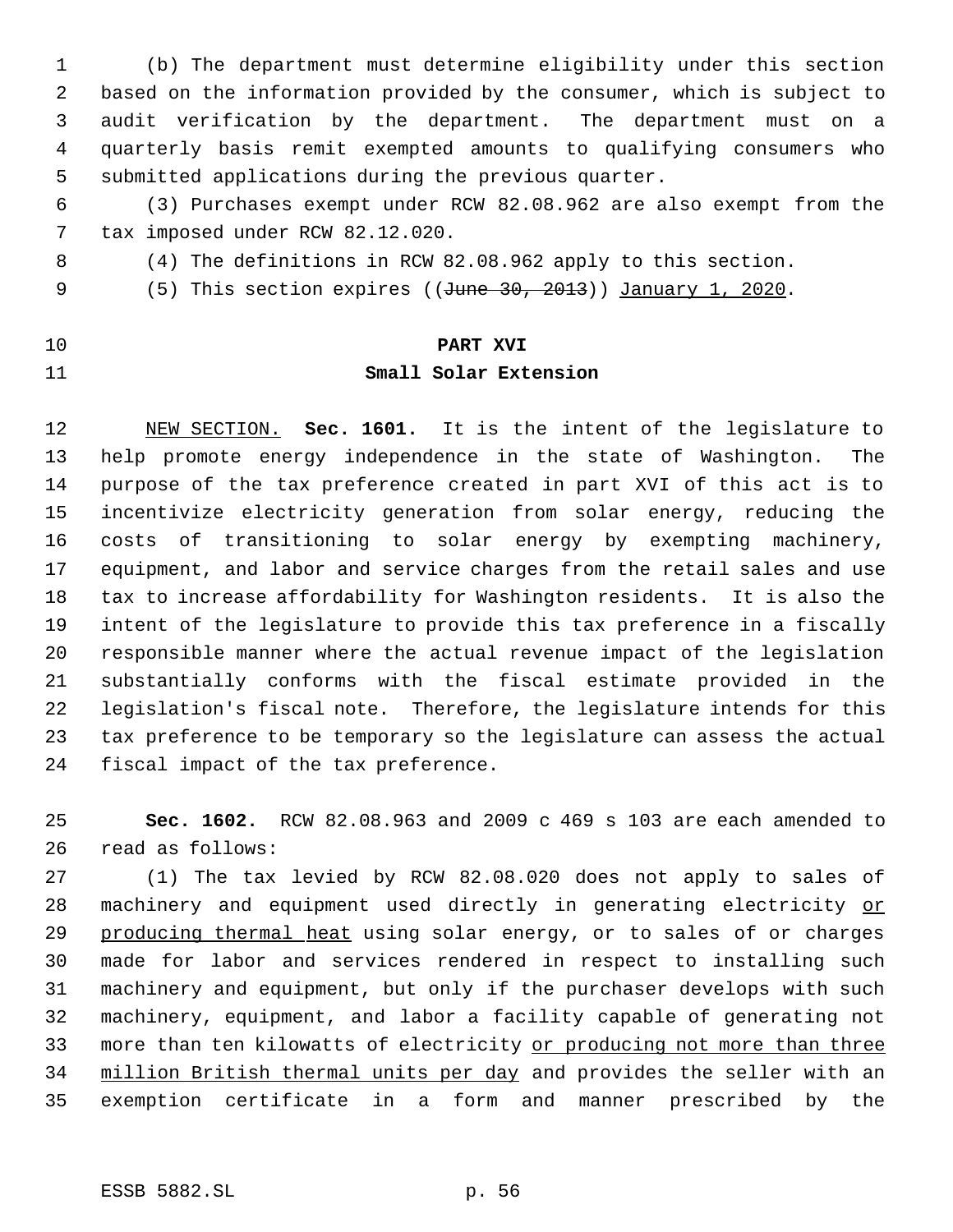department. The seller must retain a copy of the certificate for the 2 seller's files. For sellers who electronically file their taxes, the department must provide a separate tax reporting line for exemption amounts claimed by a buyer under this section.

(2) For purposes of this section and RCW 82.12.963:

 (a) "Machinery and equipment" means industrial fixtures, devices, and support facilities that are integral and necessary to the 8 generation of electricity or production and use of thermal heat using solar energy;

 (b) "Machinery and equipment" does not include: (i) Hand-powered tools; (ii) property with a useful life of less than one year; (iii) repair parts required to restore machinery and equipment to normal working order; (iv) replacement parts that do not increase productivity, improve efficiency, or extend the useful life of machinery and equipment; (v) buildings; or (vi) building fixtures that are not integral and necessary to the generation of electricity that are permanently affixed to and become a physical part of a building; ((and))

 (c) Machinery and equipment is "used directly" in generating electricity with solar energy if it provides any part of the process that captures the energy of the sun, converts that energy to electricity, and stores, transforms, or transmits that electricity for entry into or operation in parallel with electric transmission and 24 distribution systems; and

 (d) Machinery and equipment is "used directly" in producing thermal 26 heat with solar energy if it uses a solar collector or a solar hot 27 water system that (i) meets the certification standards for solar collectors and solar hot water systems developed by the solar rating and certification corporation; or (ii) is determined by the Washington State University extension whether a solar collector or solar hot water system is an equivalent collector or system.

(3) This section expires June 30, ((2013)) 2018.

 **Sec. 1603.** RCW 82.12.963 and 2009 c 469 s 104 are each amended to read as follows:

 (1) The provisions of this chapter do not apply with respect to machinery and equipment used directly in generating not more than ten 37 kilowatts of electricity or producing not more than three million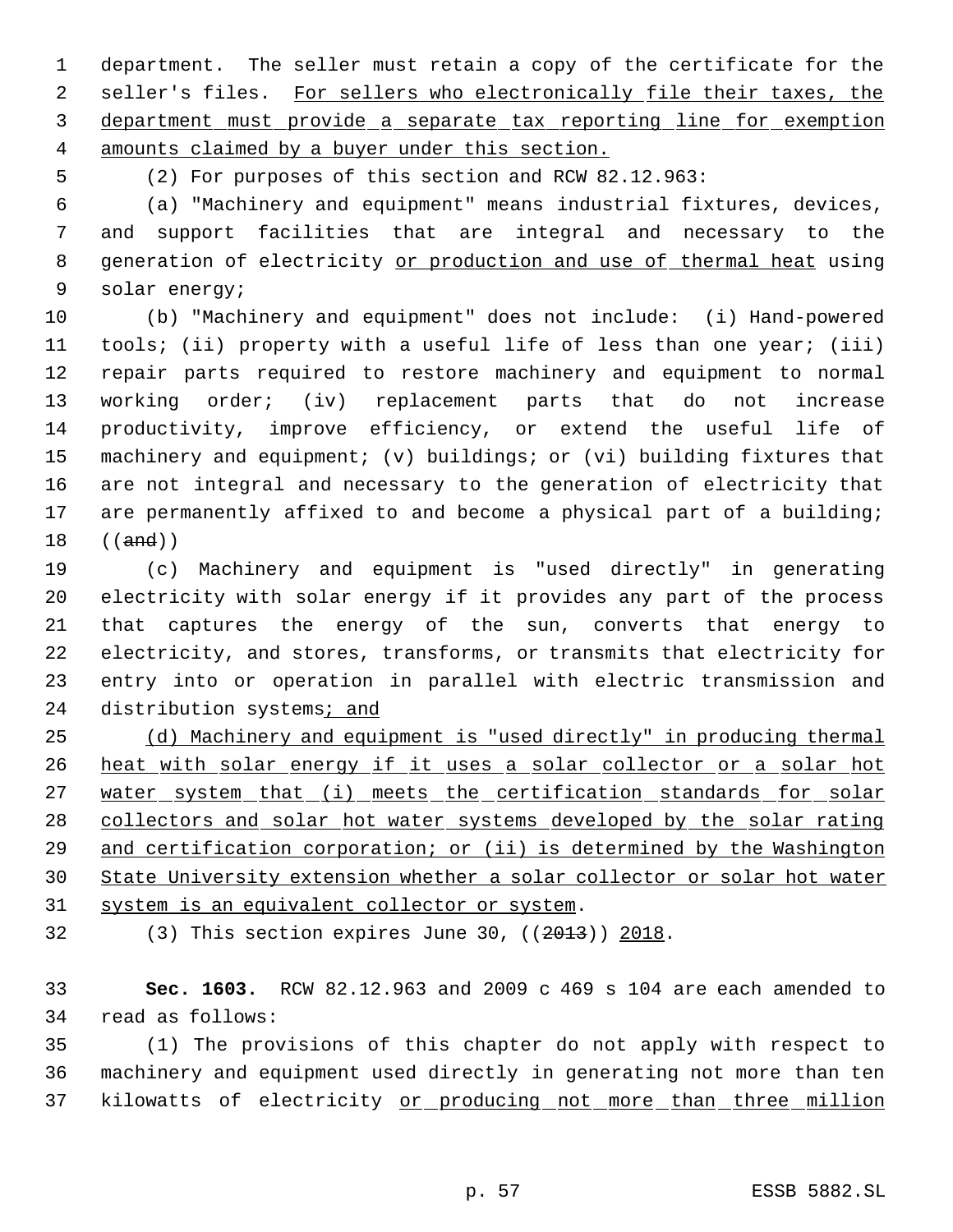1 British thermal units per day using solar energy, or to the use of labor and services rendered in respect to installing such machinery and equipment.

(2) The definitions in RCW 82.08.963 apply to this section.

5 (3) This section expires June 30, ((2013)) 2018.

#### **PART XVII**

#### **Tax Preference Transparency and Accountability**

 NEW SECTION. **Sec. 1701.** A new section is added to chapter 82.32 RCW to read as follows:

 (1)(a) Except as otherwise provided in this section, every new tax preference expires on the first day of the calendar year that is subsequent to the calendar year that is ten years from the effective date of the tax preference. With respect to any new property tax exemption, the exemption does not apply to taxes levied for collection beginning in the calendar year that is subsequent to the calendar year that is ten years from the effective date of the tax preference.

 (b) A future amendment that expands a tax preference does not extend the tax preference beyond the period provided in this subsection unless an extension is expressly and unambiguously stated in the amendment.

 (2) Subsection (1) of this section does not apply if legislation creating a new tax preference includes an expiration date for the new tax preference.

 (3) Subsection (1) of this section does not apply to any existing tax preference that is amended to clarify an ambiguity or correct a technical inconsistency. Future enacted legislation intended to make such clarifications or corrections must explicitly indicate this intent.

 (4) For the purposes of this section, the following definitions apply:

 (a) "New tax preference" means a tax preference that initially takes effect after August 1, 2013, or a tax preference in effect as of August 1, 2013, that is expanded or extended after August 1, 2013, even if the expanding or extending amendment includes any other change to the tax preference.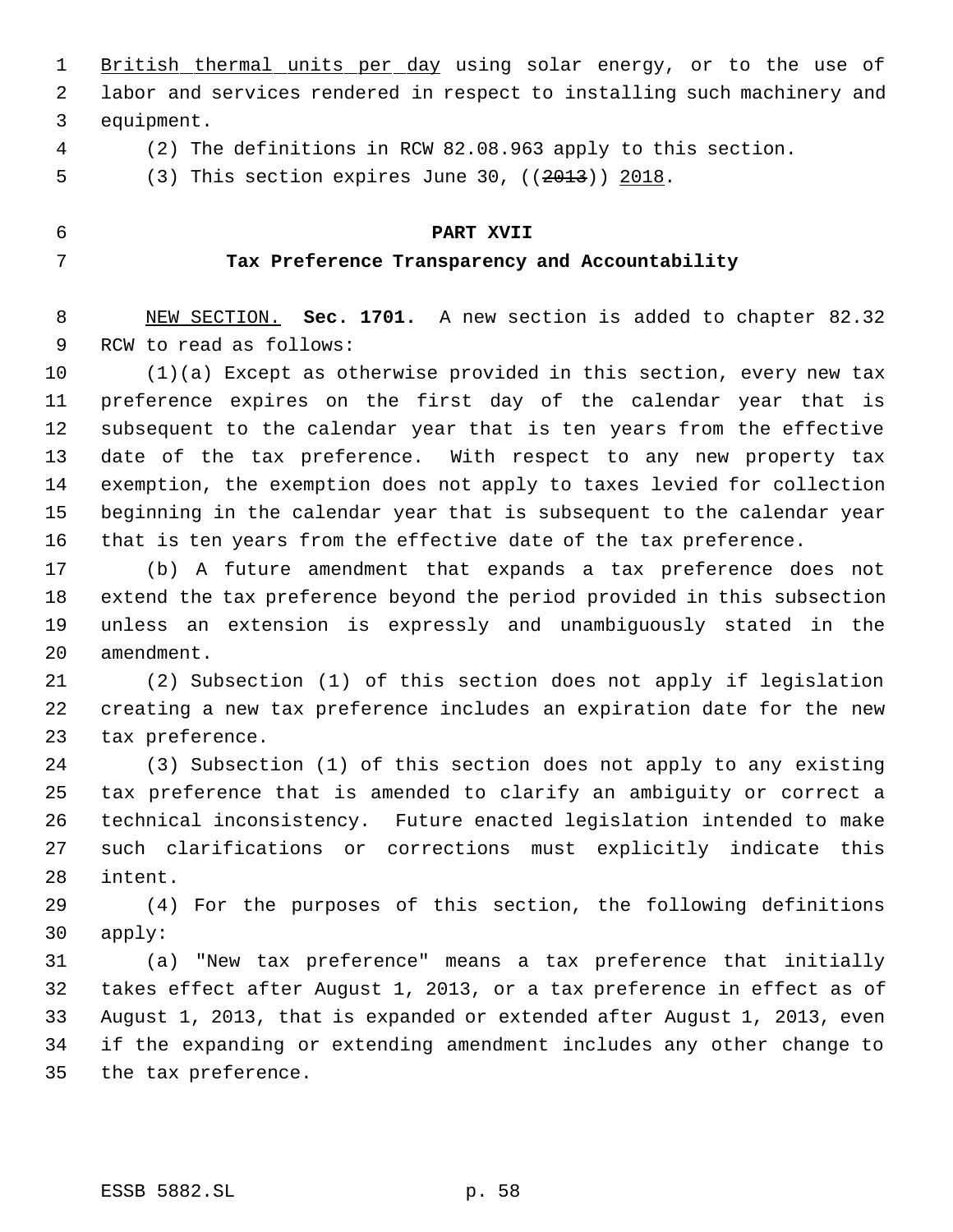(b) "Tax preference" has the same meaning as in RCW 43.136.021 with respect to any state tax administered by the department, except does not include the Washington estate and transfer tax in chapter 83.100 RCW.

 (5) The department must provide written notice to the office of the code reviser of a ten-year expiration date required under this section for a new tax preference.

 NEW SECTION. **Sec. 1702.** A new section is added to chapter 82.32 RCW to read as follows:

 (1) As provided in this section, every bill enacting a new tax preference must include a tax preference performance statement.

 (2) A tax preference performance statement must state the legislative purpose for the new tax preference. The tax preference performance statement must indicate one or more of the following general categories, by reference to the applicable category specified in this subsection, as the legislative purpose of the new tax preference:

 (a) Tax preferences intended to induce certain designated behavior by taxpayers;

(b) Tax preferences intended to improve industry competitiveness;

(c) Tax preferences intended to create or retain jobs;

 (d) Tax preferences intended to reduce structural inefficiencies in the tax structure;

 (e) Tax preferences intended to provide tax relief for certain businesses or individuals; or

 (f) A general purpose not identified in (a) through (e) of this subsection.

 (3) In addition to identifying the general legislative purpose of the tax preference under subsection (2) of this section, the tax preference performance statement must provide additional detailed information regarding the legislative purpose of the new tax preference.

 (4) A new tax preference performance statement must specify clear, relevant, and ascertainable metrics and data requirements that allow the joint legislative audit and review committee and the legislature to measure the effectiveness of the new tax preference in achieving the purpose designated under subsection (2) of this section.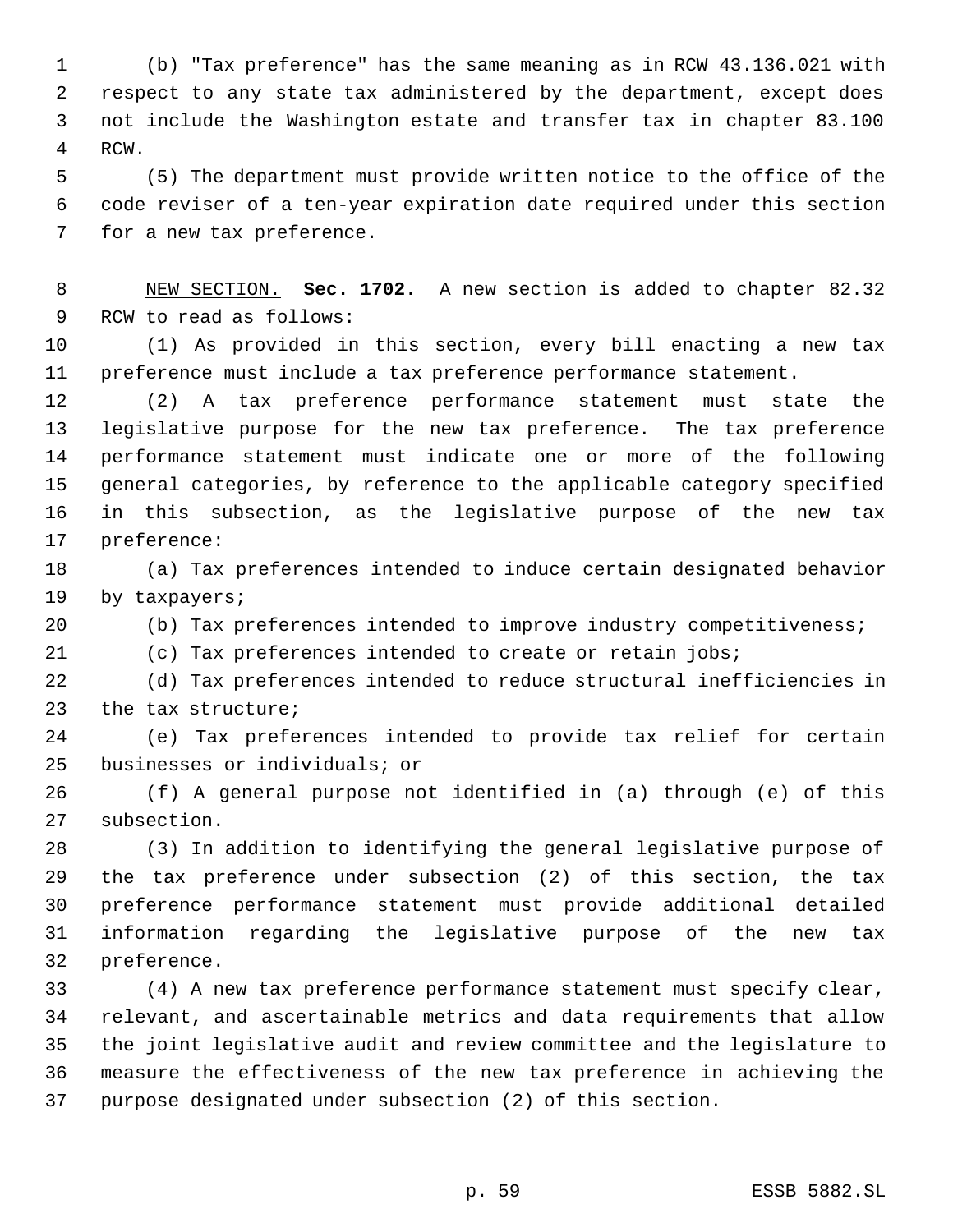(5) If the tax preference performance statement for a new tax preference indicates a legislative purpose described in subsection (2)(b) or (c) of this section, any taxpayer claiming the new tax preference must file an annual survey in accordance with RCW 82.32.585.

 (6)(a) Taxpayers claiming a new tax preference must report the amount of the tax preference claimed by the taxpayer to the department as otherwise required by statute or determined by the department as part of the taxpayer's regular tax reporting responsibilities. For new tax preferences allowing certain types of gross income of the business to be excluded from business and occupation or public utility taxation, the tax return must explicitly report the amount of the exclusion, regardless of whether it is structured as an exemption or deduction, if the taxpayer is otherwise required to report taxes to the department on a monthly or quarterly basis. For a new sales and use tax exemption, the total sales or uses subject to the exemption claimed by the buyer must be reported on an addendum to the buyer's tax return if the buyer is otherwise required to report taxes to the department on a monthly or quarterly basis and the buyer is required to submit an exemption certificate, or similar document, to the seller.

(b) This subsection does not apply to:

21 (i) Property tax exemptions;

(ii) Tax preferences required by constitutional law;

 (iii) Tax preferences for which the tax benefit to the taxpayer is less than one thousand dollars per calendar year; or

(iv) Taxpayers who are annual filers.

 (c) The department may waive the filing requirements of this subsection for taxpayers who are not required to file electronically any return, report, or survey under this chapter.

 (7)(a) Except as otherwise provided in this subsection, the amount claimed by a taxpayer for any new tax preference is subject to public disclosure and is not considered confidential tax information under RCW 82.32.330, if the reporting periods subject to disclosure ended at least twenty-four months prior to the date of disclosure and the taxpayer is required to report the amount of the tax preference claimed by the taxpayer to the department under subsection (6) of this section. (b)(i) The department may waive the public disclosure requirement under (a) of this subsection (7) for good cause. Good cause may be demonstrated by a reasonable showing of economic harm to a taxpayer if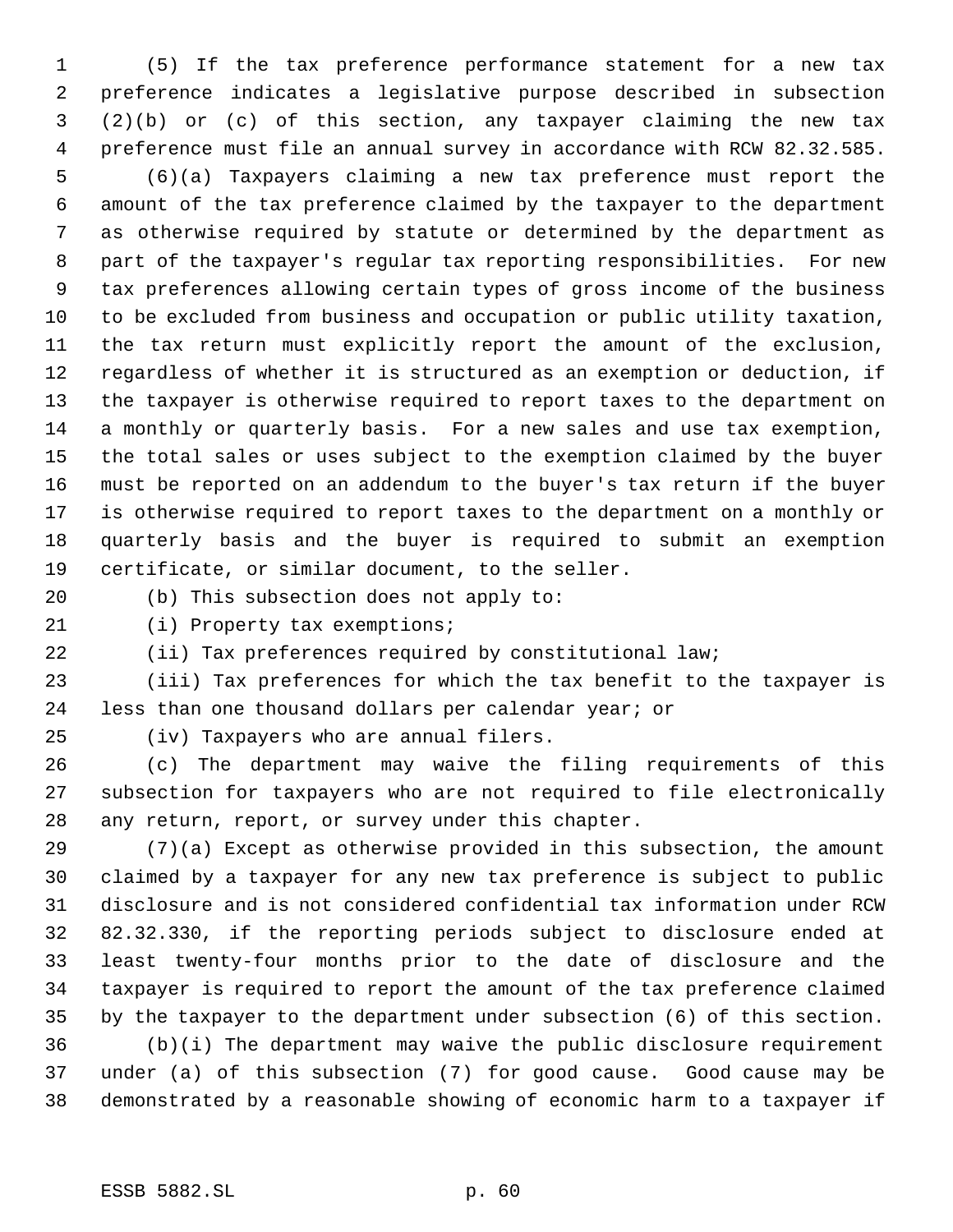the information specified under this subsection is disclosed. The waiver under this subsection (7)(b)(i) only applies to the new tax preferences provided in this act.

 (ii) The amount of the tax preference claimed by a taxpayer during a calendar year is confidential under RCW 82.32.330 and may not be disclosed under this subsection if the amount for the calendar year is less than ten thousand dollars.

 (c) In lieu of the disclosure and waiver requirements under this subsection, the requirements under RCW 82.32.585 apply to any tax preference that requires a survey.

 (8) If a new tax preference does not include the information required under subsections (2) through (4) of this section, the joint legislative audit and review committee is not required to perform a tax preference review under chapter 43.136 RCW, and it is legislatively presumed that it is the intent of the legislature to allow the new tax preference to expire upon its scheduled expiration date.

 (9) For the purposes of this section, "tax preference" and "new tax preference" have the same meaning as provided in section 1701 of this act.

 NEW SECTION. **Sec. 1703.** A new section is added to chapter 43.136 RCW to read as follows:

 (1) The legislative auditor, with the assistance of a task force, must make recommendations on the appropriate data and metrics that should be included in tax preference performance statements to evaluate new tax preferences, as provided under section 1702 of this act.

 (2)(a) The task force is comprised of five members: (i) One person from the department of revenue; (ii) one person from an association representing Washington businesses; (iii) one person from the office of financial management; (iv) the legislative auditor or a designee of the legislative auditor; and (v) an economist with substantial experience in state taxes.

 (b) The task force must choose its chair from among its membership. (3) By January 1, 2014, and in compliance with RCW 43.01.036, the legislative auditor must submit a report to the appropriate fiscal committees of the legislature the findings and recommendations of the task force.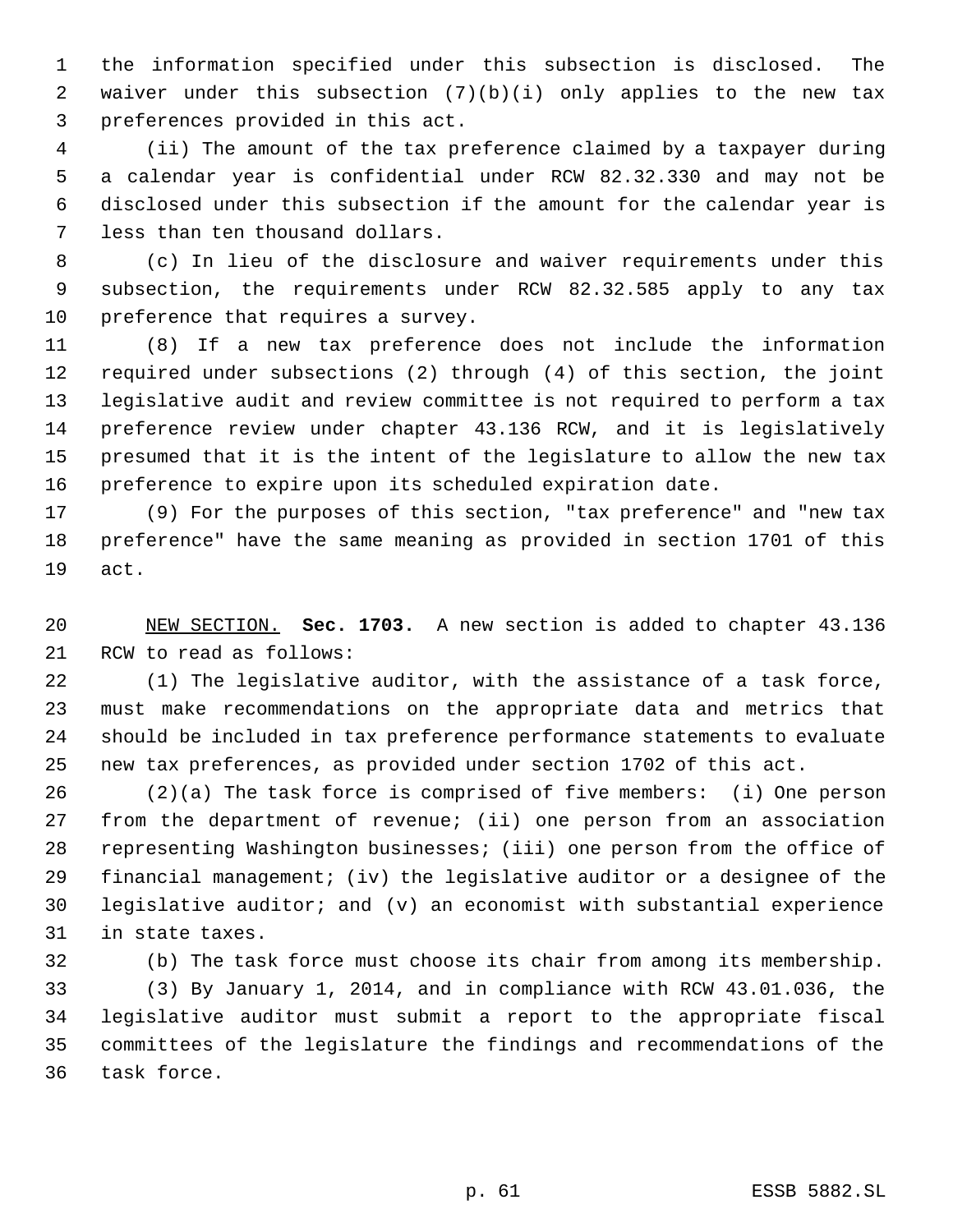NEW SECTION. **Sec. 1704.** A new section is added to chapter 82.04 RCW to read as follows: See section 1701 of this act for the expiration date of new tax preferences for the tax imposed under this chapter. NEW SECTION. **Sec. 1705.** A new section is added to chapter 82.08 RCW to read as follows: See section 1701 of this act for the expiration date of new tax preferences for the tax imposed under this chapter.

 NEW SECTION. **Sec. 1706.** A new section is added to chapter 82.12 RCW to read as follows:

 See section 1701 of this act for the expiration date of new tax preferences for the tax imposed under this chapter.

 NEW SECTION. **Sec. 1707.** A new section is added to chapter 82.14B RCW to read as follows:

 See section 1701 of this act for the expiration date of new tax preferences for the tax imposed under this chapter.

 NEW SECTION. **Sec. 1708.** A new section is added to chapter 82.16 RCW to read as follows:

 See section 1701 of this act for the expiration date of new tax preferences for the tax imposed under this chapter.

 NEW SECTION. **Sec. 1709.** A new section is added to chapter 82.18 RCW to read as follows:

 See section 1701 of this act for the expiration date of new tax preferences for the tax imposed under this chapter.

 NEW SECTION. **Sec. 1710.** A new section is added to chapter 82.19 RCW to read as follows:

 See section 1701 of this act for the expiration date of new tax preferences for the tax imposed under this chapter.

 NEW SECTION. **Sec. 1711.** A new section is added to chapter 82.21 RCW to read as follows: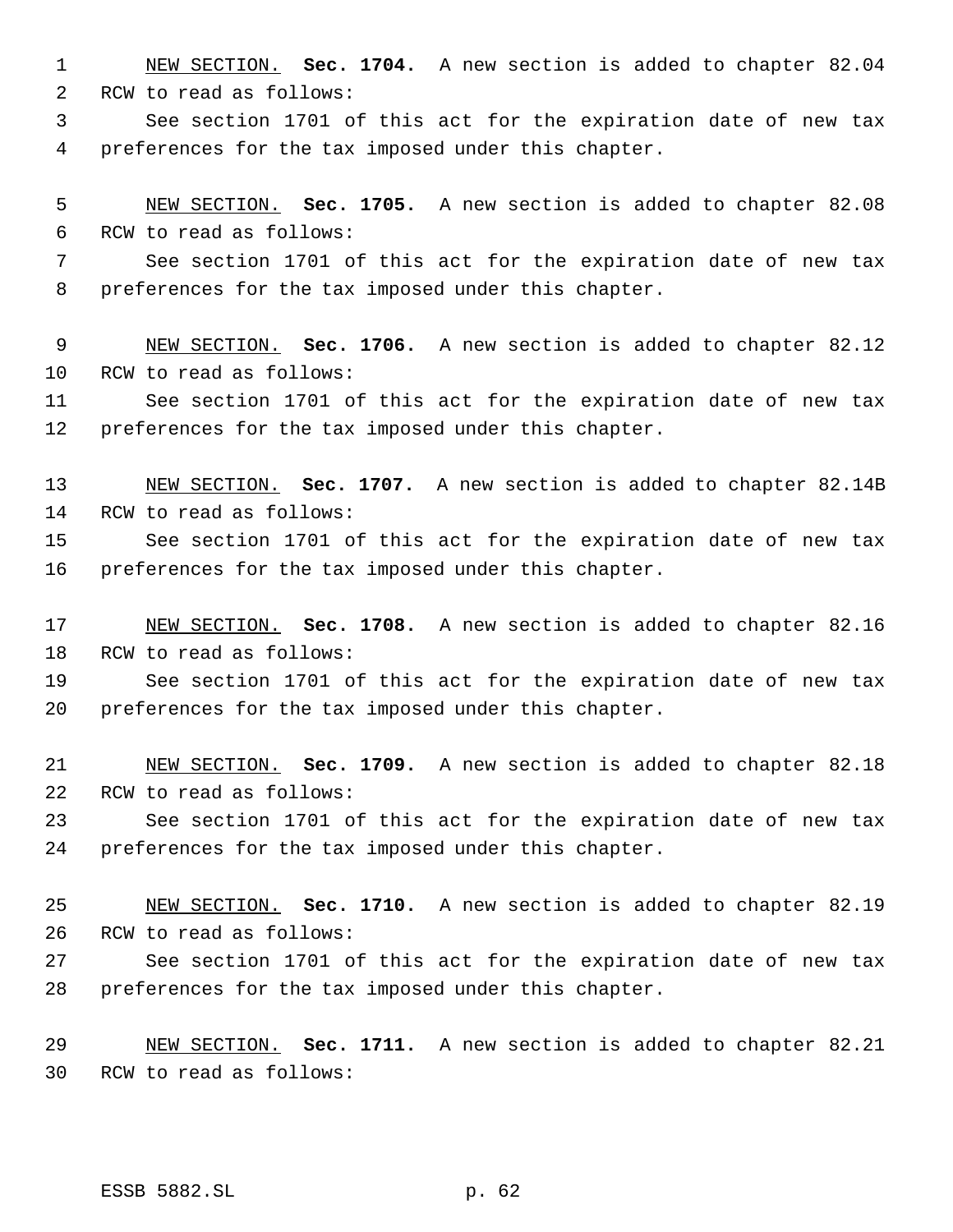See section 1701 of this act for the expiration date of new tax preferences for the tax imposed under this chapter.

 NEW SECTION. **Sec. 1712.** A new section is added to chapter 82.23A RCW to read as follows: See section 1701 of this act for the expiration date of new tax preferences for the tax imposed under this chapter.

 NEW SECTION. **Sec. 1713.** A new section is added to chapter 82.23B RCW to read as follows:

 See section 1701 of this act for the expiration date of new tax preferences for the tax imposed under this chapter.

 NEW SECTION. **Sec. 1714.** A new section is added to chapter 82.24 RCW to read as follows:

 See section 1701 of this act for the expiration date of new tax preferences for the tax imposed under this chapter.

 NEW SECTION. **Sec. 1715.** A new section is added to chapter 82.26 RCW to read as follows:

 See section 1701 of this act for the expiration date of new tax preferences for the tax imposed under this chapter.

 NEW SECTION. **Sec. 1716.** A new section is added to chapter 82.27 RCW to read as follows:

 See section 1701 of this act for the expiration date of new tax preferences for the tax imposed under this chapter.

 NEW SECTION. **Sec. 1717.** A new section is added to chapter 82.29A RCW to read as follows:

 See section 1701 of this act for the expiration date of new tax preferences for the tax imposed under this chapter.

 NEW SECTION. **Sec. 1718.** A new section is added to chapter 82.45 RCW to read as follows:

 See section 1701 of this act for the expiration date of new tax preferences for the tax imposed under this chapter.

p. 63 ESSB 5882.SL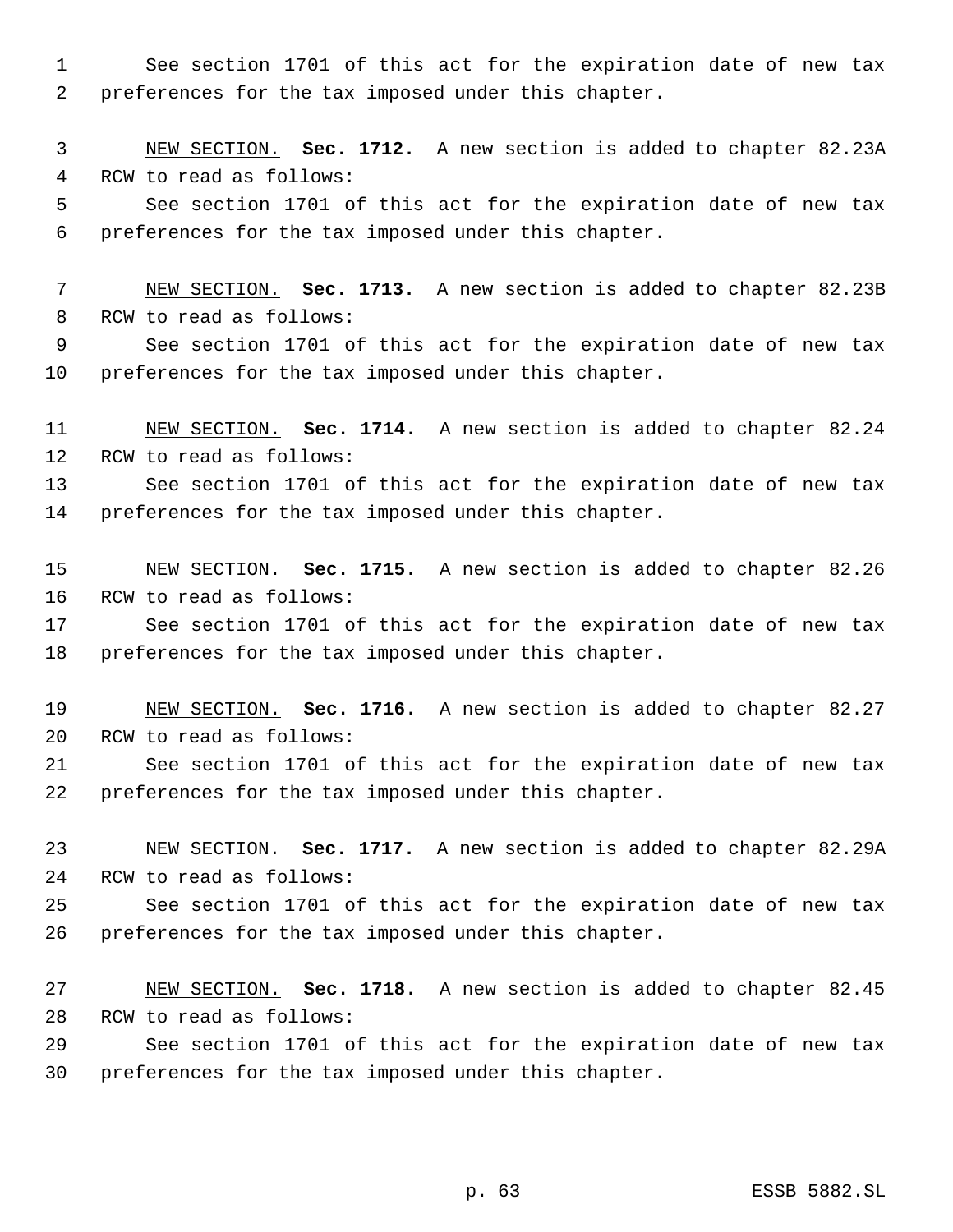NEW SECTION. **Sec. 1719.** A new section is added to chapter 82.48 RCW to read as follows:

 See section 1701 of this act for the expiration date of new tax preferences for the tax imposed under this chapter.

 NEW SECTION. **Sec. 1720.** A new section is added to chapter 82.64 RCW to read as follows:

 See section 1701 of this act for the expiration date of new tax preferences for the tax imposed under this chapter.

 NEW SECTION. **Sec. 1721.** A new section is added to chapter 84.52 RCW to read as follows:

 (1) See section 1701 of this act for the expiration date of new tax preferences for the tax imposed under RCW 84.52.065.

 (2) See section 1702 of this act for reporting requirements for any new tax preference for the tax imposed under RCW 84.52.065.

 NEW SECTION. **Sec. 1722.** A new section is added to chapter 54.28 RCW to read as follows:

 (1) See section 1701 of this act for the expiration date of new tax preferences for the tax imposed under this chapter.

 (2) See section 1702 of this act for reporting requirements for any new tax preference for the tax imposed under this chapter.

### **PART XVIII**

#### **Recommendations to Update and Improve Annual Surveys and Reports**

 NEW SECTION. **Sec. 1801.** By December 1, 2013, the department of revenue, in consultation with the joint legislative audit and review committee, must make recommendations to the appropriate fiscal committees of the legislature on ways to update and improve the annual report and annual survey. The recommendations must include suggested revisions to the report and survey that would make the data more relevant and reduce the administrative burden on the taxpayer.

# **PART XIX Miscellaneous Provisions**